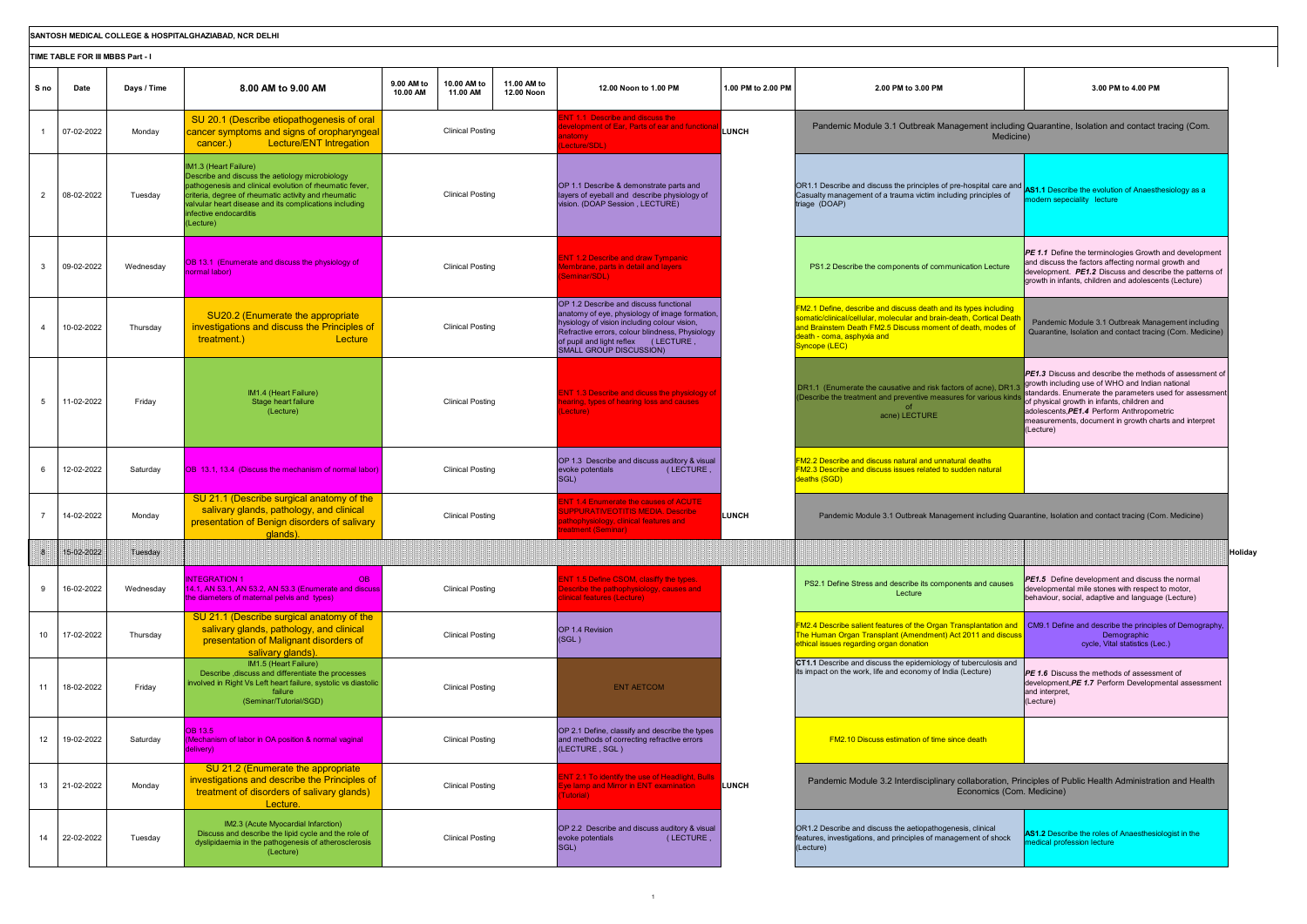| S no | Date       | Days / Time | 8.00 AM to 9.00 AM                                                          | 9.00 AM to<br>10.00 AM | 10.00 AM to<br>11.00 AM to<br>11.00 AM<br>12.00 Noon | 12.00 Noon to 1.00 PM                                                                                     | 1.00 PM to 2.00 PM | 2.00 PM to 3.00 PM                                                                                   | 3.00 PM to 4.00 PM                                                                                                                                                                                                                                            |
|------|------------|-------------|-----------------------------------------------------------------------------|------------------------|------------------------------------------------------|-----------------------------------------------------------------------------------------------------------|--------------------|------------------------------------------------------------------------------------------------------|---------------------------------------------------------------------------------------------------------------------------------------------------------------------------------------------------------------------------------------------------------------|
|      | 23-02-2022 | Wednesday   | OG 13.1, 13.3, 35.13 (principles of induction and<br>acceleration of labor) |                        | <b>Clinical Posting</b>                              | ANT 1.5 Enumerate and Describe the<br><b>Cations of CSOM, clinical features and A</b><br>atment (Lecture) |                    | PS2.3 Define and describe the principles of components of<br>learning memory and emotions<br>Lecture | <b>PE 6.1</b> Define Adolescence and stages of adolescence,<br><b>PE 6.2</b> Describe the physical, physiological and<br>psychological changes during adolescence (Puberty), PE<br>6.3 Discuss the general health problems during<br>adolescence<br>(Lecture) |

2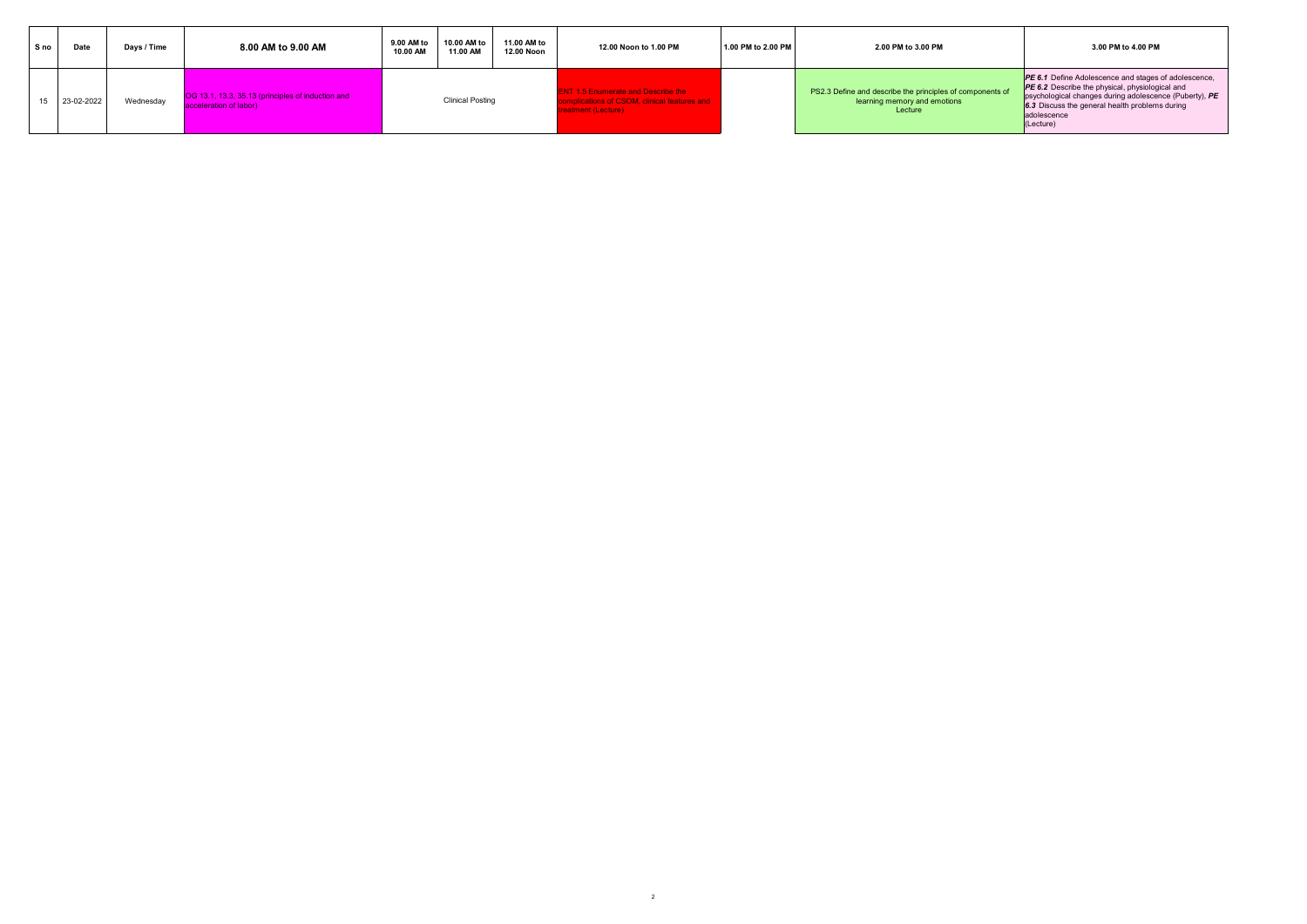| S no | Date       | Days / Time           | 8.00 AM to 9.00 AM                                                                                                                                                                | 9.00 AM to<br>10.00 AM to<br>10.00 AM<br>11.00 AM | 11.00 AM to<br>12.00 Noon | 12.00 Noon to 1.00 PM                                                                                                                                                                                                                                                                              | 1.00 PM to 2.00 PM | 2.00 PM to 3.00 PM                                                                                                                                                                                                                                                                                                                                                                                        | 3.00 PM to 4.00 PM                                                                                                                                                                                                                                                                                                                                                                                                                                                                                                                               |
|------|------------|-----------------------|-----------------------------------------------------------------------------------------------------------------------------------------------------------------------------------|---------------------------------------------------|---------------------------|----------------------------------------------------------------------------------------------------------------------------------------------------------------------------------------------------------------------------------------------------------------------------------------------------|--------------------|-----------------------------------------------------------------------------------------------------------------------------------------------------------------------------------------------------------------------------------------------------------------------------------------------------------------------------------------------------------------------------------------------------------|--------------------------------------------------------------------------------------------------------------------------------------------------------------------------------------------------------------------------------------------------------------------------------------------------------------------------------------------------------------------------------------------------------------------------------------------------------------------------------------------------------------------------------------------------|
| 16   | 24-02-2022 | Thursday              | Written Test / Tutorial SU20.1 to SU 21.2                                                                                                                                         | Clinical Posting                                  |                           | OP 2.3 Enumerate the indications and describe<br>the principles of refractive surgeries<br>(LECTURE, SGL)                                                                                                                                                                                          |                    | FM2.9 Describe putrefaction, mummification, adipocere and<br>maceration<br>FM1.10 Select appropriate cause of death in a particular scenario<br>referring ICD 10 code<br>FM1.11 Write a correct cause of death certificate as per ICD 10<br>document(SGD)                                                                                                                                                 | CM9.2 Define, calculate and interpret demographic<br>indices including birth<br>rate, death rate, fertility rates (Demo-DOAP)                                                                                                                                                                                                                                                                                                                                                                                                                    |
| 17   | 25-02-2022 | Friday                | IM2.4 (Acute Myocardial Infarction)<br>Discuss and describe the pathogenesis natural history,<br>evolution and complications of atherosclerosis and IHD<br>(Seminar/Tutorial/SGD) | <b>Clinical Posting</b>                           |                           | utorial/SDL)To elicit, document and present<br>n appropriate history in a patient presenting<br>ith an Ear complaint                                                                                                                                                                               | to check           | DR2.2 (Describe the treatment of vitiligo) LECTURE                                                                                                                                                                                                                                                                                                                                                        | PE 6.5 Explain the Adolescent Nutrition and common<br>nutritional problems ,PE 6.7 Describe the common mental<br>health problems during adolescence *(PE 6.8)<br>Respecting patient privacy and maintaining confidentiality<br>while dealing with adolescence PE 6.10 Discuss the<br>objectives and functions of AFHS (Adolescent Friendly<br>Health Services) and the referral criteria PE 6.13<br>Enumerate the prevalence and the importance of<br>recognition of sexual drug abuse in adolescents and<br>children<br><b>SGD &amp; AETCOM</b> |
| 18   | 26-02-2022 | Saturday              | Revision                                                                                                                                                                          | Clinical Posting                                  |                           | OP 2.4Demonstrate testing of visual acuity,<br>colour and field of vision in<br>volunteer/ simulated environment<br>OOAP, Lecture                                                                                                                                                                  |                    | FM2.11 Describe and discuss autopsy procedures including post-<br>nortem examination, different types of autopsies, aims and<br>objectives of post-mortem examination<br>FM2.12 Describe the legal requirements to conduct post-mortem<br>examination and procedures to conduct medico-legal post-mortem<br>examination<br>FM2.13 Describe and discuss obscure autopsy (SGD)                              |                                                                                                                                                                                                                                                                                                                                                                                                                                                                                                                                                  |
| 19   | 28-02-2022 | Monday                | SU 22.1 (Describe the applied anatomy and<br>physiology of thyroid). Lecture/Integration<br><b>Human Anatomy</b><br><b>SDL</b>                                                    | <b>Clinical Posting</b>                           |                           | NT 1.6 Describe audiometry and its types,<br>scuss types of hearing loss and enumerate<br>auses. Demonstrate tuning fork tests (Lecture<br>DL).                                                                                                                                                    | <b>LUNCH</b>       | Pandemic Module 3.2 Interdisciplinary collaboration, Principles of Public Health Administration and Health<br>Economics (Com. Medicine)                                                                                                                                                                                                                                                                   |                                                                                                                                                                                                                                                                                                                                                                                                                                                                                                                                                  |
|      |            |                       |                                                                                                                                                                                   |                                                   |                           |                                                                                                                                                                                                                                                                                                    |                    |                                                                                                                                                                                                                                                                                                                                                                                                           |                                                                                                                                                                                                                                                                                                                                                                                                                                                                                                                                                  |
| BS   | 31-33-2322 | <b><i>Tuesday</i></b> |                                                                                                                                                                                   |                                                   |                           |                                                                                                                                                                                                                                                                                                    |                    |                                                                                                                                                                                                                                                                                                                                                                                                           | Holiday                                                                                                                                                                                                                                                                                                                                                                                                                                                                                                                                          |
| 21   | 02-03-2022 | Wednesday             | OG 13.2<br>(Define, describe the causes, pathophysiology, diagnosis,<br>investigations and management of preterm labor, PROM<br>and postdated pregnancy)                          | <b>Clinical Posting</b>                           |                           | NT 2.1 Discuss vestibular system, causes of<br>ertigo and demonstrate vestibular fuction tests<br>eminar)                                                                                                                                                                                          |                    | PS2.4 Describe the principles of personality development and<br>motivation Lecture                                                                                                                                                                                                                                                                                                                        | PE 6.12 Enumerate the importance of obesity and other<br>NCD in adolescents<br>(Seminar)                                                                                                                                                                                                                                                                                                                                                                                                                                                         |
| 22   | 03-03-2022 | Thursday              | <b>Revision</b>                                                                                                                                                                   | <b>Clinical Posting</b>                           |                           | OP2.5 Demonstrate the symptoms & clinical<br>signs of conditions (DOAP SESSION,<br>LECTURE)<br>enumerated in                                                                                                                                                                                       |                    | <b>FM3.2 IDENTIFICATION</b><br>Describe and discuss identification of criminals, unknown persons,<br>dead bodies from the remains-hairs, fibers, teeth, anthropometry,<br>dactylography, foot prints, scars, tattoos, poroscopy and<br>superimposition<br>FM14.9 Demonstrate examination of & present an opinion after<br>examination of skeletal remains in a simulated/ supervised<br>environment (SGD) | Pandemic Module 3.2 Interdisciplinary collaboration,<br>Principles of Public Health Administration and<br>Health Economics (Com. Medicine)                                                                                                                                                                                                                                                                                                                                                                                                       |
| 23   | 04-03-2022 | Friday                | Revision                                                                                                                                                                          | <b>Clinical Posting</b>                           |                           | NT 2.2 Describe the aetiology, clinical<br>atures, investigations and treatment of<br>eniere's disease (Lecture)                                                                                                                                                                                   |                    | CT1.2 Describe and discuss the microbiology of tubercle bacillus,<br>mode of transmission, pathogenesis, clinical evolution and natural<br>history of pulmonary and extra pulmonary forms (including lymph<br>node, bone and CNS) (Lecture)                                                                                                                                                               | PE 6.6 Discuss the common Adolescent eating disorders<br>(Anorexia Nervosa, Bulimia)<br>(Lecture)                                                                                                                                                                                                                                                                                                                                                                                                                                                |
| 24   | 05-03-2022 | Saturday              | OG 14.2<br>Define and describe obstructed labor, its clinical<br>eatures: prevention: and management)                                                                             | <b>Clinical Posting</b>                           |                           | OP 3.1 Demonstrate under supervision clinical<br>procedures performed in the( (DOAP<br>SESSION, SGD)<br>lid including: bells phenomenon, assessment of<br>entropion/<br>ectropion, perform the regurgitation test of<br>lacrimal sac. massage<br>technique in cong. dacryocystitis, and trichiatic |                    | AETCOM: Case study in Bioethics- Fiduciary duty<br>Introduction of the case                                                                                                                                                                                                                                                                                                                               |                                                                                                                                                                                                                                                                                                                                                                                                                                                                                                                                                  |
| 25   | 07-03-2022 | Monday                | SU 22.2 (Describe Hypothyroidism and<br>Hyperthyroidism). Lecture                                                                                                                 | <b>Clinical Posting</b>                           |                           | NT 3.1 Describe the functional anatomy of<br>lose and nasal septum, discuss the types of<br>NS, causes and clinical features (Lecture)                                                                                                                                                             | LUNCH              | Pandemic Module 3.3 Operational Research, field work and surveillance (Com. Medicine)                                                                                                                                                                                                                                                                                                                     |                                                                                                                                                                                                                                                                                                                                                                                                                                                                                                                                                  |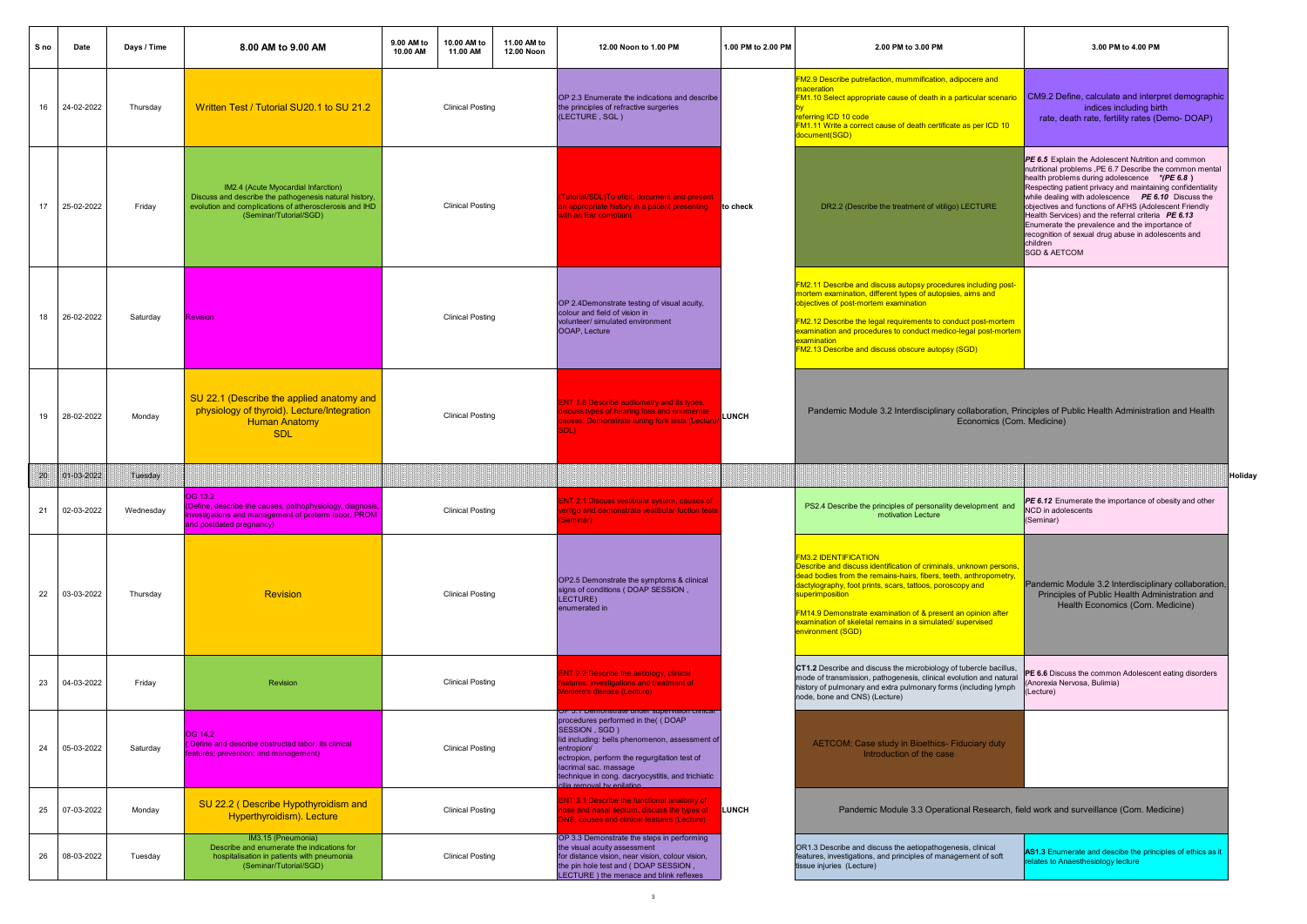| S no | Date       | Days / Time | 8.00 AM to 9.00 AM                                                                                                                                                                                                                                                          | 9.00 AM to<br>10.00 AM | 10.00 AM to<br>11.00 AM | 11.00 AM to<br>12.00 Noon | 12.00 Noon to 1.00 PM                                                                                                                                                                                                                                                                                                                                        | 1.00 PM to 2.00 PM | 2.00 PM to 3.00 PM                                                                                                                                                                                                                                                               | 3.00 PM to 4.00 PM                                                                                                                                                                              |         |
|------|------------|-------------|-----------------------------------------------------------------------------------------------------------------------------------------------------------------------------------------------------------------------------------------------------------------------------|------------------------|-------------------------|---------------------------|--------------------------------------------------------------------------------------------------------------------------------------------------------------------------------------------------------------------------------------------------------------------------------------------------------------------------------------------------------------|--------------------|----------------------------------------------------------------------------------------------------------------------------------------------------------------------------------------------------------------------------------------------------------------------------------|-------------------------------------------------------------------------------------------------------------------------------------------------------------------------------------------------|---------|
| 27   | 09-03-2022 | Wednesday   | <b>DG 14.3</b><br>(Describe and discuss rupture uterus, causes, diagnosis<br>and management                                                                                                                                                                                 |                        | <b>Clinical Posting</b> |                           | NT 3.2 Describe the types of nasal polyposis<br>auses, pathophysiology and clinical features<br>ecture)                                                                                                                                                                                                                                                      |                    | PS2.5 Define and distinguish normality and abnormality<br>Lecture                                                                                                                                                                                                                | PE6.13 Enumerate the prevalence and the importance of<br>recognition of sexual drug abuse in adolescents and<br>children (Seminar)                                                              |         |
| 28   | 10-03-2022 | Thursday    | SU22.2 (Describe the etiopathogenesis of<br>thyroidal swellings/Goitre). Lecture/ Pathology<br>Integration                                                                                                                                                                  |                        | <b>Clinical Posting</b> |                           | Revision                                                                                                                                                                                                                                                                                                                                                     |                    | AETCOM: Case study in Bioethics- Fiduciary duty<br><b>Self Directed learning</b>                                                                                                                                                                                                 | CM9.3 Enumerate and describe the causes of<br>declining sex ratio and its<br>social and health implications (Lec)                                                                               |         |
| 29   | 11-03-2022 | Friday      | IM3.3 (Pneumonia)<br>Discuss and describe the pathogenesis, presentation,<br>natural history and complications of pneumonia<br>(Lecture)                                                                                                                                    |                        | <b>Clinical Posting</b> |                           | utorial) To elicit, document and present an<br>propriate history in a patient presenting with<br>Nose complaint in a patient with DNS with<br>hino sinusitis                                                                                                                                                                                                 |                    | DR3.3 (Enumerate the indications for and describe the various PE7.5 Observe the correct technique of breast feeding and<br>nodalities of treatment of psoriasis including topical, systemic and distinguish right from wrong techniques<br>phototherapy) LECTURE                 | <b>SGD</b>                                                                                                                                                                                      |         |
| 30   | 12-03-2022 | Saturday    | OG 14.4<br>(Describe and discuss the classification; diagnosis;<br>nanagement of abnormal labor ]                                                                                                                                                                           |                        | <b>Clinical Posting</b> |                           | OP 4.1 Describe the aetiology,<br>pathophysiology, ocular features, differential (<br>LECTURE, SGD) diagnosis, complications.<br>and management of various causes of<br>conjunctivitis                                                                                                                                                                       |                    | <b>AETCOM: Case study in Bioethics- Fiduciary duty</b><br><b>Self Directed learning</b>                                                                                                                                                                                          |                                                                                                                                                                                                 |         |
| 31   | 14-03-2022 | Monday      | SU22.5 (Describe the applied anatomy of<br>parathyroid). Lecture/ Integration Human<br>Anatomy<br><b>SDL</b>                                                                                                                                                                |                        | <b>Clinical Posting</b> |                           | NT 3.4 (Lecture)Discuss the aetiology, clinica<br>atures and management of juvenile<br>asopharyngeal angiofibroma                                                                                                                                                                                                                                            | <b>LUNCH</b>       | Pandemic Module 3.3 Operational Research, field work and surveillance (Com. Medicine)                                                                                                                                                                                            |                                                                                                                                                                                                 |         |
| 32   | 15-03-2022 | Tuesday     | IM4.4 (Fever and febrile syndromes)<br>Describe and discuss the pathophysiology and<br>manifestations of inflammatory causes of fever<br>(Self-Directed Learning)                                                                                                           |                        | <b>Clinical Posting</b> |                           | OP 3.4 Demonstrate document and present<br>the correct method of (DOAP SESSION,<br>SGD)<br>examination of a "red eye" including vision<br>assessment, corneal                                                                                                                                                                                                |                    | OR1.4 Describe and discuss the Principles of management of soft AS1.4 Describe the prospects of Anaesthesiology as a<br>tissue injuries (Tutorial)                                                                                                                               | career lecture                                                                                                                                                                                  |         |
| 33   | 16-03-2022 | Wednesday   | OG 15.1, 15.2, 35.14<br><b>Enumerate and describe the indications and steps of</b><br>common obstetric procedures, technique and<br><b>complications: Episiotomy)</b>                                                                                                       |                        | <b>Clinical Posting</b> |                           | amination of the ear, Observation of<br>npanic membrane, observe under guidance<br>Otoscopy and perform under supervision,<br>igleisation – Test TM mobility and interpret<br><b>urammatically</b>                                                                                                                                                           |                    | PS3.7 Enumerate and describe common organic psychiatric<br>disorders, magnitude, etiology and clinical features<br>Lecture                                                                                                                                                       | PE 7.1 Awareness on the cultural beliefs and practices of<br>breast feeding, PE7.2 Explain the physiology of lactation<br>(Lecture)                                                             |         |
| 44   | VI-03-2022 | Thursday    |                                                                                                                                                                                                                                                                             |                        |                         |                           |                                                                                                                                                                                                                                                                                                                                                              |                    |                                                                                                                                                                                                                                                                                  |                                                                                                                                                                                                 | Holiday |
| 25   | 18-03-2022 | Friday      |                                                                                                                                                                                                                                                                             |                        |                         |                           |                                                                                                                                                                                                                                                                                                                                                              |                    |                                                                                                                                                                                                                                                                                  |                                                                                                                                                                                                 | Holiday |
| 36   | 19-03-2022 | Saturday    | <b>Revision</b>                                                                                                                                                                                                                                                             |                        | <b>Clinical Posting</b> |                           | OP 4.3 Describe the aetiology,<br>athophysiology, ocular features, differential<br>(LECTURE, SGD)<br>diagnosis, complications and management of<br>oterygium                                                                                                                                                                                                 |                    | AETCOM: Case study in Bioethics- Fiduciary duty<br>Anchoring lecture                                                                                                                                                                                                             |                                                                                                                                                                                                 |         |
| 37   | 21-03-2022 | Monday      | SU22.6 (Describe and discuss the clinical<br>features of hypo - and hyperparathyroidism<br>and the principles of their management)<br>Lecture / Integration General Medicine                                                                                                |                        | <b>Clinical Posting</b> |                           | utorial)Demonstrate and Perform<br>xamination of the Nose using Anterior<br>hinoscopy                                                                                                                                                                                                                                                                        | LUNCH              | CM 9.4 Enumerate and describe the causes and consequences of<br>population explosion and population dynamics of India.<br>CM 9.5 Describe the methods of population control                                                                                                      |                                                                                                                                                                                                 |         |
| 38   | 22-03-2022 | Tuesday     | IM5.3 & IM5.4 (Liver Diseases)<br>Describe and discuss the pathologic changes in various<br>forms of liver disease<br>Describe and discuss the epidemiology, microbiology,<br>immunology and clinical evolution of infective (viral)<br>hepatitis<br>(Seminar/Tutorial/SGD) |                        | <b>Clinical Posting</b> |                           | OP 4.2 Enumerate the causes, describe and<br>discuss the aetiology, clinical<br>(LECTURE, SGD)<br>presentations and diagnostic features of<br>common conditions of the<br>lid and adnexa including Hordeolum externum/<br>internum, blepharitis,<br>preseptal cellulitis, dacryocystitis, hemangioma<br>dermoid, ptosis,<br>intropion, lid lag, lagopthalmos |                    | OR1.5 Describe and discuss the aetiopathogenesis, clinical<br>features, investigations, and principles of management of<br>dislocation of major joints, shoulder, knee, hip (DOAP)                                                                                               | AS3.1 Describe the principles of preoperative evaluation<br>SGL                                                                                                                                 |         |
| 39   | 23-03-2022 | Wednesday   | TUTORIAL 1<br>Diagnosis of Pregnancy (OG 6.1)                                                                                                                                                                                                                               |                        | <b>Clinical Posting</b> |                           | NT 3.6 Define Epistaxis, describe the causes<br>nical features and treatment. Demonstrate<br>fferent techniques for nasal packing.<br>ecture/SDL)                                                                                                                                                                                                            |                    | PS3.12 Describe, discuss and distinguish psychotic & non-<br>psychotic (Mood, Anxiety, Stress related) disorders<br>Lecture                                                                                                                                                      | PE7.3 Describe the composition and types of breast milk<br>and discuss the differences between cow's milk and<br>Human milk PE7.4 Discuss the advantages of breast<br>milk<br>(Debate &seminar) |         |
| 40   | 24-03-2022 | Thursday    | SU22.4 (Describe the clinical features,<br>classification and principles of management<br>of thyroid carcinoma). Lecture                                                                                                                                                    |                        | <b>Clinical Posting</b> |                           | OP 5.1 Describe the aetiology,<br>pathophysiology, ocular features, differential<br>(LECTURE, SGD)<br>diagnosis, complications and management of<br>vernal catarrh                                                                                                                                                                                           |                    | AETCOM: Case study in Bioethics- Fiduciary duty<br>Discussion and closure of case                                                                                                                                                                                                | Pandemic Module 3.3 Operational Research, field<br>work and surveillance (Com. Medicine)                                                                                                        |         |
| 41   | 25-03-2022 | Friday      | IM4.3 (Fever and febrile syndromes)<br>Discuss and describe the common causes,<br>pathophysiology and manifestations of fever in various<br>regions in India including bacterial, parasitic and viral<br>causes (e.g. Dengue, Chikungunya, Typhus)                          |                        | <b>Clinical Posting</b> |                           | <b>NT 3.7 Compare types of Rhinosinusitis,</b><br>auses, clinical features and treatment<br>seminar).                                                                                                                                                                                                                                                        |                    | CT1.3 Discuss and describe the impact of co-infection with HIV<br>and other co-morbid conditions. Like diabetes on the natural<br>history of tuberculosis (DOAP)                                                                                                                 | PE7.7 Perform breast examination and identify common<br>problems during lactation such as retracted nipples,<br>cracked nipples, breast engorgement, breast abscess (Skill<br>Training)         |         |
| 42   | 26-03-2022 | Saturday    | OG 15.1, 15.5<br>Enumerate and describe the indications and steps of<br>common obstetric procedures, technique and<br>complications: vacuum extraction: low forceps                                                                                                         |                        | <b>Clinical Posting</b> |                           | OP 5.2Demonstrate the correct technique of<br>nstillation of eye drops in a<br>simulated environment DOAP                                                                                                                                                                                                                                                    |                    | FM3.3 Mechanical injuries and wounds: Define, describe and<br>classify different types of mechanical injuries, abrasion, bruise,<br>laceration, stab wound, incised wound, chop wound, defense<br>wound, self-inflicted/fabricated wounds and their medico-legal<br>aspects(LEC) |                                                                                                                                                                                                 |         |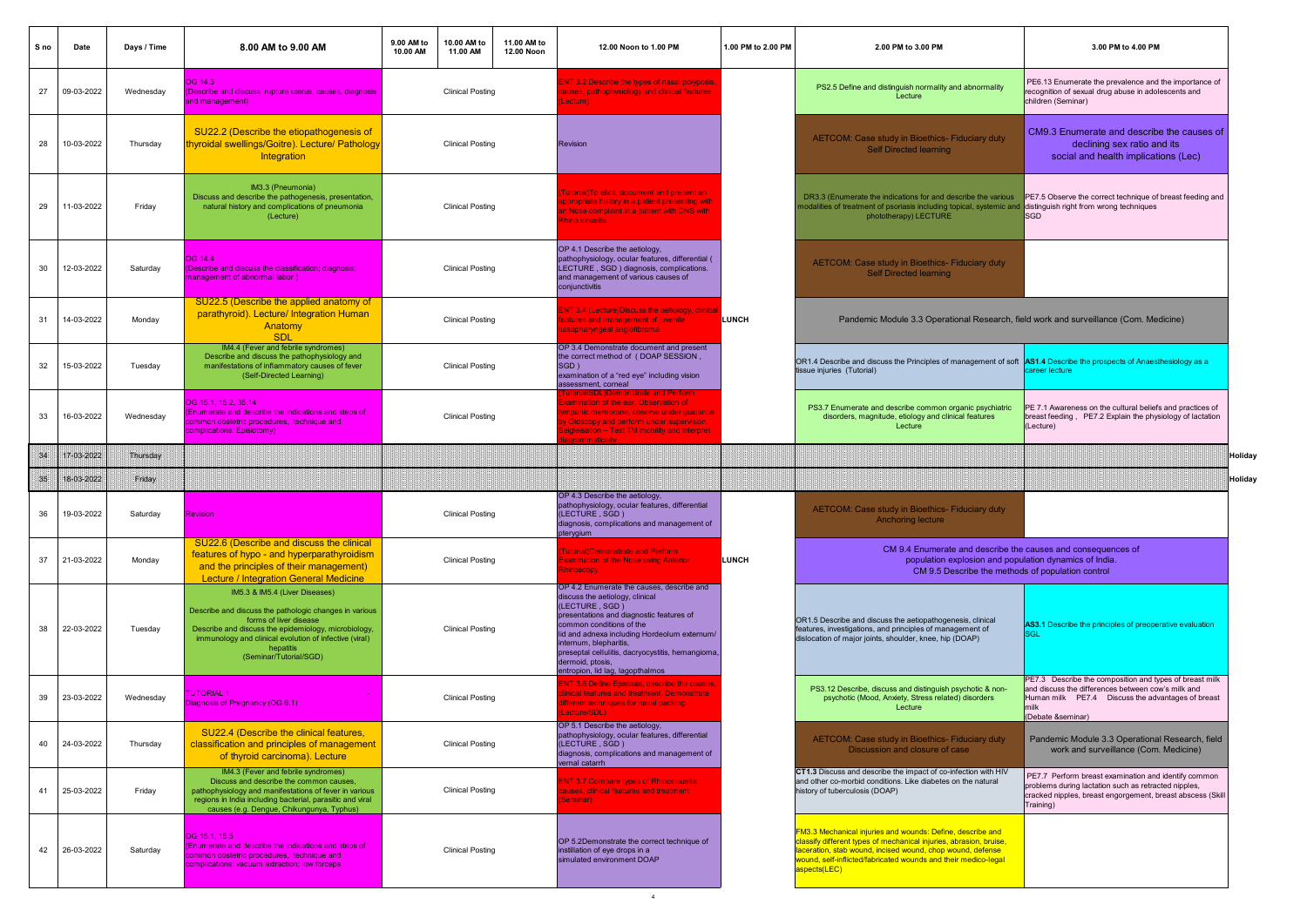| S no | Date       | Days / Time | 8.00 AM to 9.00 AM                                                                                                                                                                                                                                                                            | 9.00 AM to<br>10.00 AM | 10.00 AM to<br>11.00 AM | 11.00 AM to<br>12.00 Noon | 12.00 Noon to 1.00 PM                                                                                                                                                        | 1.00 PM to 2.00 PM | 2.00 PM to 3.00 PM                                                                                                                                                                                                                                                                                                                                                                                                                                                                                                                                                                                                                                                                | 3.00 PM to 4.00 PM                                                                                                                                                                                                                                 |
|------|------------|-------------|-----------------------------------------------------------------------------------------------------------------------------------------------------------------------------------------------------------------------------------------------------------------------------------------------|------------------------|-------------------------|---------------------------|------------------------------------------------------------------------------------------------------------------------------------------------------------------------------|--------------------|-----------------------------------------------------------------------------------------------------------------------------------------------------------------------------------------------------------------------------------------------------------------------------------------------------------------------------------------------------------------------------------------------------------------------------------------------------------------------------------------------------------------------------------------------------------------------------------------------------------------------------------------------------------------------------------|----------------------------------------------------------------------------------------------------------------------------------------------------------------------------------------------------------------------------------------------------|
| 43   | 28-03-2022 | Monday      | SU23.1 (Describe the applied anatomy of<br>adrenal glands) Lecture<br><b>SDL</b>                                                                                                                                                                                                              |                        | <b>Clinical Posting</b> |                           | Futorial)To elicit, document and present an<br>ppropriate history of Oropharynx in a patient<br>esenting with Adeno tonsillitis complaint                                    | LUNCH              | CM 9.6 and 9.7 Describe the National Population Policy. Enumerate the sources of vital statistics including<br>census, SRS.<br>NFHS, NSSO etc                                                                                                                                                                                                                                                                                                                                                                                                                                                                                                                                     |                                                                                                                                                                                                                                                    |
| 44   | 29-03-2022 | Tuesday     | IM6.1, IM6.2 & IM6.3 (HIV)<br>Describe and discuss the symptoms and signs of acute<br><b>HIV</b> seroconversion<br>Define and classify HIV AIDS based on the CDC criteria<br>Describe and discuss the relationship between CDC<br>count and the risk of opportunistic infections<br>(Lecture) |                        | <b>Clinical Posting</b> |                           | OP 5.3 Describe the aetiology,<br>pathophysiology, ocular features, differential<br>(LECTURE, SGD)<br>diagnosis, complications and management of<br>trachoma.                |                    | OR1.6 Participate as a member in the team for closed reduction of<br>shoulder dislocation/ hip dislocation/ knee dislocation (DOAP)                                                                                                                                                                                                                                                                                                                                                                                                                                                                                                                                               | AS4.1 Describe and discuss the pharmacology of drugs<br>used in induction and maintainance of general<br><b>naesthesiaSGL</b>                                                                                                                      |
| 45   | 30-03-2022 | Wednesday   | OG 15.1.15.2<br>(Enumerate and describe the indications and steps of<br>common obstetric procedures, technique and<br>complications: Caesarean section)                                                                                                                                       |                        | <b>Clinical Posting</b> |                           | <b>ENT 4.1 Enumerate the premalignant lesions</b><br>f the oral cavity, describe oral leukoplakia and<br>ral submucosal fibrosis, clinical features and<br>eatment (Seminar) |                    | PS4.1 Describe the magnitude and etiology of alcohol and<br>substance use disorders<br>Lecture                                                                                                                                                                                                                                                                                                                                                                                                                                                                                                                                                                                    | PE7.8 Educate mothers on ante natal breast care and prepare<br>mothers for lactation ,PE 7.9 Educate and counsel mothers for<br>best practices in Breast feeding PE7.10 Respects patient privacy<br>(SDL)                                          |
| 46   | 31-03-2022 | Thursday    | <b>Revision</b>                                                                                                                                                                                                                                                                               |                        | <b>Clinical Posting</b> |                           | Revision                                                                                                                                                                     |                    | FM3.6 Mechanical injuries and wounds: Describe healing of injury<br>and fracture of bones with its medico-legal<br>Importance<br>FM3.7 Describe factors influencing infliction of injuries and healing<br>examination and certification of wounds and wound as a cause of<br>death: Primary and Secondary(SGD)                                                                                                                                                                                                                                                                                                                                                                    | CM 8.1 Describe and discuss the epidemiological<br>and control measures<br>including the use of essential laboratory tests at the<br>primary care<br>level for communicable diseases                                                               |
| 47   | 01-04-2022 | Friday      | IM5.5 (Liver Diseases)<br>Describe and discuss the pathophysiology and clinical<br>evolution of alcoholic liver disease<br>(Seminar/Tutorial/SGD)                                                                                                                                             |                        | <b>Clinical Posting</b> |                           | <b>NT 5.1 Describe anatomy of pharynx,</b><br>ivisions. Discuss types of tonsils and<br>Valdeyer's Ring (Lecture)                                                            |                    | DR4.2 (Enumerate and describe the treatment modalities for<br>lichen planus) LECTURE                                                                                                                                                                                                                                                                                                                                                                                                                                                                                                                                                                                              | PE7.11 Participate in Breast Feeding Week Celebration<br>(DOAP)                                                                                                                                                                                    |
| 48   | 02-04-2022 | Saturday    | OG 15.1, 15.2<br>(Enumerate and describe the indications and steps of<br>common obstetric procedures, technique and<br>complications: assisted breech delivery)                                                                                                                               |                        | <b>Clinical Posting</b> |                           | OP 6.1 Enumerate the causes of corneal<br>edema<br>LECTURE, SGD)                                                                                                             |                    | FM14.1 Examine and prepare Medico-legal report of an injured<br>person with different etiologies in a simulated/ supervised<br>environment (SGD)                                                                                                                                                                                                                                                                                                                                                                                                                                                                                                                                  |                                                                                                                                                                                                                                                    |
| 49   | 04-04-2022 | Monday      | SU23.3 (Describe the clinical features,<br>principles of investigation and management of<br><b>Adrenal tumors) Lecture</b>                                                                                                                                                                    |                        | <b>Clinical Posting</b> |                           | <b>NT 4.2 Describe the anatomy of oral cavity</b><br>nd discuss common disorders of oral cavity<br>Lecture)                                                                  | LUNCH              | CM 8.1 and 8.3 Seminar: TB- Diagnosis, Treatment, Prevention as per NTEP                                                                                                                                                                                                                                                                                                                                                                                                                                                                                                                                                                                                          |                                                                                                                                                                                                                                                    |
| 50   | 05-04-2022 | Tuesday     | $IM6.5$ (HIV)<br>Describe and discuss the pathogenesis, evolution and<br>clinical features of common HIV related malignancies<br>(Lecture)                                                                                                                                                    |                        | <b>Clinical Posting</b> |                           | OP 5.4 Demonstrate the correct technique of<br>instillation of eye drops in a (DOAP SESSION<br>simulated environment                                                         |                    | OR2.1 Describe and discuss the mechanism of injury, clinical<br>features, investigations and plan mangement of fracture of Clavicle<br>(SDL)                                                                                                                                                                                                                                                                                                                                                                                                                                                                                                                                      | AS4.2 Describe the anatomy of the airway and its<br>mplications for general anaesthesia SGL                                                                                                                                                        |
| 51   | 06-04-2022 | Wednesday   | Revision                                                                                                                                                                                                                                                                                      |                        | <b>Clinical Posting</b> |                           | <b>ENT AETCOM</b>                                                                                                                                                            |                    | PS5.3 Describe the treatment of Schizophrenia including<br>behavioural and pharmacologic therapy<br>Lecture                                                                                                                                                                                                                                                                                                                                                                                                                                                                                                                                                                       | PE8.1 Define the term Complementary Feeding PE8.2<br>Discuss the principles, the initiation, attributes, frequency,<br>techniques and hygiene related to Complementary Feeding<br>including IYCF PE8.3 Enumerate the common<br>complimentary foods |
| 52   | 07-04-2022 | Thursday    | Written Test / Tutorial SU22.1 to SU 22.6                                                                                                                                                                                                                                                     |                        | <b>Clinical Posting</b> |                           | OP 6.2 Describe the aetiology,<br>pathophysiology, ocular features, differential<br>diagnosis, complications and management of<br>symblepharon                               |                    | <b>FM3.4 Mechanical injuries and wounds:</b><br>Define injury, assault & hurt. Describe IPC pertaining to injuries<br><b>FM3.5 Mechanical injuries and wounds:</b><br>Describe accidental, suicidal and homicidal injuries. Describe<br>simple, grievous and dangerous injuries. Describe ante-mortem<br>and post-mortem injuries(LEC)                                                                                                                                                                                                                                                                                                                                            | CM 8.2 Describe and discuss the epidemiological<br>and control measures including the use of ssential<br>aboratory tests at the primary care level for Non<br>Communicable diseases (diabetes, Hypertension,<br>Stroke, obesity and cancer etc.)   |
| 53   | 08-04-2022 | Friday      | IM6.4 (HIV)<br>Describe and discuss the pathogenesis, evolution and<br>clinical features of common HIV related opportunistic<br>infections<br>(Seminar/Tutorial/SGD)                                                                                                                          |                        | <b>Clinical Posting</b> |                           | Futorial)To elicit, document and present an<br>ppropriate history in a patient presenting with                                                                               |                    | CT1.4 Describe the epidemiology, the predisposing factors and<br>microbial and therapeutic factors that determine resistance to<br>drugs (Lecture)                                                                                                                                                                                                                                                                                                                                                                                                                                                                                                                                | PE8.4 Elicit history on the Complementary Feeding habits<br>PE8.5 Counsel and educate mothers on the best practices<br>in Complimentary Feeding<br>(Vertical Integration (Community Medicine))                                                     |
| 54   | 09-04-2022 | Saturday    | OG 15.1, 15.2<br>(Enumerate and describe the indications and steps of<br>common obstetric procedures, technique and<br>complications: external cephalic version, cervical<br>cerclage)                                                                                                        |                        | <b>Clinical Posting</b> |                           | OP 6.4 Enumerate the indications and the<br>types of keratoplasty<br>(LECTURE, SGD)                                                                                          |                    | <b>FM3.8 Mechanical injuries and wounds:</b><br>Describe and discuss different types of weapons including<br>dangerous weapons and their examination<br><b>FM14.11 To identify &amp; describe weapons of medicolegal</b><br>importance which are commonly used e.g. lathi, knife, kripan, axe,<br>gandasa, gupti, farsha, dagger, bhalla, razor & stick.<br>Able to prepare report of the weapons brought by police and to<br>give opinion regarding injuries present on the person as described<br>in injury report/ PM report so as to connect weapon with the<br>injuries. (Prepare injury report/ PM report must be provided to<br>connect the weapon with the injuries)(SGD) |                                                                                                                                                                                                                                                    |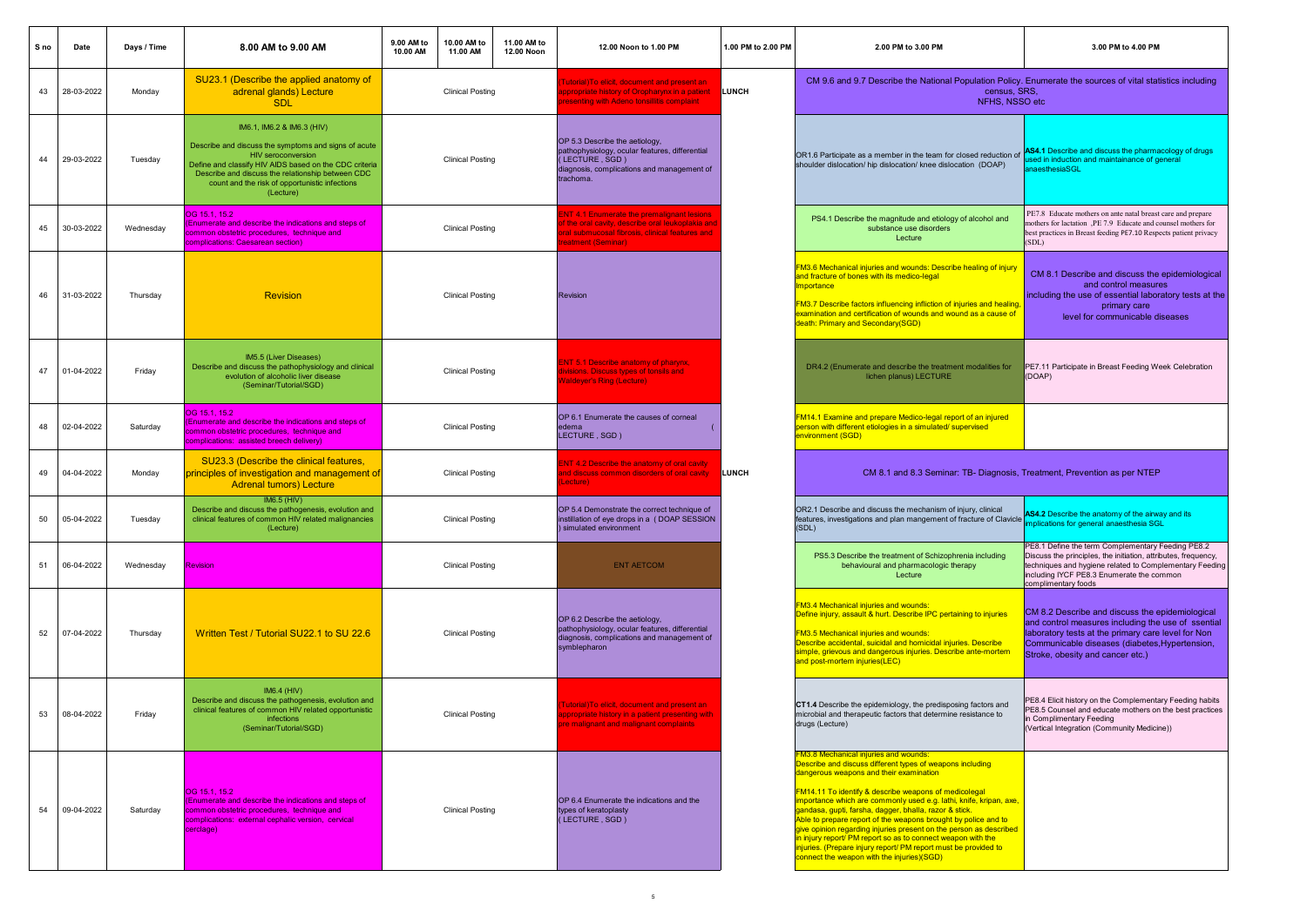| S no | Date       | Days / Time | 8.00 AM to 9.00 AM                                                                                                                                                                                           | 9.00 AM to<br>10.00 AM to<br>10.00 AM<br>11.00 AM | 11.00 AM to<br>12.00 Noon | 12.00 Noon to 1.00 PM                                                                                                                                               | 1.00 PM to 2.00 PM | 2.00 PM to 3.00 PM                                                                                                                                                                                                                                                                                                                                                                                                                                  | 3.00 PM to 4.00 PM                                                                                                                                                                                                                                                                                                                                                                                                                        |         |
|------|------------|-------------|--------------------------------------------------------------------------------------------------------------------------------------------------------------------------------------------------------------|---------------------------------------------------|---------------------------|---------------------------------------------------------------------------------------------------------------------------------------------------------------------|--------------------|-----------------------------------------------------------------------------------------------------------------------------------------------------------------------------------------------------------------------------------------------------------------------------------------------------------------------------------------------------------------------------------------------------------------------------------------------------|-------------------------------------------------------------------------------------------------------------------------------------------------------------------------------------------------------------------------------------------------------------------------------------------------------------------------------------------------------------------------------------------------------------------------------------------|---------|
| 55   | 11-04-2022 | Monday      | SU24.2 (Describe the clinical features,<br>principles of investigation, prognosis and<br>management of pancreatic endocrine<br>tumours). Lecture                                                             | <b>Clinical Posting</b>                           |                           | utorial)Demonstrate and Perform Throat<br>xamination, Laryngeal Crepitus, Neckl<br>amination Using Tongue depressor along<br>th Indirect laryngoscopy and Posterior | <b>LUNCH</b>       | CM 8.3 Seminar: ARI definition, causes, classification and management as per IMNCI (Integrated with<br>Paediatrics)                                                                                                                                                                                                                                                                                                                                 |                                                                                                                                                                                                                                                                                                                                                                                                                                           |         |
| 56   | 12-04-2022 | Tuesday     | IM7.5 (Rheumatologic problems)<br>Describe and discriminate acute, sub-acute and chronic<br>causes of joint pain<br>(Self-Directed Learning)                                                                 | Clinical Posting                                  |                           | Revision                                                                                                                                                            |                    | OR2.2 Describe and discuss the mechanism of injury, clinical<br>features, investigations and plan management of fractures of<br>proximal humerus (SDL)                                                                                                                                                                                                                                                                                              | AS4.3 Observe and describe the principles and the<br>practical aspects of induction and maintenance of<br>anesthesia SGL                                                                                                                                                                                                                                                                                                                  |         |
| 57   | 13-04-2022 | Wednesday   | <b>SELF DIRECTED LEARNING (SDL) 1</b><br><b>OG</b><br>(Enumerate and discuss causes, prevention,<br>16.1<br>diagnosis, management, appropriate use of blood and<br>olood products in postpartum haemorrhage) | <b>Clinical Posting</b>                           |                           | NT 5.2 Define Adenoids, describe adenoid<br>/perplasia, causes, pathophysiology, clinical<br>atures and treatment. (Lecture)                                        |                    | PS6.4 Describe the treatment of depression including behavioural<br>and pharmacologic therapy<br>Lecture                                                                                                                                                                                                                                                                                                                                            | Topic: Normal nutrition, assessment and monitoring PE9.1<br>Describe the age related nutritional needs of infants,<br>children and adolescents including micronutrients and<br>vitamins PE9.2 Describe the tools and methods for<br>assessment and classification of nutritional status of infants.<br>children and adolescents PE9.3 Explains the Calorific value<br>of common Indian foods<br>(Vertical Integration (Community Medicine |         |
| 58   | 14-04-2022 | Thursday    |                                                                                                                                                                                                              |                                                   |                           |                                                                                                                                                                     |                    |                                                                                                                                                                                                                                                                                                                                                                                                                                                     |                                                                                                                                                                                                                                                                                                                                                                                                                                           | Holiday |
| 29   | 15-04-2022 | Friday      |                                                                                                                                                                                                              |                                                   |                           |                                                                                                                                                                     |                    |                                                                                                                                                                                                                                                                                                                                                                                                                                                     |                                                                                                                                                                                                                                                                                                                                                                                                                                           | Holiday |
| 60   | 16-04-2022 | Saturday    | OG 16.1<br>Enumerate and discuss causes, prevention, diagnosis,<br>management, appropriate use of blood and blood<br>products in postpartum haemorrhage)                                                     | <b>Clinical Posting</b>                           |                           | OP 7.1 Counsel patients and family about eye<br>donation in a simulated<br>environment<br>(SGD)                                                                     |                    | <b>FM3.9 Firearm injuries:</b><br>Describe different types of firearms including structure and<br>components. Along with description of ammunition propellant<br>charge and mechanism of fire-arms, different types of cartridges<br>and bullets and various terminology in relation of firearm - caliber,<br>range, choking (LEC)                                                                                                                  |                                                                                                                                                                                                                                                                                                                                                                                                                                           |         |
| 61   | 18-04-2022 | Monday      | <b>Revision</b>                                                                                                                                                                                              | <b>Clinical Posting</b>                           |                           | NT 6.1 Describe the anatomy and physiology<br>larynx (Lecture)                                                                                                      | LUNCH              | CM 8.3 Seminar: Acute Diarroeal Diseases- causes, classification of dehydration and its management as per<br><b>IMNCI</b> (Integrated with Paediatrics)                                                                                                                                                                                                                                                                                             |                                                                                                                                                                                                                                                                                                                                                                                                                                           |         |
| 62   | 19-04-2022 | Tuesday     | IM7.6 (Rheumatologic problems)<br>Discriminate, describe and discuss arthralgia from<br>arthritis and mechanical from inflammatory causes of<br>joint pain<br>(Seminar/Tutorial/SGD)                         | <b>Clinical Posting</b>                           |                           | OP 6.3 Enumerate and discuss the differential<br>diagnosis of infective keratitis<br>LECTURE, SGD)                                                                  |                    | OR2.3 Select, prescribe and communicate appropriate<br>medications for relief of joint pain (DOAP)                                                                                                                                                                                                                                                                                                                                                  | AS4.4 Observe and describe the principles and the steps/<br>techniques in maintenance of vital organ functions in<br>patients undergoing sugical procedures SGL                                                                                                                                                                                                                                                                           |         |
| 63   | 20-04-2022 | Wednesday   | OG 16.2<br>(Describe and discuss uterine inversion - causes,<br>prevention, diagnosis and management)                                                                                                        | <b>Clinical Posting</b>                           |                           | utorial/SDL)Demonstrate and Perform Nose<br><b>nd PNS Examination Using Nasal Speculum</b><br>a patient with Vasomotor Rhinitis                                     |                    | PS7.4 Describe the treatment of bipolar disorders including<br>behavioural and pharmacologic therapy<br>Lecture                                                                                                                                                                                                                                                                                                                                     | PE9.4 Elicit document and present an appropriate<br>nutritional history and perform a dietary recall PE9.5<br>Calculate the age related calorie requirement in Health and<br>Disease and identify gap<br>(SGD)                                                                                                                                                                                                                            |         |
| 64   | 21-04-2022 | Thursday    | <b>Revision</b>                                                                                                                                                                                              | <b>Clinical Posting</b>                           |                           | Revision                                                                                                                                                            |                    | <b>FM3.10 Firearm injuries:</b><br>Describe and discuss wound ballistics-different types of firearm<br>njuries, blast injuries and their interpretation, preservation and<br>dispatch of trace evidences in cases of firearm and blast injuries,<br>various tests related to confirmation of use of firearms FM14.12<br>Describe the contents and structure of bullet and cartridges used<br>to provide medico-legal interpretation from these(LEC) | CM 8.2 Describe and discuss the epidemiological<br>and control measures including the use of essential<br>laboratory tests at the primary care level for Non<br>Communicable diseases (diabetes, Hypertension,<br>Stroke, obesity and cancer etc.)                                                                                                                                                                                        |         |
| 65   | 22-04-2022 | Friday      | Revision                                                                                                                                                                                                     | <b>Clinical Posting</b>                           |                           | NT 6.2 Describe acute and chronic<br>lammations of larynx (Seminar)                                                                                                 |                    | TUTORIAL DR1 to DR4                                                                                                                                                                                                                                                                                                                                                                                                                                 | PE9.6 Assess and classify the nutrition status of infants,<br>children and adolescents and recognise deviations<br>PE9.7 Plan an appropriate diet in health and disease (SGD)                                                                                                                                                                                                                                                             |         |
| 66   | 23-04-2022 | Saturday    | Revision                                                                                                                                                                                                     | <b>Clinical Posting</b>                           |                           | OP 7.4 Identify and distinguish acute<br>iridocyclitis from chronic iridocyclitis<br>(LECTURE, SGD)                                                                 |                    | <b>FM3.11 Regional Injuries:</b><br>Describe and discuss regional injuries to head (Scalp wounds,<br>fracture skull, intracranial haemorrhages, coup and contrecoup_<br>injuries), neck, chest, abdomen, limbs, genital organs, spinal cord<br>and skeleton (SGD)                                                                                                                                                                                   |                                                                                                                                                                                                                                                                                                                                                                                                                                           |         |
| 67   | 25-04-2022 | Monday      |                                                                                                                                                                                                              |                                                   |                           | <b>FIRST TERM EXAM</b>                                                                                                                                              |                    |                                                                                                                                                                                                                                                                                                                                                                                                                                                     |                                                                                                                                                                                                                                                                                                                                                                                                                                           |         |
| 68   | 26-04-2022 | Tuesday     |                                                                                                                                                                                                              |                                                   |                           | <b>FIRST TERM EXAM</b>                                                                                                                                              |                    |                                                                                                                                                                                                                                                                                                                                                                                                                                                     |                                                                                                                                                                                                                                                                                                                                                                                                                                           |         |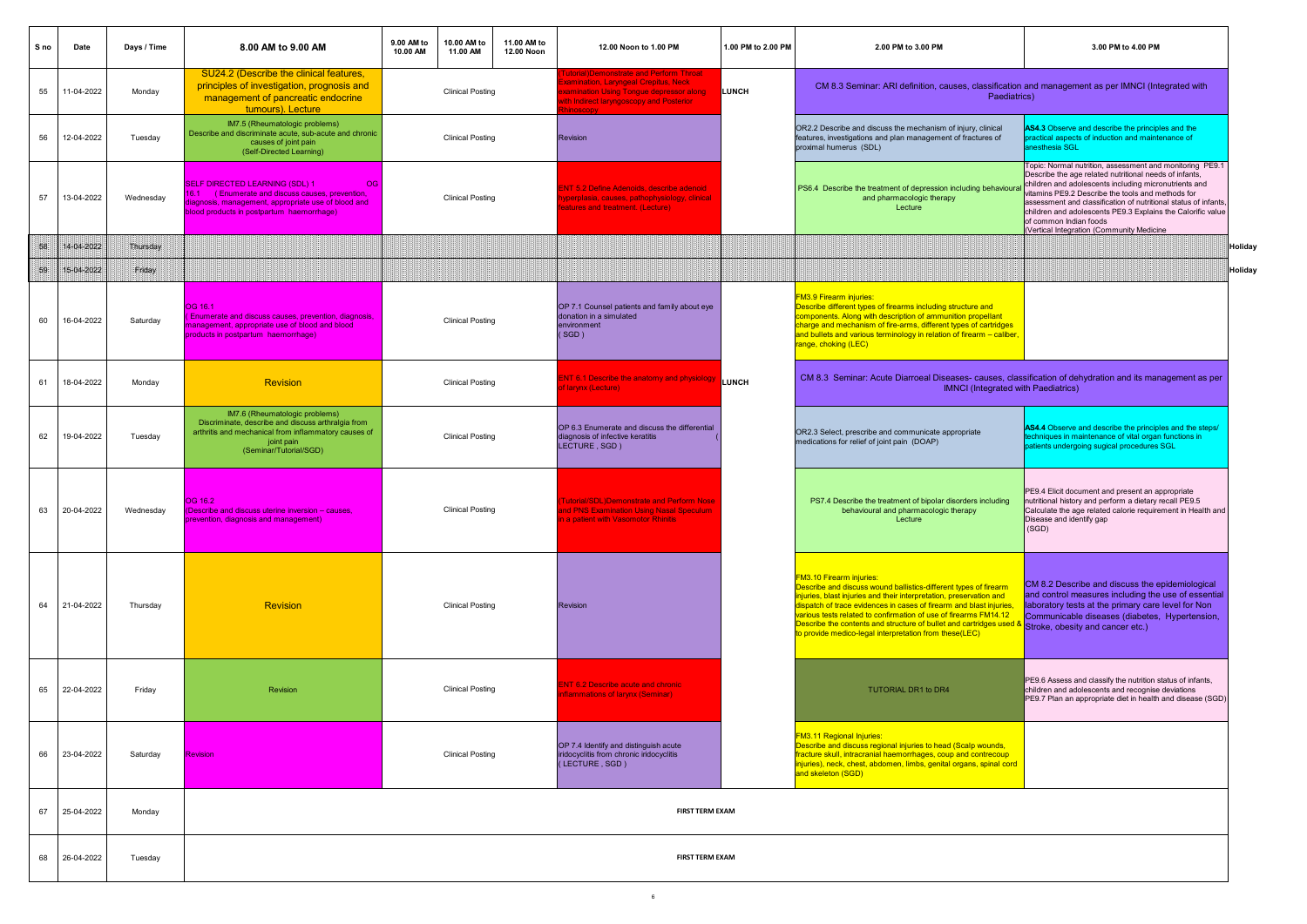| S <sub>no</sub> | Date       | Days / Time | 8.00 AM to 9.00 AM                                                                                                                                                                                                                           | 9.00 AM to<br>10.00 AM | 10.00 AM to<br>11.00 AM | 11.00 AM to<br>12.00 Noon | 12.00 Noon to 1.00 PM                                                                                                                                                  | 1.00 PM to 2.00 PM | 2.00 PM to 3.00 PM                                                                                                                                                                                                                                                                                                                     | 3.00 PM to 4.00 PM                                                                                                                                                                                                                                                                                                                               |         |
|-----------------|------------|-------------|----------------------------------------------------------------------------------------------------------------------------------------------------------------------------------------------------------------------------------------------|------------------------|-------------------------|---------------------------|------------------------------------------------------------------------------------------------------------------------------------------------------------------------|--------------------|----------------------------------------------------------------------------------------------------------------------------------------------------------------------------------------------------------------------------------------------------------------------------------------------------------------------------------------|--------------------------------------------------------------------------------------------------------------------------------------------------------------------------------------------------------------------------------------------------------------------------------------------------------------------------------------------------|---------|
| 69              | 27-04-2022 | Wednesday   |                                                                                                                                                                                                                                              |                        |                         |                           | <b>FIRST TERM EXAM</b>                                                                                                                                                 |                    |                                                                                                                                                                                                                                                                                                                                        |                                                                                                                                                                                                                                                                                                                                                  |         |
| 70              | 28-04-2022 | Thursday    |                                                                                                                                                                                                                                              |                        |                         |                           | <b>FIRST TERM EXAM</b>                                                                                                                                                 |                    |                                                                                                                                                                                                                                                                                                                                        |                                                                                                                                                                                                                                                                                                                                                  |         |
| 71              | 29-04-2022 | Friday      |                                                                                                                                                                                                                                              |                        |                         |                           | <b>FIRST TERM EXAM</b>                                                                                                                                                 |                    |                                                                                                                                                                                                                                                                                                                                        |                                                                                                                                                                                                                                                                                                                                                  |         |
| 72              | 30-04-2022 | Saturday    |                                                                                                                                                                                                                                              |                        |                         |                           | <b>FIRST TERM EXAM</b>                                                                                                                                                 |                    |                                                                                                                                                                                                                                                                                                                                        |                                                                                                                                                                                                                                                                                                                                                  |         |
| 73              | 02-05-2022 | Monday      |                                                                                                                                                                                                                                              |                        |                         |                           | <b>FIRST TERM EXAM</b>                                                                                                                                                 |                    |                                                                                                                                                                                                                                                                                                                                        |                                                                                                                                                                                                                                                                                                                                                  |         |
| M.              | 33-35-2322 | Tuesday     |                                                                                                                                                                                                                                              |                        |                         |                           |                                                                                                                                                                        |                    |                                                                                                                                                                                                                                                                                                                                        |                                                                                                                                                                                                                                                                                                                                                  | Holiday |
|                 |            |             |                                                                                                                                                                                                                                              |                        |                         |                           |                                                                                                                                                                        |                    |                                                                                                                                                                                                                                                                                                                                        |                                                                                                                                                                                                                                                                                                                                                  |         |
| 75              | 04-05-2022 | Wednesday   |                                                                                                                                                                                                                                              |                        |                         |                           | <b>FIRST TERM EXAM</b>                                                                                                                                                 |                    |                                                                                                                                                                                                                                                                                                                                        |                                                                                                                                                                                                                                                                                                                                                  |         |
| 76              | 05-05-2022 | Thursday    |                                                                                                                                                                                                                                              |                        |                         |                           | <b>FIRST TERM EXAM</b>                                                                                                                                                 |                    |                                                                                                                                                                                                                                                                                                                                        |                                                                                                                                                                                                                                                                                                                                                  |         |
| 77              | 06-05-2022 | Friday      | IM7.3 & IM7.4 (Rheumatologic problems)<br>Classify cause of joint pain based on the pathophysiology<br>Develop a systematic clinical approach to joint pain<br>based on the pathophysiology<br>(Seminar/Tutorial/SGD)                        |                        | <b>Clinical Posting</b> |                           | eminar/SDL)Describe in brief Differential<br>iagnosis and principles of management of Ear<br>ain, Ear Discharge                                                        |                    | CT1.8 Generate a differential diagnosis based on the clinical<br>history and evolution of the disease that prioritises the most likely<br>diagnosis (SDL)                                                                                                                                                                              | i opic: Provide nutritional support , assessment and<br>monitoring for common nutritional problems<br>PE10.1 Define and describe the etio-pathogenesis, classify<br>including WHO classification, clinical features, complication<br>and management of Severe Acute Malnourishment (SAM)<br>and Moderate Acute Malnutrition (MAM) PF10 2 Outline |         |
| 78              | 07-05-2022 | Saturday    | OG 16.3<br>(Describe and discuss causes, clinical features,<br>diagnosis, investigations; monitoring of fetal well-being,<br>including ultrasound and fetal Doppler; principles of<br>management; prevention and counselling in intrauterine |                        | <b>Clinical Posting</b> |                           | OP 8.1 Choose the correct local and systemic<br>therapy for conditions of the<br>(SGD, LECTURE)<br>anterior chamber and enumerate their<br>indications, adverse events |                    | FM3.12 Regional Injuries Describe and discuss injuries related to<br>fall from height and vehicular injuries - Primary and Secondary<br>impact, Secondary injuries, crush syndrome, railway spine(LEC)                                                                                                                                 |                                                                                                                                                                                                                                                                                                                                                  |         |
| 79              | 09-05-2022 | Monday      | SU24.3 (Describe the principles of<br>investigation and management of Pancreatic<br>disorders including pancreatitis and endocrine<br>tumors). Lecture                                                                                       |                        | <b>Clinical Posting</b> |                           | utorial)Observation, Indications and steps of<br>iagnostic Nasal Endoscopy, Clinical Features, LUNCH<br>rinciples of management of Nasal Polyposis                     |                    | CM 8.3 Seminar: Hepatitis A, B and C- epidemiology, prevention and control                                                                                                                                                                                                                                                             |                                                                                                                                                                                                                                                                                                                                                  |         |
| 80              | 10-05-2022 | Tuesday     | IM9.7 & IM9.8 (Anemia)<br>Describe and discuss the meaning and utility of various<br>components of the hemogram<br>Describe and discuss the various tests for iron deficiency<br>(Seminar/Tutorial/SGD)                                      |                        | <b>Clinical Posting</b> |                           | OP 6.5 Enumerate, describe and discuss the<br>types and causes of corneal<br>(LECTURE, SGD)<br>ulceration                                                              |                    | OR2.4 Describe and discuss the mechanism of injury, clinical<br>features, investigations and principles of management of fracture<br>of shaft of humerus and intercondylar fracture humerus with<br>emphasis on neurovascular deficit (Lecture)                                                                                        | AS4.5 Observe and describe the principles and the steps/<br>techniques in monitoring patients during anaesthesia SGL                                                                                                                                                                                                                             |         |
| 81              | 11-05-2022 | Wednesday   | <b>INTEGRATION 1</b><br><b>OG</b><br>17.1, OG 17.2, PY 9.8 (Describe and discuss the<br>physiology of lactation)                                                                                                                             |                        | <b>Clinical Posting</b> |                           | utorial)Demonstrate and Perform correct<br>chnique of Instilling medications in Ear Nose<br>hroat                                                                      |                    | PS8.4 Describe the treatment of anxiety disorders including<br>behavioural and pharmacologic therapy<br>Lecture                                                                                                                                                                                                                        | Assessment of a patient with SAM and MAM, diagnosis,<br>classification and planning management including hospital<br>and community based intervention, rehabilitation and<br>prevention (Skill Training)                                                                                                                                         |         |
| 82              | 12-05-2022 | Thursday    | SU23.2 (Describe the etiology, clinical<br>features and principles of management of<br>disorders of adrenal gland). Lecture                                                                                                                  |                        | <b>Clinical Posting</b> |                           | OP 7.2 Enumerate the causes and discuss the<br>management of dry eye<br>(LECTURE, SGD)                                                                                 |                    | FM14.10 Demonstrate ability to identify & prepare medicolegal<br>inference from specimens obtained from various types of injuries<br>e.g. contusion, abrasion, laceration, firearm wounds, burns, head<br>injury and fracture of bone(SGD)                                                                                             | CM 8.4 Describe the principles and enumerate the<br>measures to control a<br>disease epidemic (SDL)                                                                                                                                                                                                                                              |         |
| 83              | 13-05-2022 | Friday      | IM8.4 & IM8.5 (Hypertension)<br>Define and classify hypertension<br>Describe and discuss the differences between primary<br>and secondary hypertension<br>(Lecture)                                                                          |                        | <b>Clinical Posting</b> |                           | <b>ENT AETCOM</b>                                                                                                                                                      |                    | DR5.1 (Describe the etiology, microbiology, pathogenesis, natural<br>history, clinical features, presentations and complications of<br>cabies in adults and children),<br>DR5.3 (Enumerate and describe the pharmacology, administration<br>and adverse reaction of pharmacotherapies for scabies)<br>LECTURE/ INTEGRATION PAEDIATRICS | PE10.4 Identify children with under nutrition as per IMNCI<br>criteria and plan referral PE10.5 Counsel parents of<br>children with SAM and MAM (SDL)                                                                                                                                                                                            |         |
| 84              | 14-05-2022 | Saturday    | OG 17.3<br>(Describe and discuss the clinical features, diagnosis and<br>management of mastitis and breast abscess)                                                                                                                          |                        | <b>Clinical Posting</b> |                           | OP 10.1 Describe and discuss the aetio-<br>pathogenesis, stages of maturation<br>(LECTURE, SGD)<br>and complications of cataract                                       |                    | FM2.20 Mechanical asphyxia:<br>Define, classify and describe asphyxia and medico-legal<br>interpretation of post-mortem findings in asphyxial deaths(LEC)                                                                                                                                                                              |                                                                                                                                                                                                                                                                                                                                                  |         |
| 25              | 16-05-2022 | Monday      |                                                                                                                                                                                                                                              |                        |                         |                           |                                                                                                                                                                        |                    |                                                                                                                                                                                                                                                                                                                                        |                                                                                                                                                                                                                                                                                                                                                  | Holiday |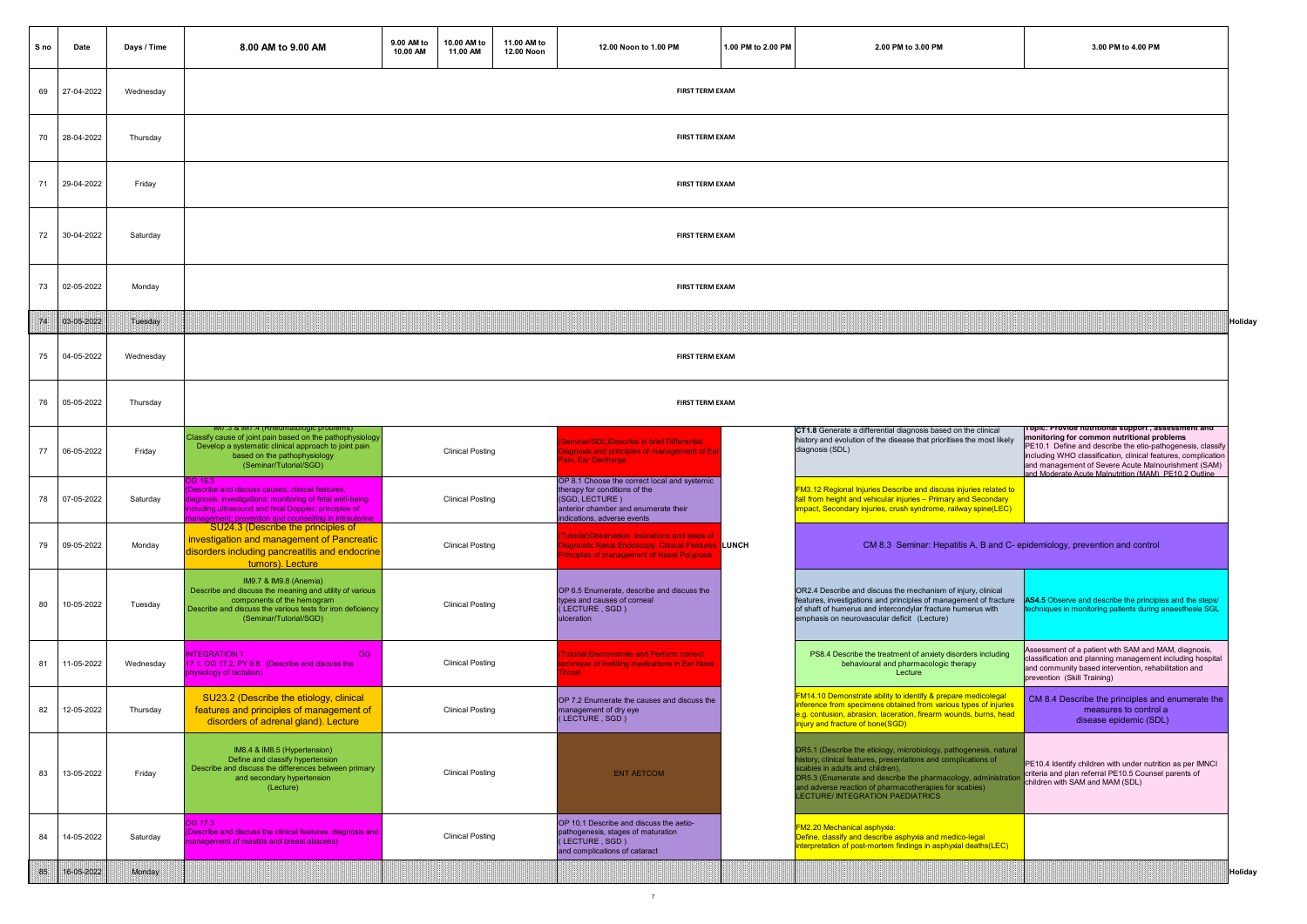| S no | Date       | Days / Time | 8.00 AM to 9.00 AM                                                                                                                                                             | 9.00 AM to<br>10.00 AM | 10.00 AM to<br>11.00 AM | 11.00 AM to<br>12.00 Noon | 12.00 Noon to 1.00 PM                                                                                                                                                             | 1.00 PM to 2.00 PM | 2.00 PM to 3.00 PM                                                                                                                                                                                                                                                                                                                                                                                           | 3.00 PM to 4.00 PM                                                                                                                                                                                                                                                                                                                                              |
|------|------------|-------------|--------------------------------------------------------------------------------------------------------------------------------------------------------------------------------|------------------------|-------------------------|---------------------------|-----------------------------------------------------------------------------------------------------------------------------------------------------------------------------------|--------------------|--------------------------------------------------------------------------------------------------------------------------------------------------------------------------------------------------------------------------------------------------------------------------------------------------------------------------------------------------------------------------------------------------------------|-----------------------------------------------------------------------------------------------------------------------------------------------------------------------------------------------------------------------------------------------------------------------------------------------------------------------------------------------------------------|
| 86   | 17-05-2022 | Tuesday     | IM10.3 (Acute Kidney Injury and Chronic renal failure)<br>Describe the pathophysiology and causes of pre renal<br>ARF, renal and post renal ARF<br>(Lecture)                   |                        | <b>Clinical Posting</b> |                           | <b>Revision</b>                                                                                                                                                                   | LUNCH              | OR2.5 Describe and discuss the aetiopathogenesis, clinical<br>features, mechanism of injury, investigation & principles of<br>management of fractures of both bones forearm and Galeazzi and techniques involved in day care anaesthesia SGL<br>Monteggia injury (SDL)                                                                                                                                       | AS4.6 Observe and describe the principles and the steps/                                                                                                                                                                                                                                                                                                        |
| 87   | 18-05-2022 | Wednesday   | OG 19.1<br>(Describe and discuss the physiology of puerperium, its<br>diagnosis and management)                                                                                |                        | <b>Clinical Posting</b> |                           | utorial/SDL)To identify and Describe uses of<br>mmon instruments used in ENT surgery                                                                                              |                    | PS9.4 Describe the treatment of stress related disorders including their role in Health and disease<br>behavioural and psychosocial therapy<br>Lecture                                                                                                                                                                                                                                                       | PE12.1 Discuss the RDA, dietary sources of Vitamin A and<br>PE12.2 Describe the causes, clinical features, diagnosis<br>and management of Deficiency / excess of Vitamin A<br>(Vertical Integration (Biochemistry))                                                                                                                                             |
| 88   | 19-05-2022 | Thursday    | SU24.1 (Describe the clinical features.<br>principles of investigation, prognosis and<br>management of pancreatitis.) Lecture/<br><b>Integration Human Anatomy</b>             |                        | <b>Clinical Posting</b> |                           | OP 7.3 Enumerate the causes of corneal<br><b>blindness</b><br>LECTURE, SGD)                                                                                                       |                    | FM2.21 Mechanical asphyxia:<br>Describe and discuss different types of hanging and strangulation<br>including clinical findings, causes of death, post-mortem findings<br>and medico-legal aspects of death due to hanging and<br>strangulation including examination, preservation and dispatch of<br>ligature material(LEC)                                                                                | CM 8.5 Describe and discuss the principles of<br>planning, implementing andevaluating control<br>neasures for disease at community level bearingin<br>mind the public health importance of the disease<br>(SDL)                                                                                                                                                 |
| 89   | 20-05-2022 | Friday      | IM8.6 (Hypertension)<br>Define, describe and discuss and recognise hypertensive<br>urgency and emergency<br>(Seminar/Tutorial/SGD)                                             |                        | <b>Clinical Posting</b> |                           | <b>INT 8.1 Discuss types of speech disorders,</b><br>inical features and treatment. (Lecture)                                                                                     |                    | CT1.12 Enumerate the indications for tests including: serology,<br>special cultures and polymerase chain reaction and sensitivity<br>testing (Lecture)                                                                                                                                                                                                                                                       | PE12.3 Identify the clinical features of dietary deficiency /<br>excess of Vitamin A PE12.4 Diagnose patients with Vitamin<br>A deficiency, classify and plan management PE12.5<br>Discuss the Vitamin A prophylaxis program and their<br>recommendations (Vertical Integration (Biochemistry))                                                                 |
| 90   | 21-05-2022 | Saturday    | OG 19.1<br>(Describe and discuss the complications of puerperium<br>its diagnosis and management)                                                                              |                        | Clinical Posting        |                           | OP 10.2 Demonstrate the correct technique of<br>ocular examination in a patient<br>(DOAP SESSION, SGD)<br>with a cataract                                                         |                    | <b>FM2.22 Mechanical asphyxia:</b><br>Describe and discuss patho-physiology, clinical features,<br>postmortem findings and medico-legal aspects of traumatic<br>asphyxia, obstruction of nose & mouth, suffocation and sexual<br>asphyxia(SGD)                                                                                                                                                               |                                                                                                                                                                                                                                                                                                                                                                 |
| 91   | 23-05-2022 | Monday      | SU25.1 (Describe applied anatomy and<br>appropriate investigations for breast disease)<br><b>Lecture/Integration Human Anatomy SDL</b>                                         |                        | <b>Clinical Posting</b> |                           | Tutorial)To observe the procedure, Indications<br>nd steps of Laryngoscopy (rigid/flexible)                                                                                       | LUNCH              | CM 8.3 Seminar: Epidemiology of Leprosy with recent classification and treatment guidelines (Integrated with<br>Dermatology)                                                                                                                                                                                                                                                                                 |                                                                                                                                                                                                                                                                                                                                                                 |
| 92   | 24-05-2022 | Tuesday     | IM10.5 & 10.6 (Acute Kidney Injury and Chronic renal<br>failure)<br>Describe and discuss the aetiology of CRF<br><b>Stage Chronic Kidney Disease</b><br>(Seminar/Tutorial/SGD) |                        | <b>Clinical Posting</b> |                           | OP 8.2 numeratethe indications and describe<br>the methods of tarsorraphy Lecture                                                                                                 |                    | OR2.6 Describe and discuss the aetiopathogenesis, mechanism of AS4.7 Observe and describe the principles and the steps/<br>injury, clinical features, investigations and principles of<br>management of fractures of distal radius (Tutorial)                                                                                                                                                                | echniques involved in anaesthesia outside the operating<br>room SGL                                                                                                                                                                                                                                                                                             |
| 93   | 25-05-2022 | Wednesday   | TUTORIAL 2<br>ANC Care (OG 8.1-8.8)                                                                                                                                            |                        | <b>Clinical Posting</b> |                           | eminar/Tutorial)To identify- X Ravs. USG<br>raluation of Diseases of Ear, Nose, PNS,<br>asopharynx – Introduction to CT, MRI. Use of<br>diology in Emergencies in ENT X Ray Chest |                    | PS10.4 Describe the treatment of somatoform disorders including their role in health and disease PE12.7 Describe the<br>behavioural, psychosocial and pharmacologic therapy<br>Lecture                                                                                                                                                                                                                       | PE12.6 Discuss the RDA, dietary sources of Vitamin D and<br>causes, clinical features, diagnosis and management of<br>Deficiency / excess of Vitamin D (Rickets and<br>Hypervitaminosis D) PE12.8 Identify the clinical features of                                                                                                                             |
| 94   | 26-05-2022 | Thursday    | Written Test / Tutorial SU 23.1 to SU 24.3                                                                                                                                     |                        | <b>Clinical Posting</b> |                           | OP 26.4 Revision 4<br>(SGD)                                                                                                                                                       |                    | FM2.23 Describe and discuss types, patho-physiology, clinical<br>features, postmortem findings and medico-legal aspects of<br>drowning, diatom test and, gettler test. (SGD)                                                                                                                                                                                                                                 | CM 8.6 Educate and train health workers in disease<br>surveillance, control & treatment and health<br>education (Demo-DOAP)<br><b>PETZ. T5 Discuss the RDA, dietary sources of Vitamin B</b>                                                                                                                                                                    |
| 95   | 27-05-2022 | Friday      | Revision                                                                                                                                                                       |                        | <b>Clinical Posting</b> |                           | ENT 10.1 (Lecture)Define tracheostomy, types,<br>dications, steps, complications                                                                                                  |                    | DR6.1 (Describe the etiology pathogenesis and diagnostic features<br>of pediculosis in adults and children) SELF-DIRECTED<br><b>LEARNING/ INTEGRATION PAEDIATRICS</b>                                                                                                                                                                                                                                        | and their role in health and disease PE12.16 Describe the<br>causes, clinical features, diagnosis and management of<br>deficiency of B complex Vitamins PE12.17 Identify the<br>clinical features of Vitamin B complex deficiency PE12.18<br>Diagnose patients with Vitamin B complex deficiency and<br>plan management<br>Vertical Integration (Riochemistry)) |
| 96   | 28-05-2022 | Saturday    | <b>INTEGRATION 3</b><br>20.3, AN 75.5 (Discuss Pre-conception and Pre Natal<br>Diagnostic Techniques (PC& PNDT) Act 1994 & its<br>mendments                                    |                        | <b>Clinical Posting</b> |                           | OP 10.3 Administer informed consent and<br>counsel patients for cataract<br>(SGD, DOAP SESSION)<br>surgery in a simulated environment                                             |                    | <b>FM4.1 Describe Medical Ethics and explain its historical</b><br>emergence<br>FM4.2 Describe the Code of Medical Ethics 2002 conduct,<br><b>Etiquette and</b><br>Ethics in medical practice and unethical practices & the dichotomy<br>FM4.3 Describe the functions and role of Medical Council of India<br>and<br><b>State Medical Councils</b><br><b>FM4.4 Describe the Indian Medical Register(LEC)</b> |                                                                                                                                                                                                                                                                                                                                                                 |
| 97   | 30-05-2022 | Monday      | Written Test / Tutorial SU 25.1 to SU 25.3                                                                                                                                     |                        | <b>Clinical Posting</b> |                           | Lecture)National Program for noise and<br>nvironmental pollution, Health Hazards of Air, LUNCH<br><b>Jater, Noise Pollution and Radiation in ENT</b>                              |                    | CM 8.3 Seminar: Epidemiology of Cancers, their prevention and control and programme                                                                                                                                                                                                                                                                                                                          |                                                                                                                                                                                                                                                                                                                                                                 |
| 98   | 31-05-2022 | Tuesday     | IM11.4 (Diabetes Mellitus)<br>Describe and discuss the genetic background and the<br>influence of the environment on diabetes<br>(Lecture)                                     |                        | <b>Clinical Posting</b> |                           | OP 9.1 Describe and discuss the importance<br>and protocols involved in eye<br>(LECTURE, SGD)<br>donation and eye banking                                                         |                    | OR2.7 Describe and discuss the aetiopathogenesis, mechanism of AS5.1 Enumerate the indications for and describe the<br>injury, clinical fetaures, investigations and principles of<br>management of pelvic injuries with emphasis on hemodynamic<br>instability (Lecture)                                                                                                                                    | principles of regional anaesthesia (including spinal, epidural<br>and combined)SGL                                                                                                                                                                                                                                                                              |
| 99   | 01-06-2022 | Wednesday   | <b>Revision</b>                                                                                                                                                                |                        | <b>Clinical Posting</b> |                           | ecture)Describe Stridor Causes and<br>lanagement, Vocal Cord paralysis, Acute &<br><b>Infonic Laryngitis, Vocal Cord Palsy</b>                                                    |                    | PS11.4 Describe the treatment of personality disorders including and their role in Health and disease PE12.20 Describe the<br>behavioural, psychosocial and pharmacologic therapy<br>Lecture                                                                                                                                                                                                                 | PE12.19 Discuss the RDA , dietary sources of Vitamin C<br>causes, clinical features, diagnosis and management of<br>deficiency of Vitamin C (scurvy) PE12.21 Identify the clinical<br>features of Vitamin C deficiency                                                                                                                                          |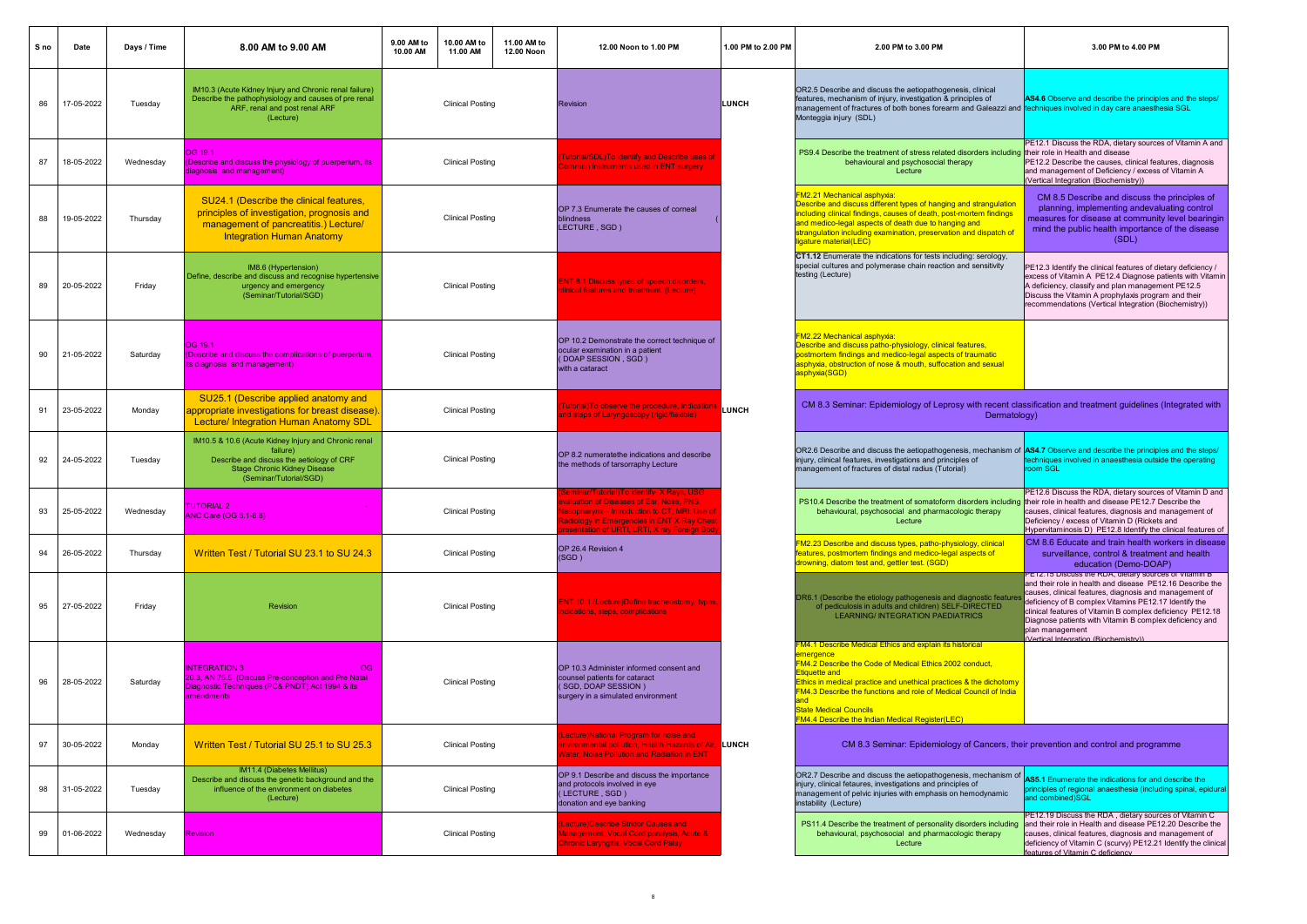| S no | Date       | Days / Time | 8.00 AM to 9.00 AM                                                                                                                                                                                                                           | 9.00 AM to<br>10.00 AM | 10.00 AM to<br>11.00 AM | 11.00 AM to<br>12.00 Noon | 12.00 Noon to 1.00 PM                                                                                                                                                                                                                           | 1.00 PM to 2.00 PM | 2.00 PM to 3.00 PM                                                                                                                                                                                                                                                                                                                                              | 3.00 PM to 4.00 PM                                                                                                                                                                                                                                                                                |
|------|------------|-------------|----------------------------------------------------------------------------------------------------------------------------------------------------------------------------------------------------------------------------------------------|------------------------|-------------------------|---------------------------|-------------------------------------------------------------------------------------------------------------------------------------------------------------------------------------------------------------------------------------------------|--------------------|-----------------------------------------------------------------------------------------------------------------------------------------------------------------------------------------------------------------------------------------------------------------------------------------------------------------------------------------------------------------|---------------------------------------------------------------------------------------------------------------------------------------------------------------------------------------------------------------------------------------------------------------------------------------------------|
| 100  | 02-06-2022 | Thursday    | SU25.2 (Describe the etiopathogenesis,<br>clinical features and principles of<br>management of benign breast disease<br>including infections of the breast). Lecture                                                                         |                        | <b>Clinical Posting</b> |                           | OP 11.1 Describe the anatomy of uveal tissue<br>(LECTURE)                                                                                                                                                                                       |                    | FM4.5 Rights/privileges of a medical practitioner, penal erasure,<br>infamous conduct, disciplinary Committee, disciplinary procedures,<br>warning notice and penal erasure<br>FM4.6 Describe the Laws in Relation to medical practice and the<br>duties of a medical practitioner towards patients and society(SGD)                                            | CM 8.7 Describe the principles of management of<br>information systems (Lec)                                                                                                                                                                                                                      |
| 101  | 03-06-2022 | Friday      | IM9.11 (Anemia)<br>Describe the indications and interpret the results of a<br>bone marrow aspirations and biopsy<br>(Lecture)                                                                                                                |                        | <b>Clinical Posting</b> |                           | ecture) Describe Anatomical Aspects,<br>athophysiology, Clinical features,<br>vestigations and principles of management o<br>iseases of Medial wall of the Nose, DNS,<br>eadache, Anosmia                                                       |                    | CT1.13 Describe and discuss the origin, indications, technique of<br>administration, efficacy and complications of the BCG vaccine<br>(Lecture)                                                                                                                                                                                                                 | PE13.1 Discuss the RDA, dietary sources of Iron and their<br>ole in health and disease PE13.2 Describe the causes,<br>diagnosis and management of Fe deficiency PE13.3<br>Identify the clinical features of dietary deficiency of Iron and<br>make a diagnosis (Lecture)                          |
| 102  | 04-06-2022 | Saturday    | OG 20.1, 20.2 (Enumerate the indications and describe<br>and discuss the legal aspects, indications, methods for<br>first and second trimester MTP; complications and<br>management of complications of Medical Termination of<br>'regnancy) |                        | Clinical Posting        |                           | OP 12.1 Enumerate and discuss the aetiology.<br>the clinical distinguishing<br>LECTURE, SGD)<br>features of open angle glacoma                                                                                                                  |                    | FM4.24 Enumerate rights, privileges and duties of a Registered<br>Medical Practitioner, Discuss doctor- patient relationship:<br>professional secrecy and privileged communication(SGD)                                                                                                                                                                         |                                                                                                                                                                                                                                                                                                   |
| 103  | 06-06-2022 | Monday      | SU26.3 (Describe the clinical features of<br>mediastinal diseases and the principles of<br>management.) Lecture                                                                                                                              |                        | <b>Clinical Posting</b> |                           | <b>ENT 11.2 Describe the applied anatomy of</b><br>esophagus (Seminar)                                                                                                                                                                          | <b>LUNCH</b>       | CM 8.3 Seminar: Hypertension- New Classification and treatment guidelines as per control Programme                                                                                                                                                                                                                                                              |                                                                                                                                                                                                                                                                                                   |
| 104  | 07-06-2022 | Tuesday     | IM12.4 (Thyroid dysfunction)<br>Describe and discuss the principles of radio iodine uptake<br>in the diagnosis of thyroid disorders<br>(Lecture)                                                                                             |                        | <b>Clinical Posting</b> |                           | OP 11.2 Describe clinical signs of intraocular<br>inflammation and enumerate<br>(LECTURE, SGD)<br>the features that distinguish granulomatous<br>from non-granulomatous<br>inflammation. Identify acute iridocyclitis from<br>chronic condition |                    | OR2.8 Describe and discuss the aetiopathogenesis, mechanism of<br>injury, clinical features, investigations and principles of<br>management of spine injuries with emphasis on mobilisation of the plexus, subarachnoid and epidural spaces SGL<br>patient (DOAP)                                                                                               | AS5.2 Describe the correlative anatomy of the brachial                                                                                                                                                                                                                                            |
| 105  | 08-06-2022 | Wednesday   | <b>INTEGRATION 4</b><br>OG.<br>21.1, PH 1.39 (Describe and discuss OC Pills)                                                                                                                                                                 |                        | <b>Clinical Posting</b> |                           | <b>Seminar/Tutorial/SDL)Discuss types of foreign</b><br>odies in ear. Demonstrate and perform -<br>lethods of Aural Toilet, Foreign Bodies in Ear<br>removal, Ear wax removal - Ear syringing                                                   |                    | PS12.4 Describe the treatment of psychosomatic disorders<br>including behavioural, psychosocial and pharmacologic therapy<br>Lecture                                                                                                                                                                                                                            | PE13.4 Interpret hemogram and Iron Panel PE13.5<br>Propose a management plan for Fe deficiency anaemia<br>PE13.6 Discuss the National anaemia control program and<br>its recommendations (SGD)                                                                                                    |
| 106  | 09-06-2022 | Thursday    | SU25.3 Describe the etiopathogenesis,<br>clinical features, Investigations and principles<br>of treatment of benign and malignant tumours<br>of breast). Lecture/ Integration Radiology                                                      |                        | Clinical Posting        |                           | OP 11.3 Describe and distinguish hyphema<br>and hypopyon and Enumerate systemic<br>conditions that can present as iridocyclitis and<br>describe their ocular manifestations<br>(LECTURE, SGD)                                                   |                    | FM4.19 Define Consent. Describe different types of consent and<br>ingredients of informed consent. Describe the rules of consent and<br>mportance of consent in relation to age, emergency situation,<br>mental illness and alcohol intoxication(LEC)                                                                                                           | CM 10.1 Describe the current status of<br>Reproductive, maternal, newborn and<br>Child Health (Lec)                                                                                                                                                                                               |
| 107  | 10-06-2022 | Friday      | IM10.4 (Acute Kidney Injury and Chronic renal failure)<br>Describe the evolution, natural history and treatment of<br><b>ARF</b><br>(Seminar/Tutorial/SGD)                                                                                   |                        | <b>Clinical Posting</b> |                           | <b>ENT 11.3 Discuss functional disorders of</b><br><b><u>besophagus (Seminar)</u></b>                                                                                                                                                           |                    | DR7.1 (Describe the etiology, microbiology, pathogenesis and<br>inical presentations and diagnostic features of dermatophytes in<br>dults & children), DR7.3 (Describe the pharmacology and action<br>f antifungal (systemic and topical) agents. Enumerate side effects disorders PE13.10 Discuss the National Goiter Control<br>f antifungal therapy) LECTURE | PE13.7 Discuss the RDA, dietary sources of lodine and<br>their role in Health and disease PE13.8 Describe the<br>causes, diagnosis and management of deficiency of lodine<br>PE13.9 Identify the clinical features of lodine deficiency<br>program and their recommendations<br>(Lecture)         |
| 108  | 11-06-2022 | Saturday    | OG 21.1<br>Describe and discuss natural & barrier contraception)                                                                                                                                                                             |                        | <b>Clinical Posting</b> |                           | OP 13.1 Identify and demonstrate the clinical<br>features and distinguish and<br>(LECTURE, SGD)<br>iagnose common clinical conditions affecting<br>the anterior chamber                                                                         |                    | <b>FM4.20 Describe therapeutic privilege, Malingering, Therapeutic</b><br>Misadventure, Professional Secrecy, Human Experimentation<br><b>FM4.21 Describe Products liability and Medical Indemnity</b><br>Insurance(SGD)                                                                                                                                        |                                                                                                                                                                                                                                                                                                   |
| 109  | 13-06-2022 | Monday      | SUZT. I (Describe the etiopathogenesis,<br>clinical features, investigations and principles<br>of treatment of occlusive arterial disease.)<br>Lecture                                                                                       |                        | <b>Clinical Posting</b> |                           | <b>ENT 11.4 Enumerate causes of dysphagia</b><br><b>Seminar</b> )                                                                                                                                                                               | LUNCH              | CM 8.3 Seminar: NPCDCS                                                                                                                                                                                                                                                                                                                                          |                                                                                                                                                                                                                                                                                                   |
| 110  | 14-06-2022 | Tuesday     | IM13.4 (Common malignancies)<br>Describe the natural history, presentation, course,<br>complications and cause of death for common cancers<br>(Seminar/Tutorial/SGD)                                                                         |                        | <b>Clinical Posting</b> |                           | OP 11.6 Enumerate and choose the<br>appropriate investigation for patients<br>(LECTURE, SGD)<br>with conditions affecting the Uvea                                                                                                              |                    | features, investigations and principle of management of acetabular <b>AS5.3</b> Observe and describe the principles and the steps/<br>fracture (Lecture)                                                                                                                                                                                                        | techniques involved in peripheral nerve blocks SGL                                                                                                                                                                                                                                                |
| 111  | 15-06-2022 | Wednesday   | OG 19.4, 21.1, 35.15<br>and discuss ILICD)                                                                                                                                                                                                   |                        | <b>Clinical Posting</b> |                           | NT 12.2 Discuss types of foreign bodies in<br>esophagus. To identify emergencies in l<br>oreign bodies in throat and food passages<br>ations, features of aspiration                                                                            |                    | PS13.4 Describe the treatment of psychosexual and gender<br>identity disorders including behavioural, psychosocial and<br>pharmacologic therapy<br>Lecture                                                                                                                                                                                                      | PE13.11 Discuss the RDA, dietary sources of Calcium and<br>their role in health and disease PE13.12 Describe the<br>causes, clinical features, diagnosis and management of Ca<br>Deficiency PE13.13 Discuss the RDA, dietary sources of<br>Magnesium and their role in health and disease PE13.14 |
| 112  | 16-06-2022 | Thursday    | SU26.1 (Outline the role of surgery in the<br>management of coronary heart disease,<br>valvular heart diseases and congenital heart<br>diseases) Lecture                                                                                     |                        | Clinical Posting        |                           | OP 11.7 Describe the etiology, , pathogenesis,<br>pathology,<br>presentation, sequelae and complications of<br>tuberculosis in uveitis.<br>LECTURE SGD                                                                                          |                    | <b>FM4.17 Describe and discuss ethical Principles: Respect for</b><br>autonomy, nonmalfeasance, beneficence & justice<br><b>FM4.16 Describe and discuss Bioethics</b><br>(SGD)                                                                                                                                                                                  | CM 10.2 Enumerate and describe the methods of<br>screening high risk groups<br>and common health problems (Lec)                                                                                                                                                                                   |
| 113  | 17-06-2022 | Friday      | IM11.3 (Diabetes Mellitus)<br>Describe and discuss the epidemiology and pathogenesis<br>and risk factors economic impact and clinical evolution of<br>type 2 diabetes<br>(Lecture)                                                           |                        | <b>Clinical Posting</b> |                           | ENT 12.3 Discuss types of foreign bodies in<br>nose. To identify, Demonstrate and perform<br>Foreign Bodies removal in Nose and<br><b>ntroduction to management and steps of</b><br>emoval, anterior nasal packing<br>Seminar/Tutorial/SDL)     |                    | CT1.14 Describe and discuss the pharmacology of various anti-<br>tuberculous agents, their indications, contraindications, interactions Topic: Fluid and electrolyte balance PE15.1 Discuss the<br>and adverse reactions (Lecture)                                                                                                                              | fluid and electrolyte requirement in health and disease<br>PE15.2 Discuss the clinical features and complications of<br>fluid and electrolyte imbalance and outline the<br>management (Lecture)                                                                                                   |
| 114  | 18-06-2022 | Saturday    | <b>Revision</b>                                                                                                                                                                                                                              |                        | Clinical Posting        |                           | OP 14.1 Describe the aetiology, clinical<br>presentation. Discuss the complications and<br>management of orbital cellulitis and pre septal<br>cellulitis. Lecture<br>9                                                                          |                    | FM4.18 Describe and discuss medical negligence including civil<br>and criminal negligence, contributory negligence, corporate<br>negligence, vicarious liability, Res Ipsa Loquitor, prevention of<br>medical negligence and defenses in medical negligence<br>litigations(LEC)                                                                                 |                                                                                                                                                                                                                                                                                                   |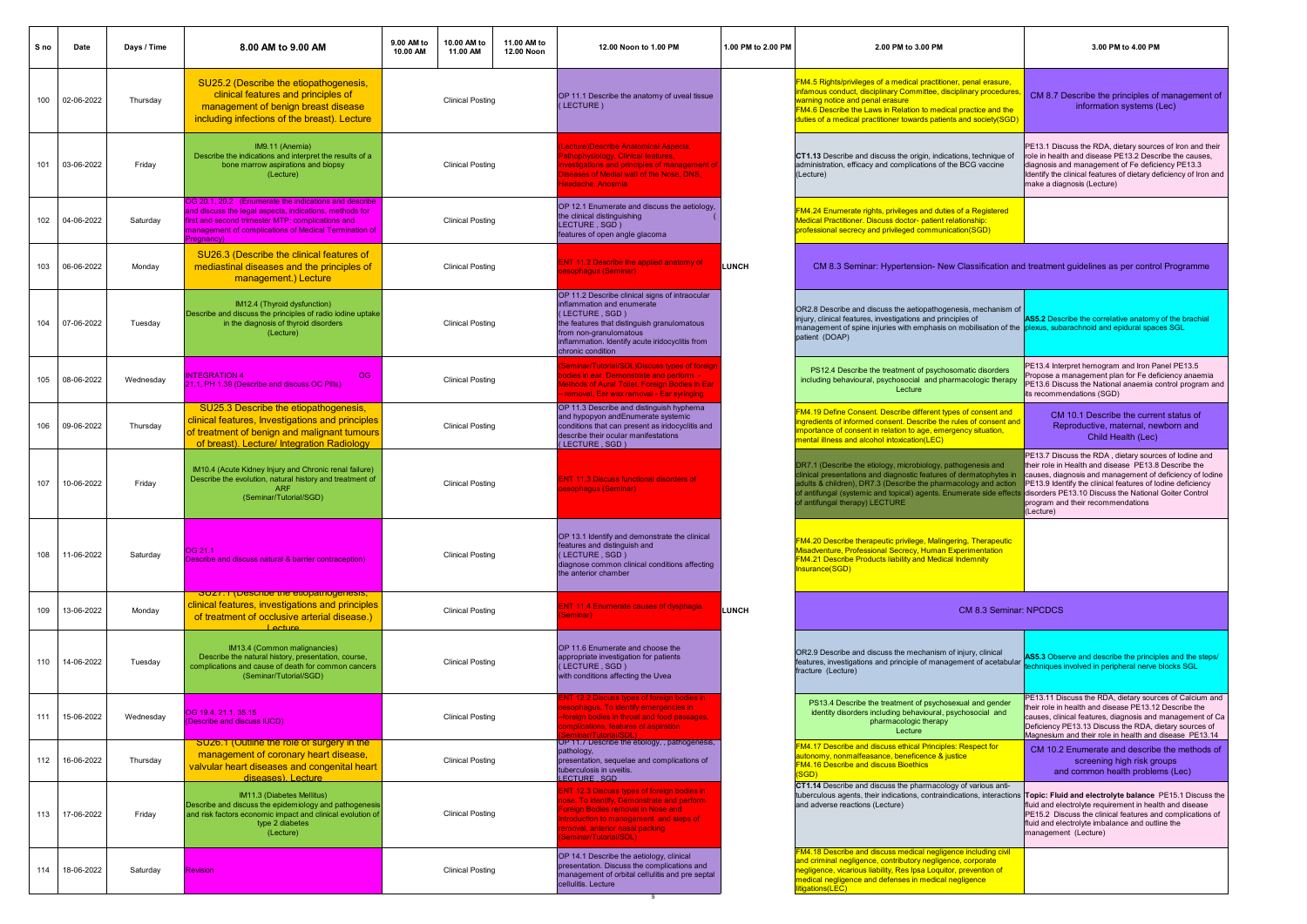| S no | Date       | Days / Time | 8.00 AM to 9.00 AM                                                                                                                                                                                                                            | 9.00 AM to<br>10.00 AM | 10.00 AM to<br>11.00 AM | 11.00 AM to<br><b>12.00 Noon</b> | 12.00 Noon to 1.00 PM                                                                                                                                                                                                                                                        | 1.00 PM to 2.00 PM | 2.00 PM to 3.00 PM                                                                                                                                                                                                                                                                                                                                                                         | 3.00 PM to 4.00 PM                                                                                                                                                     |
|------|------------|-------------|-----------------------------------------------------------------------------------------------------------------------------------------------------------------------------------------------------------------------------------------------|------------------------|-------------------------|----------------------------------|------------------------------------------------------------------------------------------------------------------------------------------------------------------------------------------------------------------------------------------------------------------------------|--------------------|--------------------------------------------------------------------------------------------------------------------------------------------------------------------------------------------------------------------------------------------------------------------------------------------------------------------------------------------------------------------------------------------|------------------------------------------------------------------------------------------------------------------------------------------------------------------------|
| 115  | 20-06-2022 | Monday      | <b>Revision</b>                                                                                                                                                                                                                               |                        | <b>Clinical Posting</b> |                                  | NT 12.4 Discuss types of foreign bodies in<br>rynx. To identify emergencies -<br>aryngomalacia, Epiglottitis,<br>iryngotracheobronchitis, Airway emergencie<br>ridor in children, (Seminar/Tutorial/SDL)                                                                     | LUNCH              | CM 10.4 Seminar: RMNCH+A                                                                                                                                                                                                                                                                                                                                                                   |                                                                                                                                                                        |
| 116  | 21-06-2022 | Tuesday     | IM14.5 (Obesity)<br>Describe and discuss the natural history of obesity and its<br>complications<br>(Self-Directed Learning)                                                                                                                  |                        | <b>Clinical Posting</b> |                                  | OP 10.4 Describe the surgical anatomy and the<br>metabolism of the lens<br>LECTURE, SGD)                                                                                                                                                                                     |                    | OR2.10 Describe and discuss the aetiopathogenesis, mechanism<br>of injury, clinical features, investigations and principles of<br>management of fractures of proximal femur (Lecture)                                                                                                                                                                                                      | AS5.4 Observe and describe the pharmacology and correct<br>use of commonly used drugs and adjuvant agents in<br>regional anesthesia SGL                                |
| 117  | 22-06-2022 | Wednesday   | <b>TUTORIAL 3</b><br>Labor<br>(OG 13.1, 14.1)                                                                                                                                                                                                 |                        | <b>Clinical Posting</b> |                                  | 7.2 Describe the use of radiotheraby in<br>ead and neck cancers Discuss principles of<br><b>Radiotherapy, Chemotherapy Introduction to</b><br>umors of the Temporal Bone, Nose and PNS<br>oduction to principles of Cancer                                                   |                    | PS14.3 Describe the treatment of stress related disorders<br>including behavioural, psychosocial and pharmacologic therapy<br>Lecture                                                                                                                                                                                                                                                      | PE15.3 Calculate the fluid and electrolyte requirement in<br>health PE15.4 Interpret electrolyte report PE15.5 Calculate<br>fluid and electrolyte imbalance (SGD)      |
| 118  | 23-06-2022 | Thursday    | Revision                                                                                                                                                                                                                                      |                        | <b>Clinical Posting</b> |                                  | OP 12.2 Describe and discuss catracr<br>associated with systemic diseases<br>(LECTURE)                                                                                                                                                                                       |                    | FM4.8 Describe the Consumer Protection Act-1986 (Medical<br><b>Indemnity Insurance, Civil Litigations and Compensations),</b><br><b>Norkman's Compensation Act &amp; ESI Act</b><br>FM4.11 Describe and discuss euthanasia(SGD)                                                                                                                                                            | CM 10.3 Describe local customs and practices<br>during pregnancy, childbirth,<br>lactation and child feeding practices (Lec)                                           |
| 119  | 24-06-2022 | Friday      | IM12.3 (Thyroid dysfunction)<br>Describe and discuss the physiology of the hypothalamo-<br>pituitary - thyroid axis, principles of thyroid function testing<br>and alterations in physiologic function<br>(Seminar/Tutorial/SGD)              |                        | <b>Clinical Posting</b> |                                  | ecture)Describe the Etiopathogenesis,<br><b>Clinical features of Oral cancer, Principles of</b><br>anagement and Counselling Patients to risks<br>oral cancer with respect to tobacco,<br>moking, alcohol and other causative factors,<br><b>Vational Program for cancer</b> |                    | DR8.1 (Describe the etiology, microbiology, pathogenesis and<br>clinical presentations and diagnostic features of common viral<br>infections of the skin in adults and children), DR8.7 (Enumerate<br>he indications and describe the pharmacology, administration and<br>dverse reaction of pharmacotherapies for common viral illnesses<br>of the skin) LECTURE/ INTEGRATION PAEDIATRICS | PE15.6 Demonstrate the steps of inserting an IV cannula in<br>a model PE15.7 Demonstrate the steps of inserting an<br>nterosseous line in a mannequin (Skill Training) |
| 120  | 25-06-2022 | Saturday    | OG 21.1, 21.2<br>(Describe and discuss Injectable contraception,<br>mergency contraception & PPIUCD)                                                                                                                                          |                        | <b>Clinical Posting</b> |                                  | OP 14.1 Enumerate the causes and describe<br>the differentiating features, and<br>(LECTURE, SGD)<br>clinical features and management of proptosis                                                                                                                            |                    | FM4.22 Explain Oath - Hippocrates, Charaka and Sushruta and<br>procedure for administration of Oath.<br>FM4.23 Describe the modified Declaration of Geneva and its<br>relevance (SDL)                                                                                                                                                                                                      |                                                                                                                                                                        |
| 121  | 27-06-2022 | Monday      | SU27.3 (Describe clinical features.<br>investigations and principles of management<br>of vasospastic disorders.) Lecture                                                                                                                      |                        | <b>Clinical Posting</b> |                                  | ecture)Describe the Benign and Malignant<br>sions of vocal cord, principles of<br>anagement of hoarseness of voice,<br>troduction to Surgical Principles of                                                                                                                  | LUNCH              | CM 10.5 Seminar: IMNCI (Integrated with Paediatrics)                                                                                                                                                                                                                                                                                                                                       |                                                                                                                                                                        |
| 122  | 28-06-2022 | Tuesday     | IM15.3 (Gastrointestinal Bleeding)<br>Describe and discuss the physiologic effects of acute<br>blood and volume loss<br>(Lecture)                                                                                                             |                        | <b>Clinical Posting</b> |                                  | OP 10.5 Describe and discuss developmental<br>cataract.<br><b>LECTURE</b> )                                                                                                                                                                                                  |                    | OR2.11 Describe and discuss the aetiopathogenesis, mechanism<br>of injury, clinical features, investigations and principles of<br>management of (a) Fracture patella (b) Fracture distal radius (c)<br>Fracture proximal tibia with special focus on neurovascular injury<br>and compartment syndrome (Lecture)                                                                            | AS5.5 Observe and describe the principles and the steps/<br>chniques involved in caudal epidural in adults and<br>hildren SGL                                          |
| 123  | 29-06-2022 | Wednesday   | <b>INTEGRATION 5</b><br>OG<br>19.2, OG 19.3, OG 21.1, FM 3.24 (Describe and discuss<br>male & female sterilization)                                                                                                                           |                        | <b>Clinical Posting</b> |                                  | ecture)Describe the Principles and<br>anagement of acute and chronic Abscesses<br>relation to pharynx, Clinical Significance of<br>illian's Dehiscence                                                                                                                       |                    | PS15.4 Describe the psychosocial interventions and treatment<br>used in mental retardation<br>Lecture                                                                                                                                                                                                                                                                                      | PE16.1 Explain the components of Integrated Management<br>of Neonatal and Childhood Illnesses (IMNCI) guidelines<br>and method of Risk stratification (Lecture)        |
| 124  | 30-06-2022 | Thursday    | SU26.4 (Describe the etiology, pathogenesis,<br>clinical features of tumors of lung and the<br>principles of management). Lecture                                                                                                             |                        | <b>Clinical Posting</b> |                                  | <b>Revision</b>                                                                                                                                                                                                                                                              |                    | <b>FM4.25 Clinical research &amp; Ethics</b><br>Discuss human experimentation including clinical trials<br>FM4.26 Discuss the constitution and functions of ethical<br>committees<br>FM4.27 Describe and discuss Ethical Guidelines for Biomedical                                                                                                                                         | UM 10.7 Enumerate and describe the basisand<br>principles of the Family<br>Welfare Program including the organization,<br>technical and<br>onerational aspects (Lec)   |
| 125  | 01-07-2022 | Friday      | IM13.3 (Common malignancies)<br>Describe the relationship between infection and cancers<br>(Lecture)                                                                                                                                          |                        | <b>Clinical Posting</b> |                                  | ENT 13.2 Discuss ENT manifestaions of HIV<br>Seminar)                                                                                                                                                                                                                        |                    | CT1.15 Prescribe an appropriate antituberculosis regimen based<br>on the location of disease, smear positivity and negativity and<br>comorbidities based on current national guidelines including<br>directly observed tuberculosis therapy (DOTS)<br>(DOAP)                                                                                                                               | PE16.2 Assess children <2 months using IMNCI Guidelines<br>PE16.3 Assess children >2 to 5 years using IMNCI<br>guidelines and Stratify Risk (SGD)                      |
| 126  | 02-07-2022 | Saturday    | OG 23.1, 23.2, 23.3<br>(Describe and discuss the physiology of puberty, features<br>of abnormal puberty, common problems and their<br>management)                                                                                             |                        | <b>Clinical Posting</b> |                                  | OP 15.1 Describe and discuss lacrimal<br>apparatus and its diseases.<br>(LECTURE, SGD)                                                                                                                                                                                       |                    | <b>FM2.24 Thermal deaths: Describe the clinical features, post-</b><br>mortem finding and medicolegal aspects of injuries due to physical<br>agents like heat (heat-hyper- pyrexia, heat stroke, sun stroke, heat<br>exhaustion/prostration, heat cramps [miner's cramp] or cold<br>(systemic and localized hypothermia, frostbite, trench foot,<br>immersion foot)(LEC)                   |                                                                                                                                                                        |
| 127  | 04-07-2022 | Monday      | SU27.5 (Describe the applied anatomy of<br>venous system of lower limb). Lecture                                                                                                                                                              |                        | <b>Clinical Posting</b> |                                  | <b>ENT 1.7 Define otosclerosis, causes, clinical</b><br>anifestaions and treatment (Lecture)                                                                                                                                                                                 | <b>LUNCH</b>       | CM 10.6 Tutorial: Enumerate and describe various family planning methods, their<br>advantages and shortcomings (Integrated with Obs and Gynae.)                                                                                                                                                                                                                                            |                                                                                                                                                                        |
| 128  | 05-07-2022 | Tuesday     | IM15.11 (Gastrointestinal Bleeding)<br>Develop, document and present a treatment plan that<br>includes fluid resuscitation, blood and blood component<br>transfusion, and specific therapy for arresting blood loss<br>(Seminar/Tutorial/SGD) |                        | <b>Clinical Posting</b> |                                  | OP 10.6 Enumerate the types of cataract<br>surgery and describe the steps,<br>(LECTURE, SGD)<br>intra-operative and post-operative<br>complications of extracapsular<br>cataract extraction surgery.                                                                         |                    | OR2.12 Describe and discuss the aetiopathogenesis, clinical<br>features, investigations and principles of management of Fracture<br>shaft of femur in all age groups and the recognition and<br>mangement of fat embolism as a complication (Lecture)                                                                                                                                      | S5.6 Observe and describe the principles and the steps/<br>echniques involved in common blocks used in surgery<br>including brachial plexus blocks)SGL                 |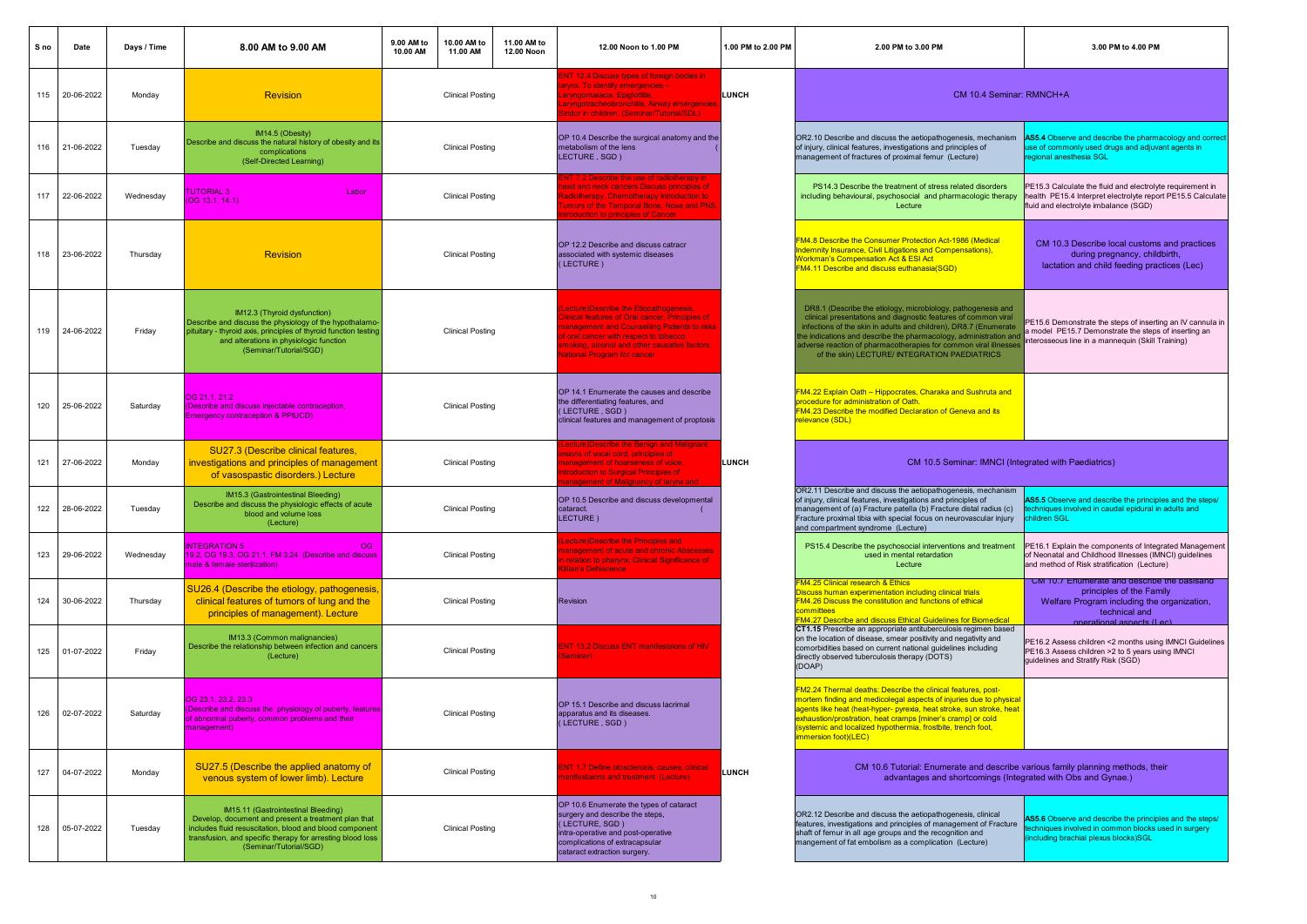| S no | Date       | Days / Time | 8.00 AM to 9.00 AM                                                                                                                                                                                                                         | 9.00 AM to<br>10.00 AM | 10.00 AM to<br>11.00 AM | 11.00 AM to<br>12.00 Noon | 12.00 Noon to 1.00 PM                                                                                                                                                       | 1.00 PM to 2.00 PM | 2.00 PM to 3.00 PM                                                                                                                                                                                                                                        | 3.00 PM to 4.00 PM                                                                                                                                                                                                                                                                                                                                                                         |
|------|------------|-------------|--------------------------------------------------------------------------------------------------------------------------------------------------------------------------------------------------------------------------------------------|------------------------|-------------------------|---------------------------|-----------------------------------------------------------------------------------------------------------------------------------------------------------------------------|--------------------|-----------------------------------------------------------------------------------------------------------------------------------------------------------------------------------------------------------------------------------------------------------|--------------------------------------------------------------------------------------------------------------------------------------------------------------------------------------------------------------------------------------------------------------------------------------------------------------------------------------------------------------------------------------------|
| 129  | 06-07-2022 | Wednesday   | Revision                                                                                                                                                                                                                                   |                        | <b>Clinical Posting</b> |                           | <b>NT 10.4 Discuss indications, techniques and</b><br>omplications of myringotomy (Seminar) _                                                                               |                    | PS16.1 Enumerate and describe common psychiatric disorders<br>the elderly including dementia, depression and psychosis<br>Lecture                                                                                                                         | Topic: National Programs, RCH - Universal<br>Immunizations program PE19.1 Explain the components<br>of the Universal Immunization Program and the National<br>Immunization Program PE19.2 Explain the epidemiology of<br>Vaccine preventable diseases PE19.3 Vaccine description<br>with regard to classification of vaccines, strain used, dose,                                          |
| 130  | 07-07-2022 | Thursday    | SU27.2 (Demonstrate the correct<br>examination of the vascular system and<br>enumerate and describe the investigation of<br>vascular disease). Lecture SDL                                                                                 |                        | <b>Clinical Posting</b> |                           | OP 10.7 To participate in the team for cataract<br>(SGD)<br>surgery                                                                                                         |                    | FM2.25 Describe types of injuries, clinical features, patho-<br>physiology, postmortem findings and medico-legal aspects in<br>cases of burns, scalds, lightening, electrocution and<br>radiations(LEC)                                                   | CM 10.9 Describe and discuss gender issues and<br>women empowerment (SDL)                                                                                                                                                                                                                                                                                                                  |
| 131  | 08-07-2022 | Friday      | IM14.4 (Obesity)<br>Describe and discuss the impact of environmental factors<br>including eating habits, food, work, environment and<br>physical activity on the incidence of obesity<br>(Seminar/Tutorial/SGD)                            |                        | <b>Clinical Posting</b> |                           | eminar)Discuss the Indications, steps of<br><b>urgical Approaches of Nose - FESS,</b><br>eptoplasty, SMR                                                                    |                    | TUTORIAL DR5.1 to DR8.7                                                                                                                                                                                                                                   | PE19.4 Define cold chain and discuss the methods of safe<br>storage and handling of vaccines PE19.5 Discuss<br>immunization in special situations - HIV positive children,<br>immunodeficiency, pre-term, organ transplants, those who<br>received blood and blood products, splenectomised<br>children, adolescents, travellers (Vertical Integration<br>Community Medicine Biochemistry) |
| 132  | 09-07-2022 | Saturday    | OG 22.1, 22.2<br>(Describe the clinical characteristics of physiological<br>vaginal discharge)                                                                                                                                             |                        | <b>Clinical Posting</b> |                           | 16.1 Discuss the aetiology, pathology, clinical<br>features and management of diabetic<br>Retinopathy and hypertensive retinopathy.(<br>LECTURE, SGD)                       |                    | FM3.18 Describe anatomy of male and female genitalia, hymen<br>and its types. Discuss the medico-legal importance of hymen.<br>Define virginity, defloration, legitimacy and its medicolegal<br>importance(LEC)                                           |                                                                                                                                                                                                                                                                                                                                                                                            |
| 133  | 11-07-2022 | Monday      | SU27.7 (Describe pathophysiology, clinical<br>features, investigations and principles of<br>management of Lymph edema, lymphangitis<br>and Lymphomas). Lecture                                                                             |                        | <b>Clinical Posting</b> |                           | NT 13.3 Discuss and demonstrate the levels<br>f neck lymph nodes (Seminar/SDL)                                                                                              | <b>LUNCH</b>       | CM 10.8 Describe the physiology, clinical management and principles of<br>adolescent health including ARSH (Integrated with Paediatrics)                                                                                                                  |                                                                                                                                                                                                                                                                                                                                                                                            |
| 134  | 12-07-2022 | Tuesday     | IM16.12 (Diarrheal disorder)<br>Enumerate and discuss the indications for further<br>investigations including antibodies, colonoscopy,<br>liagnostic imaging and biopsy in the diagnosis of chronic<br>diarrhoea<br>(Seminar/Tutorial/SGD) |                        | <b>Clinical Posting</b> |                           | numerate and discuss the aetiology, the clinical<br>(LECTURE<br>distinguishing<br>SGD)<br>features of congenital glacoma                                                    |                    | OR2.13 Describe and discuss the aetiopathogenesis, clinical<br>features, investigation and principles of management of: (a)<br>Fracture both bones leg (b) Calcaneus (c) Small bones of foot<br>(Lecture)                                                 | AS6.1 Describe the principles of monitoring and<br>suscitation in the recovery room DOAP                                                                                                                                                                                                                                                                                                   |
| 135  | 13-07-2022 | Wednesday   | <b>SEMINAR1</b><br>OG<br>3.1 (Describe the physiology of ovulation, menstruation,<br>fertilization, implantation and gametogenesis)                                                                                                        |                        | <b>Clinical Posting</b> |                           | eminar)Discuss the Indications, steps of<br><b>urgical Approaches of Throat - Tonsillectom</b><br>lenoidectomy, Peritonsillar Abscess(I&D)                                  |                    | RD1.1 Define radiation and the interaction of radiation and<br>importance of radiation protection LECTURE/DEMO                                                                                                                                            | PE19.6 Assess patient for fitness for immunization and<br>prescribe an age appropriate immunization schedule (SGD)                                                                                                                                                                                                                                                                         |
| 136  | 14-07-2022 | Thursday    | SU27.4 (Describe the types of gangrene and<br>principles of amputation). Lecture                                                                                                                                                           |                        | <b>Clinical Posting</b> |                           | OP 13.3 Describe the aetiology, clinical<br>presentation. Discuss the<br>(LECTURE, SGD)<br>complications and management of orbital<br>cellulitis and pre septal cellulitis. |                    | FM3.22 Define and discuss impotence, sterility, frigidity, sexual<br>dysfunction, premature ejaculation. Discuss the causes of<br>impotence and sterility in male and female(SGD)                                                                         | CM 12.1 and 12.2 Define and describe the concept<br>of Geriatric services and Describe health problems<br>of aged population(Lec)                                                                                                                                                                                                                                                          |
| 137  | 15-07-2022 | Friday      | IM14.10 (Obesity)<br>Describe the indications and interpret the results of tests<br>for secondary causes of obesity<br>(Seminar/Tutorial/SGD)                                                                                              |                        | <b>Clinical Posting</b> |                           | <b>NT 14.2 Discuss types, indications,</b><br>chniques and complications of<br>astoidectomy (Seminar)                                                                       |                    | CT1.18 Educate health care workers on National Program of<br>Tuberculosis and administering and monitoring the DOTS program<br>(SDL)                                                                                                                      | PE19.7 Educate and counsel a patient for immunization<br>PE19.9 Describe the components of safe vaccine practice<br>- Patient education/ counselling; adverse events following<br>immunization, safe injection practices, documentation and<br>Medico-legal implications (SDL)                                                                                                             |
| 138  | 16-07-2022 | Saturday    | SELF DIRECTED LEARNING (SDL) 2<br>OG<br>19.1<br>(Describe and discuss the physiology of<br>puerperium, its complications, diagnosis and<br>management; counselling for contraception, puerperal<br>sterilization)                          |                        | <b>Clinical Posting</b> |                           | OP 16.4 Describe the etiology, genetics,<br>pathogenesis, pathology,<br>presentation, sequelae and complications of<br>etinoblastoma<br>LECTURE, SGD)                       |                    | FM3.23 Discuss Sterilization of male and female, artificial<br>nsemination, Test Tube Baby, surrogate mother, hormonal<br>replacement therapy with respect to appropriate national and state<br>laws FM3.20 Discuss disputed paternity and maternity(SGD) |                                                                                                                                                                                                                                                                                                                                                                                            |
| 139  | 18-07-2022 | Monday      | SU28.1 (Describe pathophysiology, clinical<br>features, Investigations and principles of<br>management of Hernias) Lecture                                                                                                                 |                        | <b>Clinical Posting</b> |                           | ecture)Describe the anatomy,<br>athophysiology of Facial Nerve and Clinical<br>atures, diagnosis and principles of<br>anagement of facial nerve palsy                       | <b>LUNCH</b>       | CM 13.1 - 13.4: Seminar: Disaster Management                                                                                                                                                                                                              |                                                                                                                                                                                                                                                                                                                                                                                            |
| 140  | 19-07-2022 | Tuesday     | IM17.5 (Headache)<br>Generate document and present a differential diagnosis<br>of Headaches based on the clinical features, and<br>prioritise the diagnosis based on the presentation<br>(Seminar/Tutorial/SGD)                            |                        | <b>Clinical Posting</b> |                           | OP 14.2 Enumerate and discuss the aetiology,<br>the clinical distinguishing<br>LECTURE, SGD)<br>features of [primary angle closure glaucoma.                                |                    | OR2.14 Describe and discuss the aetiopathogenesis, clinical<br>features, investigations and principles of management of ankle<br>fractures (Lecture)                                                                                                      | AS6.2 Observe and enumerate the contents of the crash<br>cart and describe the equipment used in the recovery room                                                                                                                                                                                                                                                                         |
| 141  | 20-07-2022 | Wednesday   | <b>Revision</b>                                                                                                                                                                                                                            |                        | <b>Clinical Posting</b> |                           | ecture)Discuss causes of Sleep apnoea and<br>eatment                                                                                                                        |                    | PS16.3 Describe the therapy of psychiatric illness in elderly<br>including psychosocial and behavioural therapy<br>Lecture                                                                                                                                | PE19.8 Demonstrate willingness to participate in the<br>National and sub national immunisation days (Vertical<br>Integration (Community Medicine))                                                                                                                                                                                                                                         |
| 142  | 21-07-2022 | Thursday    | SU27.6 (Describe pathophysiology, clinical<br>features, Investigations and principles of<br>management of DVT and Varicose veins).<br>Lecture                                                                                              |                        | <b>Clinical Posting</b> |                           | OP 14.3 enumerate and discuss the aetiology,<br>the clinical distinguishing<br>features of congenital glacoma Lecture SGD                                                   |                    | FM3.19 Discuss the medicolegal aspects of pregnancy and<br>delivery, signs of pregnancy, precipitate labour superfoetation,<br>superfecundation and signs of recent and remote delivery in living<br>and dead(LEC)                                        | CM 12.3 and 12.4 Describe the prevention of health<br>problems of aged population and Describe National<br>program for elderly (Lec)                                                                                                                                                                                                                                                       |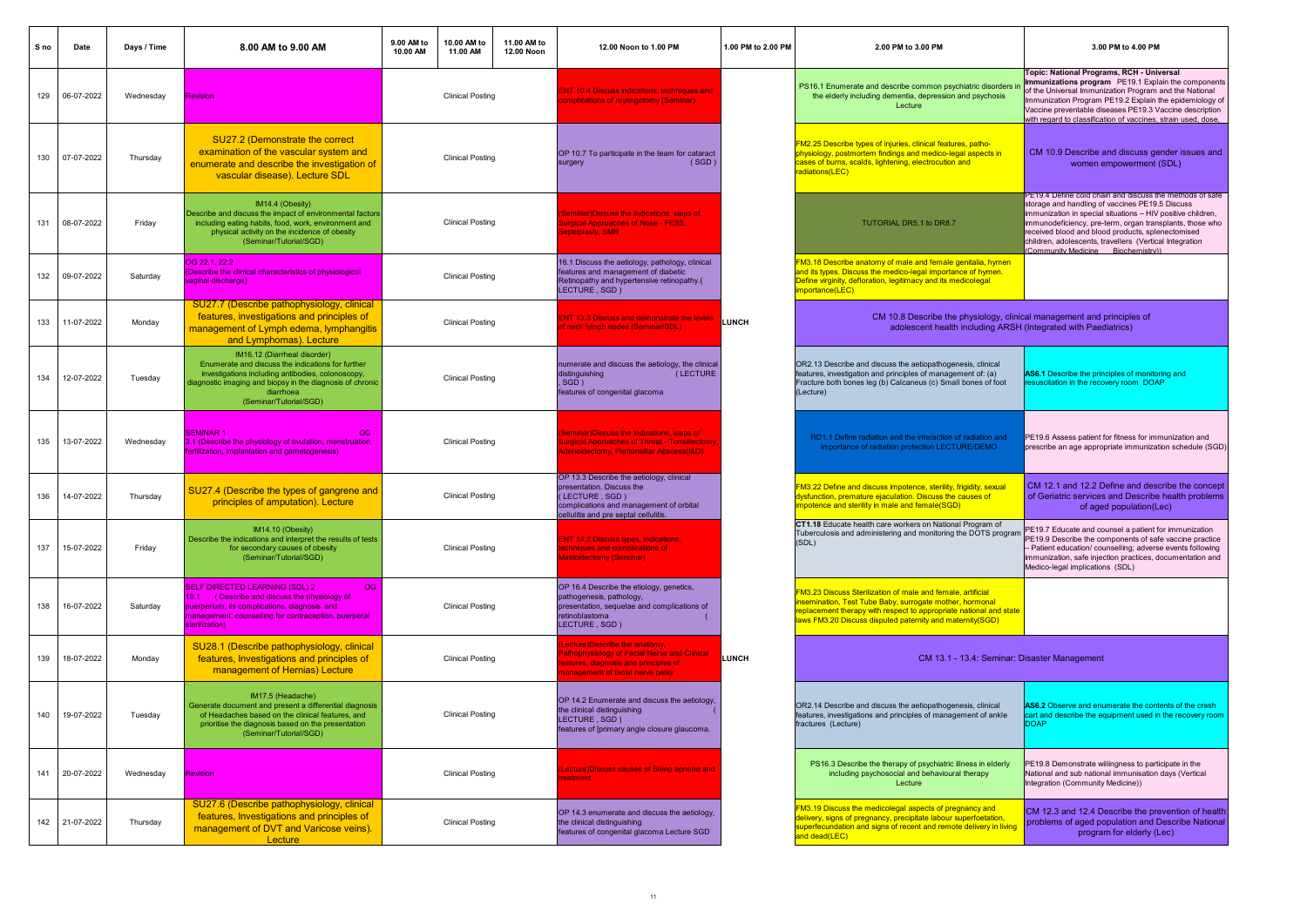| S no | Date       | Days / Time    | 8.00 AM to 9.00 AM                                                                                                                                                                                                                                                                             | 9.00 AM to<br>10.00 AM | 10.00 AM to<br>11.00 AM | 11.00 AM to<br>12.00 Noon | 12.00 Noon to 1.00 PM                                                                                                                                                                                                                    | 1.00 PM to 2.00 PM | 2.00 PM to 3.00 PM                                                                                                                                                                                                                                                                                                                                                                                                                                                                                                                                                                                | 3.00 PM to 4.00 PM                                                                                                                                                                                                                                                                                                                                                                                      |
|------|------------|----------------|------------------------------------------------------------------------------------------------------------------------------------------------------------------------------------------------------------------------------------------------------------------------------------------------|------------------------|-------------------------|---------------------------|------------------------------------------------------------------------------------------------------------------------------------------------------------------------------------------------------------------------------------------|--------------------|---------------------------------------------------------------------------------------------------------------------------------------------------------------------------------------------------------------------------------------------------------------------------------------------------------------------------------------------------------------------------------------------------------------------------------------------------------------------------------------------------------------------------------------------------------------------------------------------------|---------------------------------------------------------------------------------------------------------------------------------------------------------------------------------------------------------------------------------------------------------------------------------------------------------------------------------------------------------------------------------------------------------|
| 143  | 22-07-2022 | Friday         | Revision                                                                                                                                                                                                                                                                                       |                        | <b>Clinical Posting</b> |                           | <b>Seminar)Discuss indications,types, techniques</b><br>nd complications of Tympanoplasty                                                                                                                                                |                    | DR12.1 (Describe the aetiopathogenesis of eczema), DR12.3<br>Classify and grade eczema), DR12.4 (Enumerate the indications<br>nd describe the pharmacology, indications and adverse reactions<br>of drugs used in the treatment of eczema) LECTURE                                                                                                                                                                                                                                                                                                                                                | PE19.9 Describe the components of safe vaccine practice<br>- Patient education/ counselling; adverse events following<br>immunization, safe injection practices, documentation and<br>Medico-legal implications (SGD)                                                                                                                                                                                   |
| 144  | 23-07-2022 | Saturday       | TUTORIAL 4<br>OG<br>15.1 (Enumerate and describe the indications and steps<br>of common obstetric procedures, technique and<br>complications: Episiotomy, vacuum extraction; low<br>'orceps)                                                                                                   |                        | <b>Clinical Posting</b> |                           | OP 16.15 Discuss the aetiology, pathology,<br>clinical features and managementdetachment<br>(LECTURE, SGD)<br>of retina.                                                                                                                 |                    | M3.21 Discuss Pre-conception and Pre Natal Diagnostic<br><b>Techniques (PC&amp;PNDT) - Prohibition of Sex Selection Act 2003</b><br>and Domestic Violence Act 2005(SDL)                                                                                                                                                                                                                                                                                                                                                                                                                           |                                                                                                                                                                                                                                                                                                                                                                                                         |
| 145  | 25-07-2022 | Monday         | SU28.3 (Describe causes, clinical features,<br>complications and principles of mangament of<br>peritonitis). Lecture                                                                                                                                                                           |                        | Clinical Posting        |                           | ecture)Describe the Anatomical Aspects.<br>athophysiology, Clinical Features, Principles<br>f management of Allergic Rhinitis in Adults<br>nd Children                                                                                   | <b>LUNCH</b>       | CM 8.4 Seminar: Integrated Disease Surveillance Project (IDSP)                                                                                                                                                                                                                                                                                                                                                                                                                                                                                                                                    |                                                                                                                                                                                                                                                                                                                                                                                                         |
| 146  | 26-07-2022 | Tuesday        | IM18.11 (Cerebrovascular accident)<br>Describe the initial supportive management of a patient<br>presenting with a cerebrovascular accident (CVA)<br>(Self-Directed Learning)                                                                                                                  |                        | <b>Clinical Posting</b> |                           | OP 14.4 Enumerate and discuss the aetiology,<br>the clinical distinguishing<br>LECTURE, SGD)<br>eatures of various glaucomas associated with<br>shallow and deep<br>anterior chamber. Choose appropriate<br>investigations and treatment |                    | OR2.15 Plan and interpret the investigations to diagnose<br>complications of fractures like malunion, non-union, infection,<br>compartmental syndrome (DOAP)                                                                                                                                                                                                                                                                                                                                                                                                                                      | AS6.3 Describe the common complications encountered by<br>patients in the recovery room, their recognition and<br>principles of management DOAP                                                                                                                                                                                                                                                         |
| 147  | 27-07-2022 | Wednesday      | <b>SEMINAR 2</b><br>OG<br>0.1 (Classify, define and discuses the aetiology and<br>nanagement of abortions including threatened.<br>ncomplete, inevitable, missed and septic)                                                                                                                   |                        | <b>Clinical Posting</b> |                           | NT 1.8 Describe theories of Cholesteatoma<br>ecture)                                                                                                                                                                                     |                    | RD1.2 Describe the evolution of Radiodiagnosis. Identify various<br>radiological equipments In the current era LECTURE/DEMO                                                                                                                                                                                                                                                                                                                                                                                                                                                                       | PE19.10 Observe the handling and storing of vaccines<br>PE19.11 Document Immunization in an immunization<br>record PE19.12 Observe the administration of UIP vaccines<br>(DOAP)                                                                                                                                                                                                                         |
| 148  | 28-07-2022 | Thursday       | Written Test / Tutorial SU 26.1 to SU 27.7                                                                                                                                                                                                                                                     |                        | <b>Clinical Posting</b> |                           | OP 26.5 Revision 5<br>(SGD)                                                                                                                                                                                                              |                    | M3.24 Discuss the relative importance of surgical methods of<br>ontraception (vasectomy and tubectomy) as methods of<br>ontraception in the National Family Planning Programme FM3.2<br>Define, classify and discuss abortion, methods of procuring MTP<br>and criminal abortion and complication of abortion. MTP Act                                                                                                                                                                                                                                                                            | CM 16.1 and 16.2 Define and describe the concept<br>of Health planning and Describe planning cycle<br>(Lec)                                                                                                                                                                                                                                                                                             |
| 149  | 29-07-2022 | Friday         | IM15.10 (Gastrointestinal Bleeding)<br>Enumerate the indications for endoscopy, colonoscopy<br>and other imaging procedures in the investigation of<br><b>Upper GI bleeding</b><br>(Seminar/Tutorial/SGD)                                                                                      |                        | <b>Clinical Posting</b> |                           | ecture)Describe the Anatomy of Salivary<br>lands, Principles of management of Salivary<br>and diseases and tumors of salivary glands                                                                                                     |                    | CT2.1, CT2.2 - Define and classify obstructive airway disease,<br>Describe and discuss the epidemiology, risk factors and evolution<br>of obstructive airway disease (Lecture)                                                                                                                                                                                                                                                                                                                                                                                                                    | PE19.13 Demonstrate the correct administration of different<br>vaccines in a mannequin PE19.14 Practice Infection control<br>neasures and appropriate handling of the sharps PE19.15<br>Explain the term implied consent in Immunization services<br>PE19.16 Enumerate available newer vaccines and their<br>indications including pentavalent pneumococcal, rotavirus,<br>JE, typhoid IPV & HPV (DOAP) |
| 150  | 30-07-2022 | Saturday       | <b>SEMINAR 4</b><br><b>OG</b><br>9.4 (Discuss the clinical features, laboratory<br><mark>nvestigations, ultrasonography, differential diagnosis,</mark><br>principles of management and follow up of gestational<br>ophoblastic neoplasms)                                                     |                        | <b>Clinical Posting</b> |                           | OP 16.8 Describe the anatomical aspects of<br>cataract, glaucoma & central<br>(LECTURE, SGD)<br>retinal artery occlusion                                                                                                                 |                    | M3.28 Describe evidences of abortion - living and dead, duties of<br>doctor in<br>cases of abortion, investigations of death due to criminal abortion<br>LEC)                                                                                                                                                                                                                                                                                                                                                                                                                                     |                                                                                                                                                                                                                                                                                                                                                                                                         |
| 151  | 01-08-2022 | Monday         | Written Test / Tutorial SU28.1 to SU 28.4                                                                                                                                                                                                                                                      |                        | <b>Clinical Posting</b> |                           | <b>NT 16.1 Describe the anatomy and functions</b><br>f Para Nasal Sinuses (Seminar)                                                                                                                                                      | <b>LUNCH</b>       | CM 16.4 Seminar: Describe health planning in India                                                                                                                                                                                                                                                                                                                                                                                                                                                                                                                                                |                                                                                                                                                                                                                                                                                                                                                                                                         |
| 152  | 02-08-2022 | Tuesday        | IM20.6 & IM 20.7 (Envenomation)<br>Choose and interpret the appropriate diagnostic testing in<br>patients with snake bites<br>Enumerate the indications and describe the<br>pharmacology, dose, adverse reactions, hypersensitivity<br>reactions of anti-snake venom<br>(Seminar/Tutorial/SGD) |                        | <b>Clinical Posting</b> |                           | OP 14.5 Counsel patients with conditions of the<br>iris and anterior chamber<br>SGD)<br>about their diagnosis, therapy and prognosis in<br>an empathetic<br>manner in a simulated environment                                            |                    | OR2.16 Describe and discuss the mechanism of injury, clinical<br>features, investigations and principles of management of open<br>fractures with focus on secondary infection prevention and<br>management (Lecture)                                                                                                                                                                                                                                                                                                                                                                              | AS7.1 Visit, enumerate and describe the functions of an<br>ntensive Care Unit Lecture                                                                                                                                                                                                                                                                                                                   |
| 153  | 03-08-2022 | Wednesday      | <b>SEMINAR3</b><br>9.3 (Discuss the aetiology, clinical features, differential<br>diagnosis of acute abdomen in early pregnancy (with a<br>ocus on ectopic pregnancy)                                                                                                                          |                        | <b>Clinical Posting</b> |                           | NT 13.6 Define Bell's palsy, causes of facial<br>erve paralysis, clinical features, difference<br>etween UMN and LMN and treatment<br>ecture)                                                                                            |                    | PS17.1 Enumerate and describe the recognition and clinical<br>presentation of psychiatric emergencies (Suicide, Deliberate Self<br>Harm, Violent behaviour)<br>Lecture                                                                                                                                                                                                                                                                                                                                                                                                                            | Topic: Care of the Normal New born, and High risk<br>New born PE20.1 Define the common neonatal<br>nomenclatures including the classification and describe the<br>characteristics of a Normal Term Neonate and High Risk<br>Neonates PE20.2 Explain the care of a normal neonate                                                                                                                        |
| 154  | 04-08-2022 | Thursday       | <b>Revision</b>                                                                                                                                                                                                                                                                                |                        | <b>Clinical Posting</b> |                           | OP 16.2 Describe the aetiology, clinical<br>presentation. Discuss the<br>(LECTURE, SGD)<br>complications and management of orbital<br>ellulitis                                                                                          |                    | M2.27 Define and discuss infanticide, foeticide and stillbirth<br>FM3.29 Describe and discuss child abuse and battered baby<br>syndrome (LEC)                                                                                                                                                                                                                                                                                                                                                                                                                                                     | CM 16.3 Describe Health management techniques<br>(Lec)                                                                                                                                                                                                                                                                                                                                                  |
| 155  | 05-08-2022 | Friday         | IM16.3 & 16.11 (Diarrheal disorder)<br>Describe and discuss the chronic effects of diarrhea<br>including malabsorption<br>Enumerate the indications for stool cultures and blood<br>cultures in patients with acute diarrhea<br>(Lecture)                                                      |                        | <b>Clinical Posting</b> |                           | <b>ENT 17.1 Describe the causes of congenital</b><br>leafness and Hearing rehabilitation of deaf<br>child (Lecture)                                                                                                                      |                    | DR11.1 (Describe the etiology, pathogenesis and clinical features PE20.2 Explain the care of a normal neonate PE20.4<br>of the dermatologic manifestations of HIV and its complications     Assessment of a normal neonate PE20.5 Counsel<br>including opportunistic infections,) DR11.3 (Enumerate the<br>indications and describe the pharmacology, administration and the follow up care for neonates including Breast Feeding,<br>lverse reaction of pharmacotherapies for dermatologic lesions in Temperature maintenance, immunization, importance of<br>HIV) LECTURE/ INTEGRATION MEDICINE | educate mothers on the care of neonates PE20.6 Explain<br>growth monitoring and red flags (SDL)                                                                                                                                                                                                                                                                                                         |
| 156  | 06-08-2022 | Saturday       | <b>Revision</b>                                                                                                                                                                                                                                                                                |                        | Clinical Posting        |                           | OP 18.1 Explain effect of pituitary tumours on<br>visual pathway<br>LECTURE, SGD)                                                                                                                                                        |                    | M2.28 Describe and discuss signs of intrauterine death, signs of<br>ive birth, viability of foetus, age determination of foetus, DOAP<br>session of ossification centres, Hydrostatic test, Sudden Infants<br>Death syndrome and Munchausen's syndrome by proxy (SGD)                                                                                                                                                                                                                                                                                                                             |                                                                                                                                                                                                                                                                                                                                                                                                         |
| 157  | 08-08-2022 | Monday         | SU28.6 (Describe the clinical features,<br>investigations and principles of management<br>of benign and malignant disorders of<br>esophagus). Lecture                                                                                                                                          |                        | <b>Clinical Posting</b> |                           | <b>Seminar)Discuss Brief Differential Diagnosis</b><br>and principles of management of Vertigo,<br>innitus, Nystagmus, Hearing Loss, Meniere's<br><b>isease</b>                                                                          | LUNCH              | CM 16.4 Seminar: Describe National policies related to health and health planning                                                                                                                                                                                                                                                                                                                                                                                                                                                                                                                 |                                                                                                                                                                                                                                                                                                                                                                                                         |
| 158  | 09-08-2022 | <b>Tuesday</b> |                                                                                                                                                                                                                                                                                                |                        |                         |                           |                                                                                                                                                                                                                                          |                    |                                                                                                                                                                                                                                                                                                                                                                                                                                                                                                                                                                                                   | Holiday                                                                                                                                                                                                                                                                                                                                                                                                 |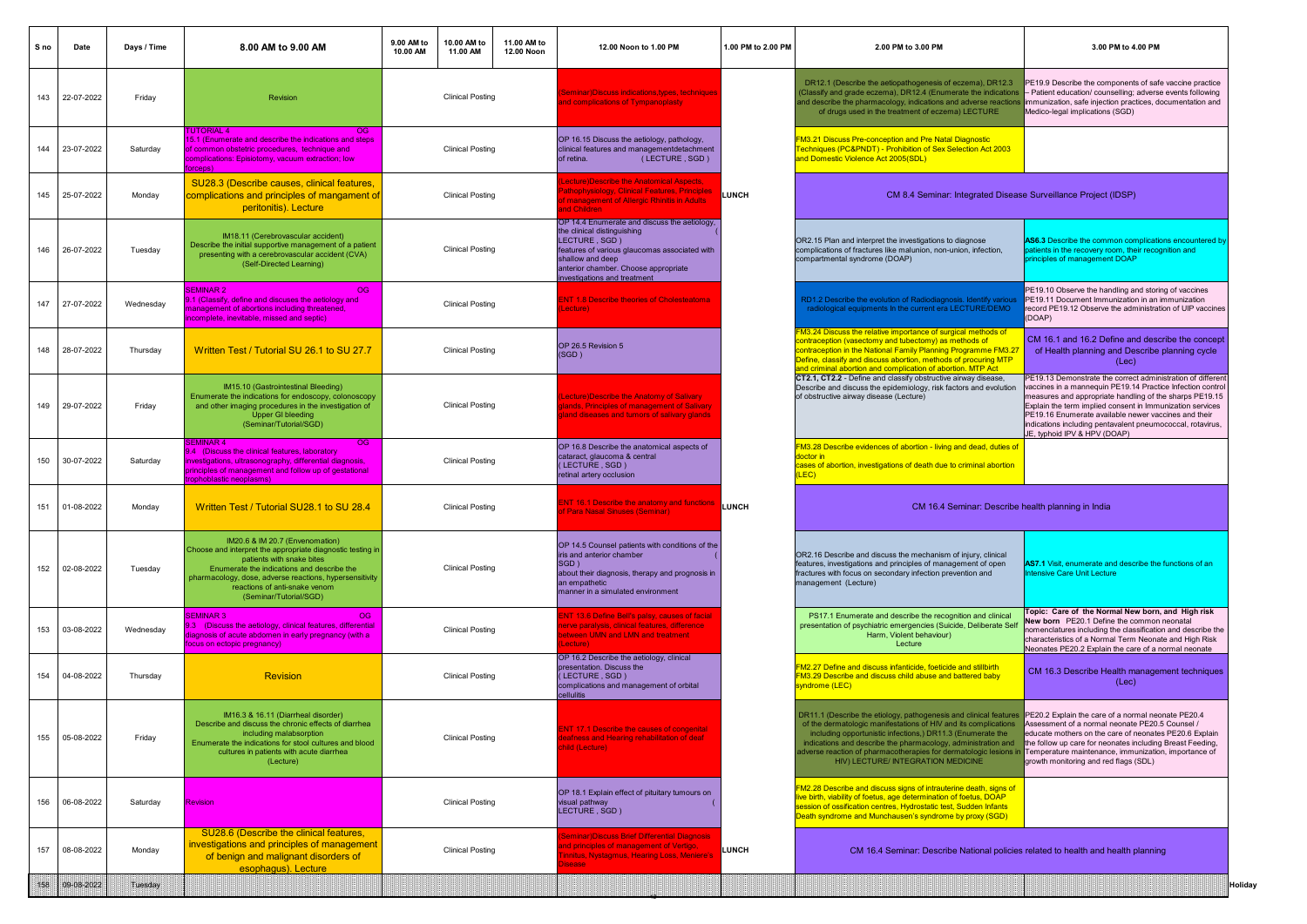| S no | Date           | Days / Time | 8.00 AM to 9.00 AM                                                                                                                                                                                                                                             | 9.00 AM to<br>10.00 AM | 10.00 AM to<br>11.00 AM | 11.00 AM to<br>12.00 Noon | 12.00 Noon to 1.00 PM                                                                                                                                                              | 1.00 PM to 2.00 PM | 2.00 PM to 3.00 PM                                                                                                                                                                                                                                                                                                                                       | 3.00 PM to 4.00 PM                                                                                                                                                                                                                                                                                                                                                    |                |
|------|----------------|-------------|----------------------------------------------------------------------------------------------------------------------------------------------------------------------------------------------------------------------------------------------------------------|------------------------|-------------------------|---------------------------|------------------------------------------------------------------------------------------------------------------------------------------------------------------------------------|--------------------|----------------------------------------------------------------------------------------------------------------------------------------------------------------------------------------------------------------------------------------------------------------------------------------------------------------------------------------------------------|-----------------------------------------------------------------------------------------------------------------------------------------------------------------------------------------------------------------------------------------------------------------------------------------------------------------------------------------------------------------------|----------------|
| 159  | 10-08-2022     | Wednesday   | <b>SEMINAR 6 OG 11.1 (Describe the etiopathology, clinical</b><br>features; diagnosis and investigations, complications,<br>principles of management of multiple pregnancies)                                                                                  |                        | <b>Clinical Posting</b> |                           | ecture)Describe the surgical anatomy of<br>hyroid, Discuss the benign and malignant<br>sions of thyroid                                                                            |                    | RD1.3 Enumerate indications for various common radiologica<br>investigations, choose the most appropriate and cost effective<br>nethod and interpret findings in common conditions pertaining to<br>disorder of ENT LECTURE/DEMO                                                                                                                         | PE20.3 Perform Neonatal resuscitation in a manikin (Skill<br>Training)                                                                                                                                                                                                                                                                                                |                |
| 160  | 11-08-2022     | Thursday    | SU 28.1 (Describe<br>Inguinal,Incisional,Femoral Hernia.) Lecture.                                                                                                                                                                                             |                        | <b>Clinical Posting</b> |                           | OP 16.3 Describe the clinical features on<br>ocular examination and<br>(LECTURE, SGD)<br>management of a patient with cavernous sinus<br>thrombosis                                |                    | FM14.13 To estimate the age of foetus by post-mortem<br>examination (DOAP)                                                                                                                                                                                                                                                                               | CM 19.1 and 19.2 Define and describe the concept<br>of Essential Medicine List (EML) and roles of<br>essential medicine in primary health care (Lec)                                                                                                                                                                                                                  |                |
| 368  | 12-08-2022     | Friday      |                                                                                                                                                                                                                                                                |                        |                         |                           |                                                                                                                                                                                    |                    |                                                                                                                                                                                                                                                                                                                                                          |                                                                                                                                                                                                                                                                                                                                                                       | <b>Holiday</b> |
| 162  | 13-08-2022     | Saturday    | 10.1, 10.2 (Define, classify and describe the aetiology,<br>pathogenesis, clinical features, ultrasonography,<br>differential diagnosis and management of antepartum<br>haemorrhage in pregnancy)                                                              |                        | <b>Clinical Posting</b> |                           | OP 18.2 Demonstrate the correct technique to<br>examine extra ocular<br>movements (Uniocular & Binocular)                                                                          |                    | M3.30 Describe and discuss issues relating to torture,<br>identification of injuries caused by torture and its sequalae,<br>management of torture survivors FM3.31 Torture and Human<br>rights Describe and discuss guidelines and Protocols of National<br>Juman Rights Commission regarding torture                                                    |                                                                                                                                                                                                                                                                                                                                                                       |                |
| 163  | 15-08-2022     | Monday      |                                                                                                                                                                                                                                                                |                        |                         |                           |                                                                                                                                                                                    |                    |                                                                                                                                                                                                                                                                                                                                                          |                                                                                                                                                                                                                                                                                                                                                                       | Holiday        |
| 164  | 16-08-2022     | Tuesday     | IM21.2 (Poisioning)<br>Enumerate the common plant poisons seen in your area<br>and describe their toxicology, clinical features, prognosis<br>and specific approach to detoxification<br>(Seminar/Tutorial/SGD)                                                |                        | <b>Clinical Posting</b> |                           | OP 17.1 Classify the various types of orbital<br>tumours. Differentiate the<br>(LECTURE, SGD)<br>symptoms and signs of the presentation of<br>various types of oculartumors        | LUNCH              | OR3.1 Describe and discuss the aetiopathogenesis, clinical<br>features, investiagtions and principles of management of Bone and<br>joint infections (A) Acute Osteomyelitis (B) Subacute Osteomyelitis<br>(C) Acute supparative arthritis (D) Septic arthritis and HIV infection<br>(E) Spirochaetal infection (F) Skeletal Tuberculosis (Lecture)       | AS7.2 Enumerate and describe the criteria for admission<br>and discharge of a patient to an ICU Lecture                                                                                                                                                                                                                                                               |                |
| 165  | 17-08-2022     | Wednesday   | <b>SEMINAR 8 OG 12.2 (Define, classify and describe the</b><br>etiology, pathophysiology, diagnosis, investigations<br>adverse effects on the mother and foetus and the<br>management during pregnancy and labor, and<br>complications of anemia in pregnancy) |                        | Clinical Posting        |                           | <b>NT 17.2 Enumerate ototoxic drugs. Discuss</b><br>uses of tinnitus and tinnitus rehabilitation<br>erapy (Seminar)                                                                |                    | PS18.1 Enumerate the indications and describe the<br>pharmacology, dose and side effects of commonly use drugs in<br>psychiatric disorders<br>Lecture                                                                                                                                                                                                    | PE20.7 Discuss the etiology, clinical features and<br>management of Birth asphyxia PE20.8 Discuss the etiology<br>clinical features and management of respiratory distress in<br>New born including meconium aspiration and transient<br>tachypnoea of newborn (Lecture)                                                                                              |                |
| 166  | 18-08-2022     | Thursday    |                                                                                                                                                                                                                                                                |                        |                         |                           |                                                                                                                                                                                    |                    |                                                                                                                                                                                                                                                                                                                                                          |                                                                                                                                                                                                                                                                                                                                                                       | Holiday        |
| 167  | 19-08-2022     | Friday      | IM17.3 (Headache)<br>Classify migraine and describe the distinguishing features<br>between classical and non-classical forms of migraine<br>(Lecture)                                                                                                          |                        | <b>Clinical Posting</b> |                           | eminar)Discuss evaluation of Deaf Person -<br>alingering, Deaf Mutism, Management of<br><b>utistic Child, Introduction to Cochlear Implant</b>                                     |                    | CT2.3 Enumerate and describe the causes of acute episodes in<br>patients with obstructive airway disease (Lecture)                                                                                                                                                                                                                                       | PE20.9 Discuss the etiology, clinical features and<br>management of Birth injuries PE20.10Discuss the etiology,<br>clinical features and management of Hemorrhagic disease<br>of New born (Lecture)                                                                                                                                                                   |                |
| 168  | 20-08-2022     | Saturday    | SEMINAR 7 OG 12.1 (Define, classify and describe the<br>etiology and pathophysiology, early detection<br>investigations; principles of management of hypertensive<br>disorders of pregnancy and eclampsia, complications of<br>eclampsia)                      |                        | <b>Clinical Posting</b> |                           | OP 19.1 Classify, enumerate the types,<br>methods of diagnosis and indications<br>for referral in a patient with phoprias/<br>strabismus and concomitant squint.<br>(LECTURE, SGD) |                    | FM3.13 Describe different types of sexual offences. Describe<br>various sections of IPC regarding rape including definition of rape<br>(Section 375 IPC), Punishment for Rape (Section 376 IPC) and<br><mark>recent amendments notified till date(LEC)</mark>                                                                                            |                                                                                                                                                                                                                                                                                                                                                                       |                |
| 169  | 22-08-2022     | Monday      | SU28.8 (Describe and discuss the aetiology,<br>the clinical features, investigations and<br>principles of management of congenital<br><b>hypertrophic pyloric stenosis, Peptic ulcer</b>                                                                       |                        | <b>Clinical Posting</b> |                           | NT 15.3 Describe tumors of hypopharynx an<br>nayrngeal pouch, clinical features and<br>eatment (Lecture)                                                                           | <b>LUNCH</b>       | CM 20.1 and 20.2 List important public health events of last five years and Describe various issues during<br>outbreaks and their prevention (Tutorial)                                                                                                                                                                                                  |                                                                                                                                                                                                                                                                                                                                                                       |                |
| 170  | 23-08-2022     | Tuesday     | IM21.4 (Poisioning)<br>Enumerate the commonly observed drug overdose in<br>your area and describe their toxicology, clinical features,<br>prognosis and approach to therapy<br>(Lecture)                                                                       |                        | <b>Clinical Posting</b> |                           | OP 17.2 List the investigations helpful in<br>diagnosis of orbital tumors.<br>(LECTURE, SGD)<br>Enumerate the indications for appropriate<br>referral                              |                    | OR3.2 Participate as a member in team for aspiration of joints<br>under supervision (DOAP)                                                                                                                                                                                                                                                               | AS7.3 Observe and describe the management of an<br>unconscious patient SGL                                                                                                                                                                                                                                                                                            |                |
| 171  | 24-08-2022     | Wednesday   | Revision                                                                                                                                                                                                                                                       |                        | <b>Clinical Posting</b> |                           | NT 16.2 Describe CSF rhinorrhoea, causes,<br>vestigations and treatment (Lecture)                                                                                                  |                    | RD1.4 Enumerate indications for various common radiological<br>investigations, choose the most appropriate and cost effective<br>ethod and interpret findings in common conditions pertaining to<br>disorder in Ob & Gy (I) LECTURE/DEMO                                                                                                                 | PE20.11 Discuss the clinical characteristics, complications<br>and management of Low birth weight (preterm and Small<br>for gestation) PE20.12 Discuss the temperature regulation<br>in neonates, clinical features and management of Neonatal<br>Hypothermia PE20.13 Discuss the temperature regulation<br>in neonates, clinical features and management of Neonatal |                |
| 172  | 25-08-2022     | Thursday    | SU28.4 (Describe pathophysiology, clinical<br>features, investigations and principles of<br>management of Intra-abdominal abscess<br>mesenteric cyst, and retroperitoneal tumors)                                                                              |                        | <b>Clinical Posting</b> |                           | OP 16.6 Describe the anatomy of retina and<br>macula.<br>LECTURE, SGD)                                                                                                             |                    | M3.14 SEXUAL OFFENCES<br>escribe and discuss the examination of the victim of an alleged<br>case of rape, and the preparation of report, framing the opinion<br>and preservation and despatch of trace evidences in such<br>ases(SGD)                                                                                                                    | CM 19.3 Describe counterfeit medicine and its<br>prevention (SDL)                                                                                                                                                                                                                                                                                                     |                |
|      | 173 26-08-2022 | Friday      | IM18.10 (Cerebrovascular accident)<br>Choose and interpret the appropriate diagnostic testing in<br>young patients with a cerebrovascular accident (CVA)<br>(Lecture)                                                                                          |                        | <b>Clinical Posting</b> |                           | NT 14.5 Discuss the indications, technique<br>nd complications of Thyroidectomy (Lecture)                                                                                          |                    | DR15.3 (Enumerate the indications and describe the<br>pharmacology, indications and adverse reactions of topical and<br>systemic drugs used in treatment of pyoderma), DR18.1 (<br>Enumerate the cutaneous features of Type 2 diabetes), DR18.2<br>(Enumerate the cutaneous features of hypo/hyper-thyroidism)<br>LECTURE/ INTEGRATION SURGERY, MEDICINE | PE20.15 Discuss the etiology, clinical features and<br>management of Neonatal seizures PE20.16 Discuss the<br>etiology, clinical features and management of Neonatal<br>Sepsis PE20.17 Discuss the etiology, clinical features and<br>management of Perinatal infections (Lecture)                                                                                    |                |
| 174  | 27-08-2022     | Saturday    | OG<br><b>SEMINAR 9</b><br>12.3 (Define, classify and describe the etiology.<br>pathophysiology, diagnosis, investigations, criteria,<br>adverse effects on the mother and foetus and the<br>management during pregnancy and labor, and                         |                        | <b>Clinical Posting</b> |                           | OP 20.1 Discuss and describe the<br>management of chemical injuries.<br>(LECTURE, SGD)                                                                                             |                    | M3.15 SEXUAL OFFENCES<br>Describe and discuss examination of accused and victim of<br>sodomy, preparation of report, framing of opinion, preservation and<br>despatch of trace evidences in such cases(SGD)                                                                                                                                              |                                                                                                                                                                                                                                                                                                                                                                       |                |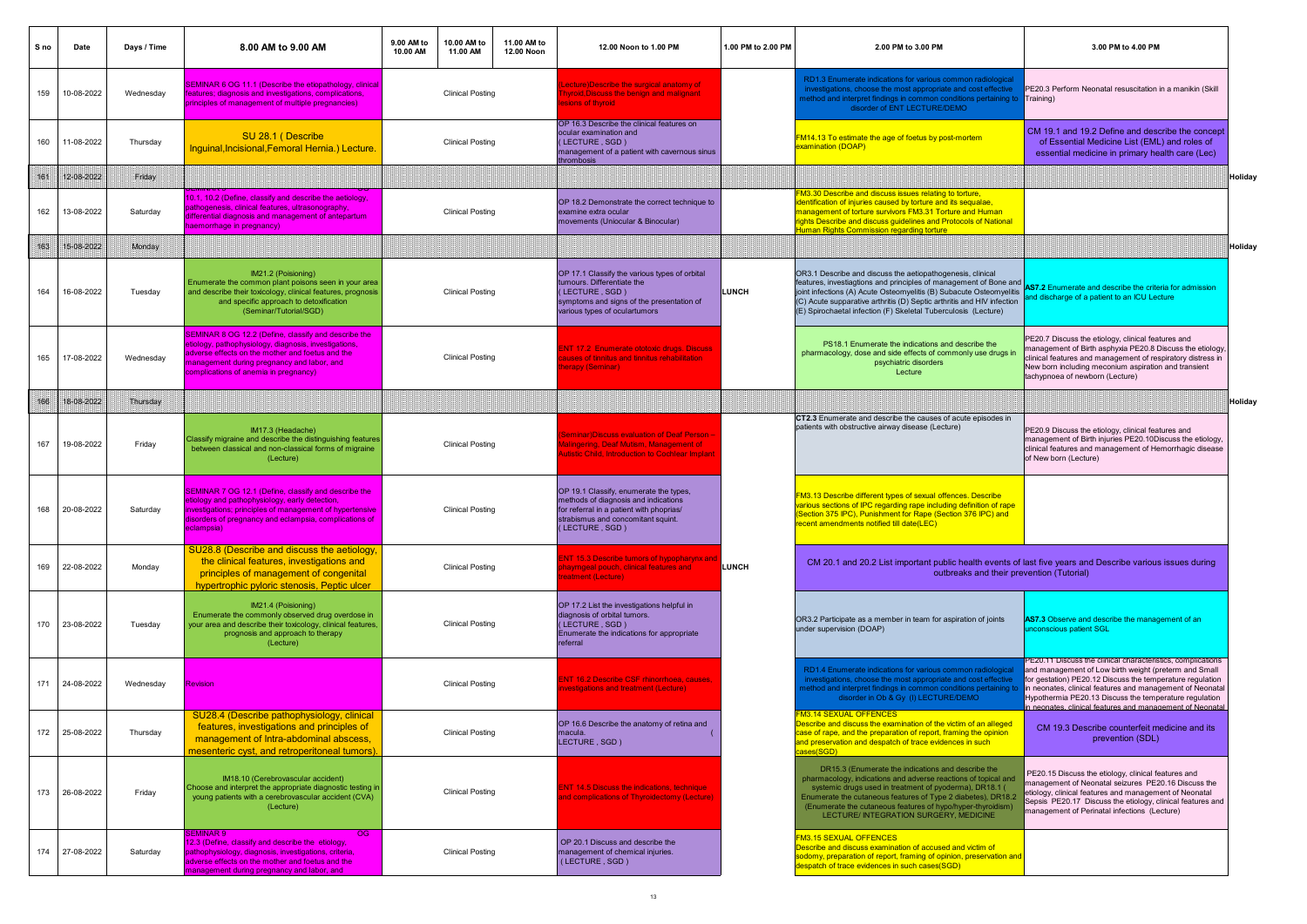| S no | Date       | Days / Time | 8.00 AM to 9.00 AM                                                                                                                                                                                                                                                                                                                                                                                                                                        | 9.00 AM to<br>10.00 AM | 10.00 AM to<br>11.00 AM | 11.00 AM to<br>12.00 Noon | 12.00 Noon to 1.00 PM                                                                                                                                                      | 1.00 PM to 2.00 PM | 2.00 PM to 3.00 PM                                                                                                                                                                                                                                                                                                                                                                                                                                                              | 3.00 PM to 4.00 PM                                                                                                                                                                                                                                                                                                                                                                                                       |
|------|------------|-------------|-----------------------------------------------------------------------------------------------------------------------------------------------------------------------------------------------------------------------------------------------------------------------------------------------------------------------------------------------------------------------------------------------------------------------------------------------------------|------------------------|-------------------------|---------------------------|----------------------------------------------------------------------------------------------------------------------------------------------------------------------------|--------------------|---------------------------------------------------------------------------------------------------------------------------------------------------------------------------------------------------------------------------------------------------------------------------------------------------------------------------------------------------------------------------------------------------------------------------------------------------------------------------------|--------------------------------------------------------------------------------------------------------------------------------------------------------------------------------------------------------------------------------------------------------------------------------------------------------------------------------------------------------------------------------------------------------------------------|
| 175  | 29-08-2022 | Monday      | Written Test / Tutorial SU28.5 to SU 28.8                                                                                                                                                                                                                                                                                                                                                                                                                 |                        | <b>Clinical Posting</b> |                           | <b>ENT 15.4 Describe tumors of oropharynx,</b><br>inical features, investigations and treatment<br>ecture)                                                                 | LUNCH              | CM 20.4 Demonstrate awareness about laws pertaining to practice of<br>medicine such as Clinical establishment Act and Human Organ<br>Transplantation Act and its implications (Tutorial)                                                                                                                                                                                                                                                                                        |                                                                                                                                                                                                                                                                                                                                                                                                                          |
| 176  | 30-08-2022 | Tuesday     | M22.4 (Mineral, Fluid Electrolyte and Acid base Disorder<br>Enumerate the components and describe the genetic<br>basis of the multiple endocrine neoplasia syndrome<br>(Lecture)                                                                                                                                                                                                                                                                          |                        | <b>Clinical Posting</b> |                           | OP 16.7 Discuss the aetiology, pathology,<br>clinical features and of vascular occlusions of<br>(LECTURE, SGD)<br>the retina                                               |                    | OR3.3 Participate as a member in a team fro procedures like<br>drainage of abscess, sequestrectomy, saucerisation and<br>arthrotomy (DOAP)                                                                                                                                                                                                                                                                                                                                      | AS7.4 Observe and describe the basic setup process of a<br>ventilator SGL                                                                                                                                                                                                                                                                                                                                                |
| 177  | 31-08-2022 | Wednesday   | <b>SELF DIRECTED LEARNING (SDL) 3</b><br>OG.<br>19.2 (Describe and discuss the complications of<br>puerperium, diagnosis and management)                                                                                                                                                                                                                                                                                                                  |                        | <b>Clinical Posting</b> |                           | Tutorial/SDL)Describe the technique,<br>rocedure and interpretation of oto endoscopy                                                                                       |                    | PS19.3 Describe and discuss the basic legal and ethical issues in features and management of Neonatal hyperbilirubinemia<br>psychiatry<br>Lecture                                                                                                                                                                                                                                                                                                                               | itiry and stratiry risk in a sick neonate dsing<br>IMNCI guidelines PE20.19 Discuss the etiology, clinical<br>PE20.20 Identify clinical presentations of common surgical<br>conditions in the new born including TEF, esophageal<br>atresia, anal atresia, cleft lip and palate, congenital                                                                                                                              |
| 178  | 01-09-2022 | Thursday    | SU28.5 (Describe the applied Anatomy and<br>physiology of esophagus). Lecture/<br><b>Integration Human Anatomy and Physiology</b>                                                                                                                                                                                                                                                                                                                         |                        | <b>Clinical Posting</b> |                           | OP 16.9 Discuss the aetiology, pathology,<br>clinical features and management sicle cell<br>(LECTURE, SGD<br>etinopathy and ROP                                            |                    | <b>FM3.16 SEXUAL OFFENCES</b><br>Describe and discuss adultery and unnatural sexual offences<br>sodomy, incest, lesbianism, buccal coitus, bestiality, indecent<br>assault and preparation of report, framing the opinion and<br>preservation and despatch of trace evidences in such cases<br><b>FM3.17 Describe and discuss the sexual perversions fetishism,</b><br>transvestism, voyeurism, sadism, necrophagia, masochism,<br>exhibitionism, frotteurism, Necrophilia(LEC) | CM 20.3 Describe any event important to Health of<br>the Community (SDL)                                                                                                                                                                                                                                                                                                                                                 |
| 179  | 02-09-2022 | Friday      | IM19.2 (Movement disorders)<br>Classify movement disorders of the brain based on<br>distribution, rhythm, repetition, exacerbating and relieving<br>factors<br>(Seminar/Tutorial/SGD)                                                                                                                                                                                                                                                                     |                        | <b>Clinical Posting</b> |                           | <b>ENT AETCOM</b>                                                                                                                                                          |                    | CT2.4 Describe and discuss the physiology and pathophysiology of pathogenesis, clinical features, complications and<br>hypoxia and hypercapneia (Lecture)                                                                                                                                                                                                                                                                                                                       | Topic: Genito-Urinary system PE21.1 Enumerate the etio-<br>management of Urinary Tract infection in children (Vertical<br>Integration (Microbiology))                                                                                                                                                                                                                                                                    |
| 180  | 03-09-2022 | Saturday    | <b>SEMINAR 11</b><br>OG<br>12.8 (Describe the mechanism, prophylaxis, fetal<br>complications, diagnosis and management of<br>soimmunization in pregnancy)                                                                                                                                                                                                                                                                                                 |                        | <b>Clinical Posting</b> |                           | OP 22.1 Define, enumerate and describe the<br>aetiology, associated systemic<br>(LECTURE, SGD)<br>conditions, clinical features, complications,<br>ndications for referral |                    | FM14.14 To examine & prepare report of an alleged accused in<br>rape/unnatural sexual offence in a simulated/ supervised<br>environment(SGD)                                                                                                                                                                                                                                                                                                                                    |                                                                                                                                                                                                                                                                                                                                                                                                                          |
| 181  | 05-09-2022 | Monday      | Revision                                                                                                                                                                                                                                                                                                                                                                                                                                                  |                        | <b>Clinical Posting</b> |                           | NT 18.2 Demostrate the different imaging<br>chniques in ENT (Seminar/SDL)                                                                                                  | LUNCH              | CM 8.3 Seminar: Blindness and NPCB                                                                                                                                                                                                                                                                                                                                                                                                                                              |                                                                                                                                                                                                                                                                                                                                                                                                                          |
| 182  | 06-09-2022 | Tuesday     | IM22.7 & IM22.8 (Mineral, Fluid Electrolyte and Acid base<br>Disorder)<br>Enumerate the causes and describe the clinical and<br>laboratory features and the correct approach to the<br>diagnosis and management of the patient with<br>hypokalemia<br>Enumerate the causes and describe the clinical and<br>laboratory features and the correct approach to the<br>diagnosis and management of the patient with<br>hyperkalemia<br>(Seminar/Tutorial/SGD) |                        | <b>Clinical Posting</b> |                           | <b>Revision</b>                                                                                                                                                            |                    | OR4.1 Describe and discuss the clinical features, investigation and<br>principles of management of Tuberculosis affecting major joints<br>(Hip, Knee) includimng cold abscess and carries spine (Lecture)                                                                                                                                                                                                                                                                       | AS7.5 Observe and describe the principles of monitoring in<br><b>In ICU DOAP</b>                                                                                                                                                                                                                                                                                                                                         |
| 183  | 07-09-2022 | Wednesday   | <b>SEMINAR 10</b><br>OG.<br>12.7 (Describe and discuss screening, risk factors,<br>management of mother and newborn with HIV)                                                                                                                                                                                                                                                                                                                             |                        | <b>Clinical Posting</b> |                           | <b>INT 19.1 Describe benign Salivary glands</b><br>umors (Seminar) :                                                                                                       |                    | RD1.4 Enumerate indications for various common radiological<br>investigations, choose the most appropriate and cost effective<br>nethod and interpret findings in common conditions pertaining to<br>disorder in Ob & Gy (II) LECTURE/DEMO                                                                                                                                                                                                                                      | PS19.4 Enumerate and describe the salient features of the<br>prevalent mental health laws in India<br>Lecture                                                                                                                                                                                                                                                                                                            |
| 184  | 08-09-2022 | Thursday    | Revision                                                                                                                                                                                                                                                                                                                                                                                                                                                  |                        | <b>Clinical Posting</b> |                           | <b>Revision</b>                                                                                                                                                            |                    | FM14.15 To examine & prepare medico-legal report of a victim of sexual offence/unnatural sexual offence in a simulated/<br>supervised environment (DOAP)                                                                                                                                                                                                                                                                                                                        |                                                                                                                                                                                                                                                                                                                                                                                                                          |
| 185  | 09-09-2022 | Friday      | Revision                                                                                                                                                                                                                                                                                                                                                                                                                                                  |                        | <b>Clinical Posting</b> |                           | 0.1 Describe various emergency Airway<br>echniques (Seminar/SDL)ENT                                                                                                        |                    | DR17.1 (Enumerate and identify the cutaneous findings in vitamin<br>A deficiency), DR17.2 (Enumerate and describe the various skin<br>changes in Vitamin B complex deficiency), DR17.3 (Enumerate<br>and describe the various changes in Vitamin C deficiency), DR17.<br>(Enumerate and describe the various changes in Zinc deficiency)<br>LECTURE/ INTEGRATION Medicine, Pediatrics                                                                                           | PE21.5 Enumerate the etio-pathogenesis, clinical features,<br>complications and management of Acute Renal Failure in<br>children PE21.6 Enumerate the etio-pathogenesis, clinical<br>features, complications and management of Chronic Renal<br>Failure in Children PE21.17 Describe the etiopathogenesis,<br>grading, clinical features and management of hypertension<br>n children (Vertical Integration (Pathology)) |
| 186  | 10-09-2022 | Saturday    | <b>Revision</b>                                                                                                                                                                                                                                                                                                                                                                                                                                           |                        | <b>Clinical Posting</b> |                           | OP 22.4 Describe the role of refractive error<br>correction in a patient with<br>(LECTURE, SGD)<br>headache and enumerate the indications for<br>eferral                   |                    | FM6.1 Describe different types of specimen and tissues to be<br>collected both in the living and dead: Body fluids (blood, urine,<br>semen, faeces saliva), Skin, Nails, tooth pulp, vaginal smear,<br>viscera, skull, specimen for histo-pathological examination, blood<br>rouping, HLA Typing and DNA Fingerprinting. Describe Locard's                                                                                                                                      |                                                                                                                                                                                                                                                                                                                                                                                                                          |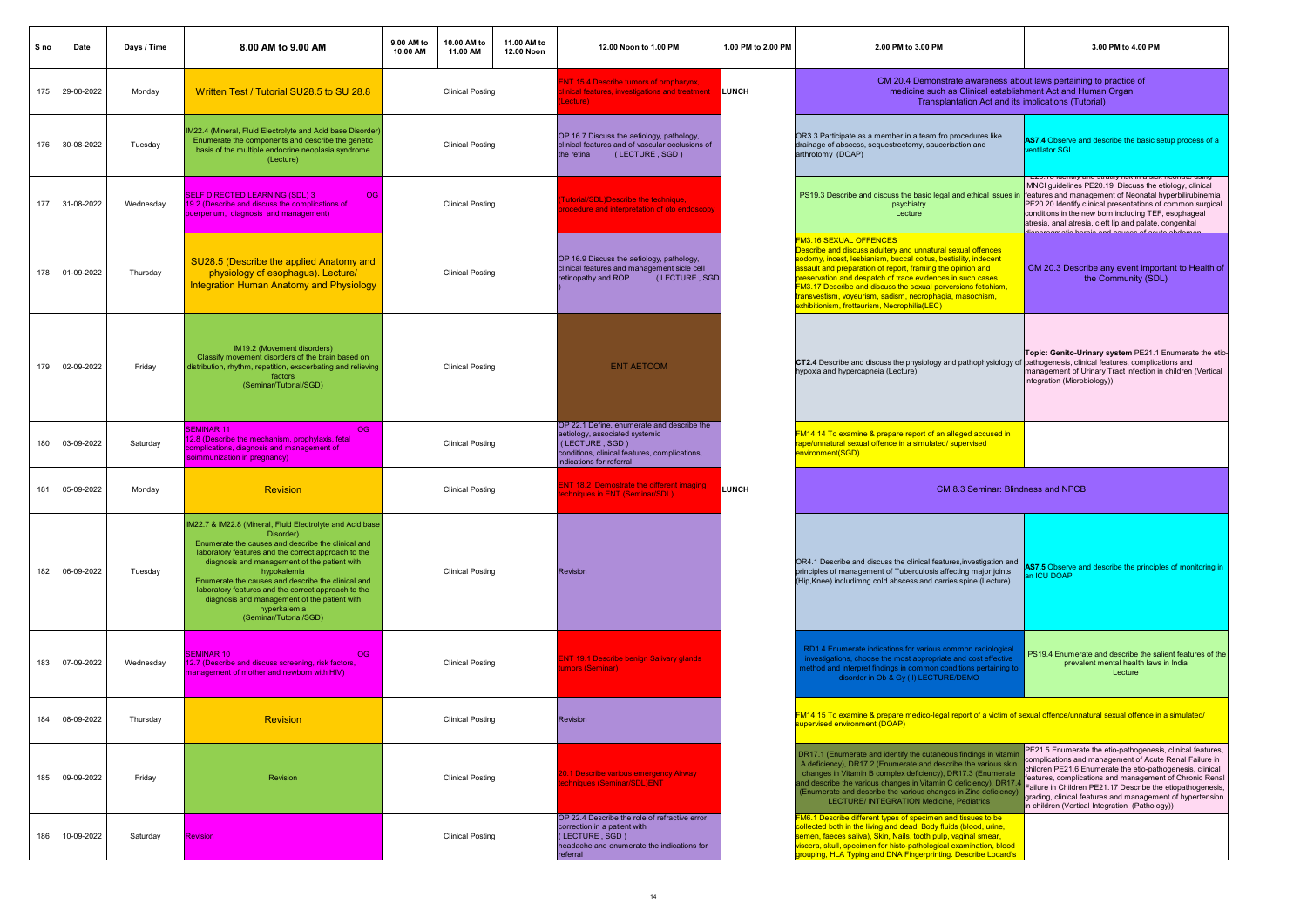| S no | Date       | Days / Time | 8.00 AM to 9.00 AM                                                                                                                                                                                                                                    | 9.00 AM to<br>10.00 AM | 10.00 AM to<br>11.00 AM | 11.00 AM to<br>12.00 Noon | 12.00 Noon to 1.00 PM                                                                                                                                                                                                                   | 1.00 PM to 2.00 PM | 2.00 PM to 3.00 PM                                                                                                                                                                                                                                                                                                                                                                                                  | 3.00 PM to 4.00 PM                                                                                                                                                                                                                                                                       |
|------|------------|-------------|-------------------------------------------------------------------------------------------------------------------------------------------------------------------------------------------------------------------------------------------------------|------------------------|-------------------------|---------------------------|-----------------------------------------------------------------------------------------------------------------------------------------------------------------------------------------------------------------------------------------|--------------------|---------------------------------------------------------------------------------------------------------------------------------------------------------------------------------------------------------------------------------------------------------------------------------------------------------------------------------------------------------------------------------------------------------------------|------------------------------------------------------------------------------------------------------------------------------------------------------------------------------------------------------------------------------------------------------------------------------------------|
| 187  | 12-09-2022 | Monday      |                                                                                                                                                                                                                                                       |                        |                         |                           | <b>SECOND TERM EXAM</b>                                                                                                                                                                                                                 |                    |                                                                                                                                                                                                                                                                                                                                                                                                                     |                                                                                                                                                                                                                                                                                          |
| 188  | 13-09-2022 | Tuesday     |                                                                                                                                                                                                                                                       |                        |                         |                           | <b>SECOND TERM EXAM</b>                                                                                                                                                                                                                 |                    |                                                                                                                                                                                                                                                                                                                                                                                                                     |                                                                                                                                                                                                                                                                                          |
| 189  | 14-09-2022 | Wednesday   |                                                                                                                                                                                                                                                       |                        |                         |                           | <b>SECOND TERM EXAM</b>                                                                                                                                                                                                                 |                    |                                                                                                                                                                                                                                                                                                                                                                                                                     |                                                                                                                                                                                                                                                                                          |
| 190  | 15-09-2022 | Thursday    |                                                                                                                                                                                                                                                       |                        |                         |                           | <b>SECOND TERM EXAM</b>                                                                                                                                                                                                                 |                    |                                                                                                                                                                                                                                                                                                                                                                                                                     |                                                                                                                                                                                                                                                                                          |
| 191  | 16-09-2022 | Friday      |                                                                                                                                                                                                                                                       |                        |                         |                           | <b>SECOND TERM EXAM</b>                                                                                                                                                                                                                 |                    |                                                                                                                                                                                                                                                                                                                                                                                                                     |                                                                                                                                                                                                                                                                                          |
| 192  | 17-09-2022 | Saturday    |                                                                                                                                                                                                                                                       |                        |                         |                           | <b>SECOND TERM EXAM</b>                                                                                                                                                                                                                 |                    |                                                                                                                                                                                                                                                                                                                                                                                                                     |                                                                                                                                                                                                                                                                                          |
| 193  | 19-09-2022 | Monday      |                                                                                                                                                                                                                                                       |                        |                         |                           | <b>SECOND TERM EXAM</b>                                                                                                                                                                                                                 |                    |                                                                                                                                                                                                                                                                                                                                                                                                                     |                                                                                                                                                                                                                                                                                          |
| 194  | 20-09-2022 | Tuesday     |                                                                                                                                                                                                                                                       |                        |                         |                           | <b>SECOND TERM EXAM</b>                                                                                                                                                                                                                 |                    |                                                                                                                                                                                                                                                                                                                                                                                                                     |                                                                                                                                                                                                                                                                                          |
| 195  | 21-09-2022 | Wednesday   |                                                                                                                                                                                                                                                       |                        |                         |                           | <b>SECOND TERM EXAM</b>                                                                                                                                                                                                                 |                    |                                                                                                                                                                                                                                                                                                                                                                                                                     |                                                                                                                                                                                                                                                                                          |
| 196  | 22-09-2022 | Thursday    | SU28.7 (Describe the applied anatomy and<br>physiology of stomach). Lecture/ Integration<br><b>Human Anatomy</b>                                                                                                                                      |                        | <b>Clinical Posting</b> |                           | OP 16.10 Discuss the aetiology, pathology,<br>clinical features and managementof<br>(LECTURE)<br>Degenerations of retina.<br>SGD)                                                                                                       |                    | FM6.2 Describe the methods of sample collection, preservation, labelling, dispatch, and interpretation of reports<br>FM6.3 Demonstrate professionalism while sending the biological or trace evidences to Forensic Science laboratory, specifying<br>the required tests to be carried out, objectives of preservation of evidences sent for examination, personal discussions on<br>interpretation of findings(SGD) |                                                                                                                                                                                                                                                                                          |
| 197  | 23-09-2022 | Friday      | IM20.8 & IM20.9 (Poisioning)<br>Describe the diagnosis, initial approach stabilisation and<br>therapy of scorpion envenomation<br>Describe the diagnosis initial approach stabilisation and<br>therapy of bee sting allergy                           |                        | <b>Clinical Posting</b> |                           | <b>ENT 19.2 Describe tumors of nasopharynx,</b><br>linical features and treatment (Lecture) _                                                                                                                                           |                    | CT2.5, CT2.6 -Describe and discuss the genetics of alpha 1<br>antitrypsin deficiency in emphysema, Describe the role of the<br>environment in the cause and exacerbation of obstructive airway<br>disease (Lecture)                                                                                                                                                                                                 | PE21.2 Enumerate the etio-pathogenesis, clinical features,<br>complications and management of acute post-<br>streptococcal Glomerular Nephritis in children PE21.3<br>Discuss the approach and referral criteria to a child with<br>Proteinuria PE21.4 Discuss the approach and referral |
| 198  | 24-09-2022 | Saturday    | <b>SEMINAR 13</b><br>OG.<br>14.2 (Discuss the mechanism of normal labor, Define<br>and describe obstructed labor, its clinical features;<br>prevention; and management)                                                                               |                        | <b>Clinical Posting</b> |                           | OP 22.5 Describe and discuss<br>etiopathogenesis, clinical features and<br>management of patients withb pregnancy<br>induced hypertension and anaemia.<br>(LECTURE, SGD)                                                                |                    | <b>FM14.7 Demonstrate &amp; identify that a particular stain is blood and</b><br>identify the species of its origin<br>FM14.8 Demonstrate the correct technique to perform and identify<br>ABO & RH blood group of a person FM14.21 To collect, preserve,<br>seal and dispatch exhibits for DNA-Finger printing using various                                                                                       |                                                                                                                                                                                                                                                                                          |
| 199  | 26-09-2022 | Monday      | SU28.10 Describe the applied anatomy of<br>liver. Describe the clinical features,<br>Investigations and principles of management<br>of tumors of the liver). Lecture/ Integration                                                                     |                        | <b>Clinical Posting</b> |                           | ENT 20.2 Describe laryngeal trauma,<br>vestigations and treatment (Lecture)                                                                                                                                                             | <b>LUNCH</b>       | CM 8.2 Seminar: Coronary Heart Disease and its prevention and control                                                                                                                                                                                                                                                                                                                                               |                                                                                                                                                                                                                                                                                          |
| 200  | 27-09-2022 | Tuesday     | IM24.3 (Geriatrics)<br>Describe and discuss the aetiopathogenesis, clinical<br>presentation, identification, functional changes, acute<br>care, stabilization, management and rehabilitation of<br>acute confusional states<br>(Seminar/Tutorial/SGD) |                        | Clinical Posting        |                           | OP 16.11 Demonstrate the correct technique of<br>a fundus examination and<br>(DOAP SESSION, SGD)<br>describe and distinguish the funduscopic<br>features in a normal<br>condition and in conditions causing an<br>abnormal retinal exam |                    | OR5.1 Describe and discuss the aetipathogenesis, clinical<br>features, investigations, and principles of management of various<br>inflammatory disorder of joints (Lecture)                                                                                                                                                                                                                                         | <b>Orthopaedics - AETCOM</b>                                                                                                                                                                                                                                                             |
| 201  | 28-09-2022 | Wednesday   | <b>SEMINAR 12</b><br>OG<br>13.2 (Define, describe the causes, pathophysiology,<br>diagnosis, investigations and management of preterm<br>labor, PROM and postdated pregnancy)                                                                         |                        | <b>Clinical Posting</b> |                           | ENT 21.1 Discuss pharmacology in ENT<br>_ecture)                                                                                                                                                                                        |                    | PS2.5 Define and distinguish normality and abnormality<br><b>SDL</b>                                                                                                                                                                                                                                                                                                                                                | D1.5 Enumerate indications for various common<br>liological investigations, choose the most appropriate<br>ad cost effective method and interpret findings in common<br>onditions pertaining to disorder in internal medicine(I)<br>CTURE/DEMO                                           |
| 202  | 29-09-2022 | Thursday    | SU28.8 (Describe and discuss the aetiology,<br>the clinical features, investigations and<br>principles of management of Carcinoma<br>stomach). Lecture                                                                                                |                        | <b>Clinical Posting</b> |                           | OP 16.12 Enumerate the indications for laser<br>therapy in the treatment of retinal<br>(LECTURE, SGD)<br>diseases (including retinal detachment, retinal<br>degenerations,<br>diabetic retinopathy & hypertensive retinopathy)          |                    | <b>FM7.1 Enumerate the indications and describe the principles and appropriate use for</b><br>- DNA profiling (LEC)<br>- Facial reconstruction<br>Polygraph (Lie Detector)<br>Narcoanalysis,<br><b>Brain Mapping,</b><br><b>Digital autopsy</b> ,<br>Virtual Autopsy,<br>Imaging technologies                                                                                                                       |                                                                                                                                                                                                                                                                                          |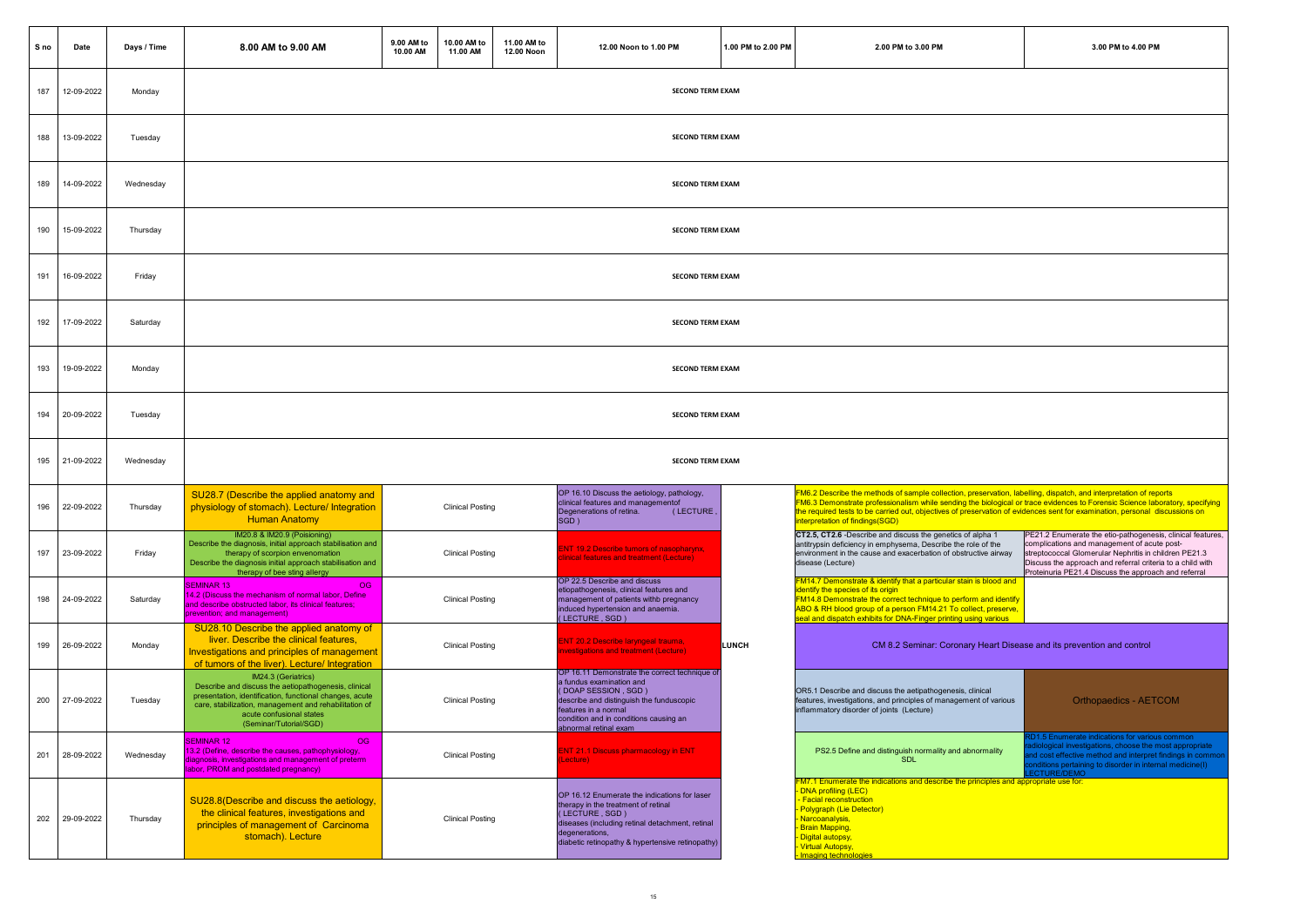| S no | Date           | Days / Time    | 8.00 AM to 9.00 AM                                                                                                                                                                                                                                                                                                                            | 9.00 AM to<br>10.00 AM | 10.00 AM to<br>11.00 AM | 11.00 AM to<br>12.00 Noon | 12.00 Noon to 1.00 PM                                                                                                                                                                                              | 1.00 PM to 2.00 PM | 2.00 PM to 3.00 PM                                                                                                                                                                                                                                                                                                                            | 3.00 PM to 4.00 PM                                                                                                                                                                                                                                                                                                                                                                             |
|------|----------------|----------------|-----------------------------------------------------------------------------------------------------------------------------------------------------------------------------------------------------------------------------------------------------------------------------------------------------------------------------------------------|------------------------|-------------------------|---------------------------|--------------------------------------------------------------------------------------------------------------------------------------------------------------------------------------------------------------------|--------------------|-----------------------------------------------------------------------------------------------------------------------------------------------------------------------------------------------------------------------------------------------------------------------------------------------------------------------------------------------|------------------------------------------------------------------------------------------------------------------------------------------------------------------------------------------------------------------------------------------------------------------------------------------------------------------------------------------------------------------------------------------------|
| 203  | 30-09-2022     | Friday         | IM21.3 (Poisioning)<br>Enumerate the common corrosives used in your area and<br>describe their toxicology, clinical features, prognosis and<br>approach to therapy<br>(Seminar/Tutorial/SGD)                                                                                                                                                  |                        | <b>Clinical Posting</b> |                           | <b>ENT AETCOM</b>                                                                                                                                                                                                  |                    | DR14.1 (Describe the etiology, pathogenesis and clinical<br>precipitating features and classification of Urticaria and<br>gioedema), DR14.5 (Enumerate the indications and describe the<br>oharmacology indications and adverse reactions of drugs used in<br>the urticaria and angioedema) LECTURE                                           | PE21.11 Perform and interpret the common analytes in a<br>Urine examination<br>PE21.8 Elicit, document and present a history pertaining to<br>diseases of the Genitourinary tract PE21.9 Identify external<br>markers for Kidney disease, like Failing to thrive,<br>hypertension, pallor, Icthyosis, anasarca PE21.10 Analyse<br>symptom and interpret the physical findings and arrive at an |
| 204  | 01-10-2022     | Saturday       | <b>SEMINAR 15</b><br><b>OG</b><br>15.1 (Enumerate and describe the indications and steps<br>of common obstetric procedures, technique and<br>complications: Caesarean section)                                                                                                                                                                |                        | <b>Clinical Posting</b> |                           | OP 23.2 Revision 1<br>(SGD)                                                                                                                                                                                        |                    |                                                                                                                                                                                                                                                                                                                                               |                                                                                                                                                                                                                                                                                                                                                                                                |
| 205  | 03-10-2022     | Monday         | SU28.12 (Describe the applied anatomy of<br>biliary system). Lecture/ Integration Human<br><b>Anatomy SDL</b>                                                                                                                                                                                                                                 |                        | <b>Clinical Posting</b> |                           | NT 20.3 Describe facial trauma, classify Le<br>ort fractures, investigations and treatments<br><b>Seminar/Tutorial)</b>                                                                                            | LUNCH              | CM 8.3 Seminar:National Vector Borne Diseases Control Programme including diagnostic and treatment<br>quidelines                                                                                                                                                                                                                              |                                                                                                                                                                                                                                                                                                                                                                                                |
| 206  | 04-10-2022     | <b>Tuesday</b> |                                                                                                                                                                                                                                                                                                                                               |                        |                         |                           |                                                                                                                                                                                                                    |                    |                                                                                                                                                                                                                                                                                                                                               | Holiday                                                                                                                                                                                                                                                                                                                                                                                        |
| 287  | 05-10-2022     | Wednesday      |                                                                                                                                                                                                                                                                                                                                               |                        |                         |                           |                                                                                                                                                                                                                    |                    |                                                                                                                                                                                                                                                                                                                                               | Holiday                                                                                                                                                                                                                                                                                                                                                                                        |
| 208  | 06-10-2022     | Thursday       | SU28.10 (Describe the applied anatomy of<br>liver. Describe the clinical features,<br>Investigations and principles of management<br>of liver abscess, hydatid disease, injuries).                                                                                                                                                            |                        | <b>Clinical Posting</b> |                           | OP 16.13 Enumerate and discuss treatment<br>modalities in management ofdiseases of retina<br>(LECTURE, SGD)                                                                                                        |                    | FM5.2 Define, classify and describe delusions, hallucinations, illusion,<br>lucid interval and obsessions with exemplification<br><b>FM5.4 Differentiate between true insanity from feigned insanity</b><br><b>FM5.5 Describe &amp; discuss Delirium tremens (LEC)</b>                                                                        |                                                                                                                                                                                                                                                                                                                                                                                                |
| 209  | 07-10-2022     | Friday         | IM22.3 (Mineral, Fluid Electrolyte and Acid base<br>Disorder)<br>Describe the approach to the management of<br>hypercalcemia<br>(Seminar/Tutorial/SGD)                                                                                                                                                                                        |                        | <b>Clinical Posting</b> |                           | NT 18.3 Describe the technique, procedure<br>and interpretation of nasal endoscopy<br>Tutorial/SDL)                                                                                                                |                    | CT2.8 Elicit document and present a medical history that will<br>differentiate the aetiologies of obstructive airway disease, severity<br>and precipitants (DOAP)                                                                                                                                                                             | Module 3.2 Case studies in bioethics- Disclosure of<br>medical errors- Total hours- 5<br>Introduction<br>(1 hour)<br>Self directed learning (1 hour)<br>Anchoring lecture (2 hours)<br>Discussion and closure of case (1 hour)                                                                                                                                                                 |
| 210  | 08-10-2022     | Saturday       | <b>SEMINAR 14</b><br>OG<br>14.4 (Describe and discuss the classification; diagnosis;<br>nanagement of abnormal labor)                                                                                                                                                                                                                         |                        |                         | <b>Clinical Posting</b>   |                                                                                                                                                                                                                    |                    |                                                                                                                                                                                                                                                                                                                                               |                                                                                                                                                                                                                                                                                                                                                                                                |
| 211  | 10-10-2022     | Monday         | SU28.13 (Describe the applied anatomy of<br>small and large in Test / Tutorial). Lecture/<br><b>Integration Human Anatomy</b>                                                                                                                                                                                                                 |                        | <b>Clinical Posting</b> |                           | NT 18.4 Describe the technique, procedure<br>nd interpretation of laryngeal endoscopy<br>utorial/SDL)                                                                                                              | LUNCH              | CM 8.3 Seminar: National AIDS Control Programme                                                                                                                                                                                                                                                                                               |                                                                                                                                                                                                                                                                                                                                                                                                |
| 212  | 11-10-2022     | Tuesday        | IM24.6 (Geriatrics)<br>Describe and discuss the aetiopathogenesis causes,<br>clinical presentation, difference in discussion presentation<br>identification, functional changes, acute care,<br>stabilization, management and rehabilitation of dementia<br>in the elderly<br>(Seminar/Tutorial/SGD)                                          |                        | <b>Clinical Posting</b> |                           | OP 19.2 Describe and discuss the correlative<br>anatomy, aetiology, clinical<br>(LECTURE, SGD)<br>manifestations, diagnostic tests, imaging and<br>management of<br>diseases of the optic nerve and visual pathway |                    | OR6.1 Describe and discuss the aetiopathogenesis, clinical<br>features, investigations and principles of management of<br>degenerative condition of Cervical spondylosis, Lumbar<br>spondylosis,PID (SDL)                                                                                                                                     | <b>Orthopaedics - AETCOM</b>                                                                                                                                                                                                                                                                                                                                                                   |
| 213  | 12-10-2022     | Wednesday      | <b>Revision</b>                                                                                                                                                                                                                                                                                                                               |                        | <b>Clinical Posting</b> |                           | NT 22.1 Describe anaesthesia in ENT<br>ecture)                                                                                                                                                                     |                    | PS3 12 PS3.12 Describe, discuss and distinguish psychotic & non-<br>psychotic group (Mood, Anxiety, Stress related) disorders.<br>SDL                                                                                                                                                                                                         | D1.5 Enumerate indications for various common<br>logical investigations, choose the most appropriate<br>d cost effective method and interpret findings in commo<br>nditions pertaining to disorder in internal medicine (II-<br>luding respiratory medicine) LECTURE/DEMO                                                                                                                      |
| 214  | 13-10-2022     | Thursday       | SU28.11 (Describe the applied anatomy of<br>spleen. Describe the clinical features,<br>investigations and principles of management<br>of splenic injuries. Describe the post-<br>splenectomy sepsis - prophylaxis). Lecture/<br><b>Integration Human Anatomy</b>                                                                              |                        | <b>Clinical Posting</b> |                           | OP 21.1 Describe and discuss optic neuritis<br>and papilloedema.<br>(LECTURE, SGD)                                                                                                                                 |                    | FM9.1 Describe General Principles and basic methodologies in treatment of poisoning: decontamination, supportive therapy,<br>antidote therapy, procedures of enhanced elimination with regard to: Caustics Inorganic - sulphuric, nitric, and hydrochloric<br>acids; Organic- Carboloic Acid (phenol), Oxalic and acetylsalicylic acids (SGD) |                                                                                                                                                                                                                                                                                                                                                                                                |
|      | 215 14-10-2022 | Friday         | M22.5 & IM22.6 (Mineral, Fluid Electrolyte and Acid base<br>Disorder)<br>Enumerate the causes and describe the clinical features<br>and the correct approach to the diagnosis and<br>management of the patient with hyponatremia<br>Enumerate the causes and describe the clinical and<br>laboratory features and the correct approach to the |                        | <b>Clinical Posting</b> |                           | <b>ENT</b> (Lecture)                                                                                                                                                                                               |                    | TUTORIAL DR11, DR12, DR14, DR15, DR17, DR18                                                                                                                                                                                                                                                                                                   | <b>Respiratory Medicine</b>                                                                                                                                                                                                                                                                                                                                                                    |
| 216  | 15-10-2022     | Saturday       | <b>SELF DIRECTED LEARNING (SDL) 4</b><br><b>OG</b><br>24.1 (Define, classify and discuss abnormal uterine<br>bleeding, its aetiology, clinical features, investigations,<br>diagnosis and management)                                                                                                                                         |                        |                         | <b>Clinical Posting</b>   |                                                                                                                                                                                                                    |                    |                                                                                                                                                                                                                                                                                                                                               |                                                                                                                                                                                                                                                                                                                                                                                                |
| 217  | 17-10-2022     | Monday         | SU28.16 (Describe applied anatomy including<br>congenital anomalies of the rectum and anal<br>canal). Lecture/ Integration Human Anatomy                                                                                                                                                                                                      |                        | <b>Clinical Posting</b> |                           | NT 24.1 Discuss Syndromic presentation in<br>NT (Seminar)                                                                                                                                                          | <b>LUNCH</b>       | <b>CM 17.4 Seminar: National Health Mission</b>                                                                                                                                                                                                                                                                                               |                                                                                                                                                                                                                                                                                                                                                                                                |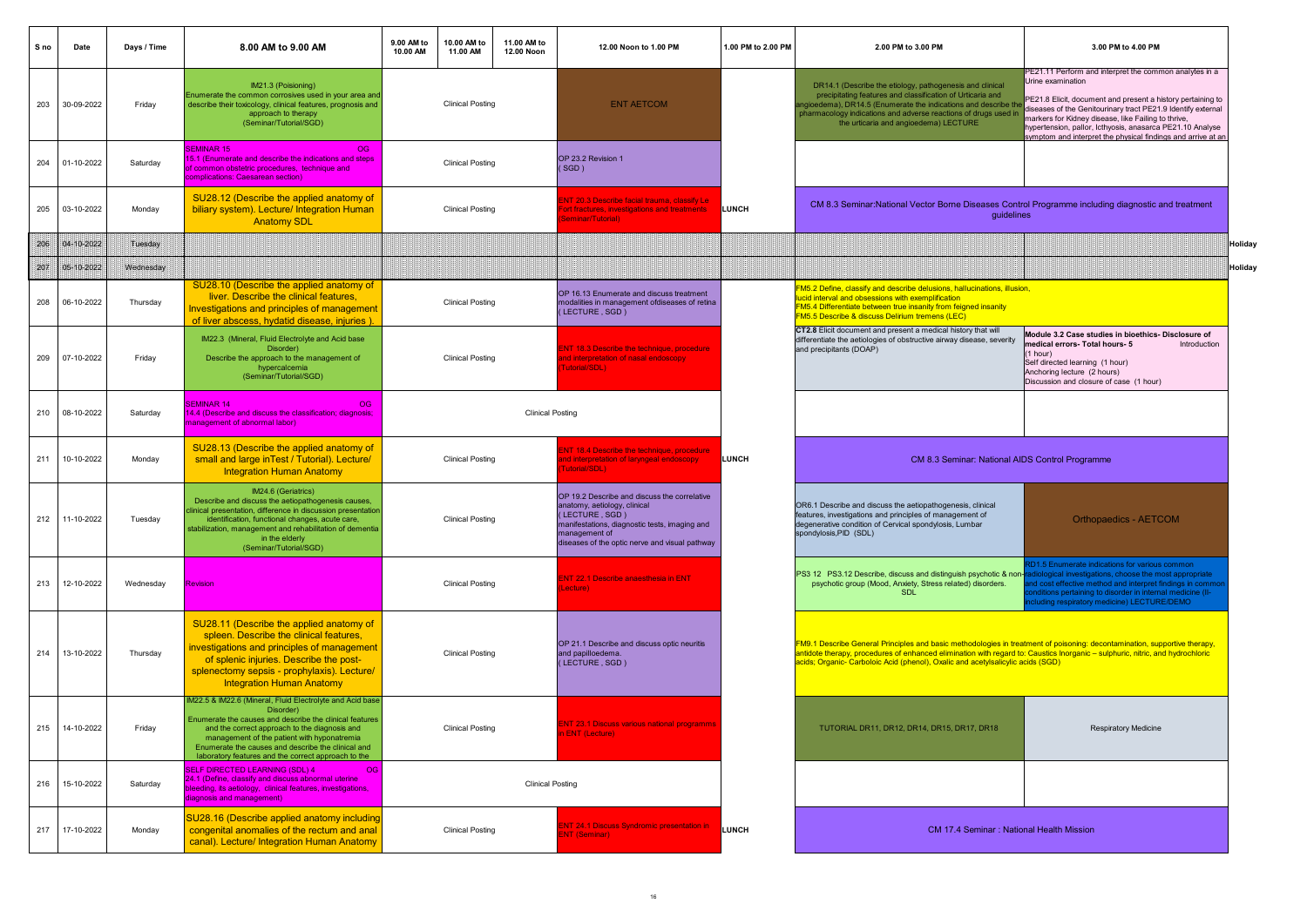| S no<br>Date       | Days / Time | 8.00 AM to 9.00 AM                                                                                                                                                                                                                                                       | 9.00 AM to<br>10.00 AM | 10.00 AM to<br>11.00 AM | 11.00 AM to<br>12.00 Noon | 12.00 Noon to 1.00 PM                                                                                                                  | 1.00 PM to 2.00 PM | 2.00 PM to 3.00 PM                                                                                                                                                                                                                                                                                                                                       | 3.00 PM to 4.00 PM                                                                                                                                                                                                                           |         |
|--------------------|-------------|--------------------------------------------------------------------------------------------------------------------------------------------------------------------------------------------------------------------------------------------------------------------------|------------------------|-------------------------|---------------------------|----------------------------------------------------------------------------------------------------------------------------------------|--------------------|----------------------------------------------------------------------------------------------------------------------------------------------------------------------------------------------------------------------------------------------------------------------------------------------------------------------------------------------------------|----------------------------------------------------------------------------------------------------------------------------------------------------------------------------------------------------------------------------------------------|---------|
| 18-10-2022<br>218  | Tuesday     | IM25.2 (Miscellaneous Infections)<br>Discuss and describe the common causes,<br>pathophysiology and manifestations of these diseases<br>zoonotic diseases (e.g. Leptospirosis, Rabies) and non-<br>febrile infectious disease (e.g. Tetanus)<br>(Seminar/Tutorial/SGD)   |                        | <b>Clinical Posting</b> |                           | Revision                                                                                                                               |                    | OR7.1 Describe and discuss the aetiopathogenesis, clinical<br>features, investigations and principles of management of metabolic<br>bone disorders in particular osteoporosis, osteomalacia, rickets,<br>Paget's disease (DOAP)                                                                                                                          | Orthopaedics - AETCOM                                                                                                                                                                                                                        |         |
| 219<br>19-10-2022  | Wednesday   | <b>SEMINAR 16</b><br>OG.<br>15.1 (Enumerate and describe the indications and steps<br>of common obstetric procedures, technique and<br>complications: assisted breech delivery)                                                                                          |                        | <b>Clinical Posting</b> |                           | NT 24.2 Describe congenital disorders in ENT<br>Seminar)                                                                               |                    | PS4.5 Demonstrate family education in a patient with alcohol and<br>substance abuse in a simulated environment<br><b>SDI</b>                                                                                                                                                                                                                             | 01.6 Enumerate indications for various co<br>ological investigations, choose the most appropriate<br>d cost effective method and interpret findings in commo<br>ditions pertaining to disorders in surgery(I -GI)                            |         |
| 20-10-2022<br>220  | Thursday    | SU28.12 (Describe the clinical features,<br>investigations and principles of management<br>of diseases of biliary system). Lecture/<br>integration Human Anatomy                                                                                                         |                        | <b>Clinical Posting</b> |                           | OP 21.2 Describe and discuss optic atrophy<br>and various optic neuropathies.<br>(LECTURE, SGD)                                        |                    | FM9.3 Describe General Principles and basic methodologies in treatment of poisoning: decontamination, supportive herapy,<br>antidote therapy, procedures of enhanced elimination with regard to Arsenic, lead, mercury, copper, iron, cadmium and<br>thallium(SGD)                                                                                       |                                                                                                                                                                                                                                              |         |
| 21-10-2022<br>221  | Friday      | IM23.3 (Nutritional and Vitamin Deficiencies)<br>Discuss and describe the aetiology, causes, clinical<br>manifestations, complications, diagnosis and<br>management of common vitamin deficiencies<br>(Seminar/Tutorial/SGD)                                             |                        | <b>Clinical Posting</b> |                           | NT 22.2 Describes types of nerve blocks in<br><b>NT (Lecture)</b>                                                                      |                    | CT2.18 Develop a therapeutic plan including use of<br>bronchodilators and inhaled corticosteroids (DOAP)                                                                                                                                                                                                                                                 | FM5.1 Classify common mental illnesses including post-<br>traumatic stress disorder (PTSD)<br>FM5.3 Describe Civil and criminal responsibilities of a<br>mentally ill person (Vertical Integrated lecture Psychiatry)                        |         |
| 222<br>22-10-2022  | Saturday    | <b>SEMINAR 18</b><br><b>OG</b><br>16.3 (Describe and discuss causes, clinical features,<br>diagnosis, investigations; monitoring of fetal well-being,<br>including ultrasound and fetal Doppler; principles of<br>nanagement: prevention and counselling in intrauterine |                        |                         | <b>Clinical Posting</b>   |                                                                                                                                        |                    |                                                                                                                                                                                                                                                                                                                                                          |                                                                                                                                                                                                                                              |         |
| 223/<br>24-10-2022 | Monday      |                                                                                                                                                                                                                                                                          |                        |                         |                           |                                                                                                                                        |                    |                                                                                                                                                                                                                                                                                                                                                          |                                                                                                                                                                                                                                              | Holiday |
| 25-10-2022<br>224  | Tuesday     | IM26.4 (The role of the physician in the community)<br>Describe and discuss the role of autonomy and shared<br>responsibility as a guiding principle in patient care<br>(Lecture)                                                                                        |                        | <b>Clinical Posting</b> |                           | OP 22.2 Describe anatomical basis of Horner's<br>syndrome<br>LECTURE, SGD)                                                             | LUNCH              | OR8.1 Describe and discuss the aetiopathogenesis, clinical<br>features, assesment and principles of management of a patient<br>with post polio residual paralysis (SDL)                                                                                                                                                                                  | <b>Orthopaedics - AETCOM</b>                                                                                                                                                                                                                 |         |
| 26-10-2022<br>225  | Wednesday   |                                                                                                                                                                                                                                                                          |                        |                         |                           |                                                                                                                                        |                    |                                                                                                                                                                                                                                                                                                                                                          |                                                                                                                                                                                                                                              | Holiday |
| 226<br>27-10-2022  | Thursday    |                                                                                                                                                                                                                                                                          |                        |                         |                           |                                                                                                                                        |                    |                                                                                                                                                                                                                                                                                                                                                          |                                                                                                                                                                                                                                              | Holiday |
| 227<br>28-10-2022  | Friday      | IM23.4 (Nutritional and Vitamin Deficiencies)<br>Enumerate the indications for enteral and parenteral<br>nutrition in critically ill patients<br>(Self-Directed Learning)                                                                                                |                        | <b>Clinical Posting</b> |                           | utorial/SDL)Counsel and administer informe<br>onsent in ENT Surgery to families of patients<br>simulated environment                   |                    | DR9.1 (Classify, describe the epidemiology, etiology, microbiology, pathogenesis, clinical presentations and diagnostic features<br>of Leprosy) LECTURE                                                                                                                                                                                                  |                                                                                                                                                                                                                                              |         |
| 228<br>29-10-2022  | Saturday    | <b>SEMINAR 17</b><br><b>OG</b><br>16.1, 16.2 (Enumerate and discuss causes, prevention,<br>diagnosis, management of PPH)                                                                                                                                                 |                        |                         | <b>Clinical Posting</b>   |                                                                                                                                        |                    |                                                                                                                                                                                                                                                                                                                                                          |                                                                                                                                                                                                                                              |         |
| 229<br>31-10-2022  | Monday      | Written Test / Tutorial SU 28.10. to SU 28.17                                                                                                                                                                                                                            |                        | <b>Clinical Posting</b> |                           | ecture)Discuss Basic Biochemical,<br>icrobiological and histological investigations in LUNCH<br>ar, Nose, Oral Cavity and Oropharynx   |                    | CM 8.2 Seminar: Obesity and Diabetes mellitus and their prevention and control                                                                                                                                                                                                                                                                           |                                                                                                                                                                                                                                              |         |
| 01-11-2022<br>230  | Tuesday     | IM26.6 (The role of the physician in the community)<br>Describe and discuss the role of a physician in health<br>care system<br>(Lecture)                                                                                                                                |                        | <b>Clinical Posting</b> |                           | OP 22.3 Describe the position, nerve supply<br>and actions of intraocular<br>(LECTURE, SGD)<br>nuscles                                 |                    | OR9.1 Describe and discuss the aetiopathogeneis, clinical<br>features, assesment and principles of management of cerebral<br>palsy (DOAP)                                                                                                                                                                                                                | <b>Orthopaedics - AETCOM</b>                                                                                                                                                                                                                 |         |
| 02-11-2022<br>231  | Wednesday   | <b>SFMINAR 20</b><br>OG<br>19.1 (Describe and discuss the physiology of puerperium<br>diagnosis and management)                                                                                                                                                          |                        | <b>Clinical Posting</b> |                           | <b>Seminar)Discuss Brief Differential Diagnosis</b><br>nd principles of management of Ear Pain, Ea<br><b>ischarge</b>                  |                    | PS9.5 Demonstrate family education in a patient with stress related<br>disorders in a simulated environment<br>SDL                                                                                                                                                                                                                                       | RD1.6 Enumerate indications for various common<br>adiological investigations, choose the most appropriate<br>d cost effective method and interpret findings in commo<br>conditions pertaining to disorders in surgery(II-GU)<br>LECTURE/DEMO |         |
| 03-11-2022<br>232  | Thursday    | SU28.14 (Describe the clinical features,<br>investigations and principles of management<br>of disorders of small and large in Test /<br><b>Tutorial including neonatal obstruction and</b>                                                                               |                        | <b>Clinical Posting</b> |                           | OP 22.4 Explain the anatomical basis of<br>oculomotor, trochlear and abducent<br>(LECTURE, SGD)<br>nerve palsies along with strabismus |                    | FM9.4 Describe General Principles and basic methodologies in treatment of poisoning: decontamination, supportive therapy,<br>antidote therapy, procedures of enhanced elimination with regard to Ethanol, methanol, ethylene glycol FM14.16 To examine &<br>prepare medico-legal report of drunk person in a simulated/ supervised environment (SEMINAR) |                                                                                                                                                                                                                                              |         |
| 233<br>04-11-2022  | Friday      | IM24.4 (Geriatrics)<br>Describe and discuss the aetiopathogenesis, clinical<br>presentation, identification, functional changes, acute<br>care, stabilization, management and rehabilitation of<br>vascular events in the elderly                                        |                        | <b>Clinical Posting</b> |                           | ENT.                                                                                                                                   |                    | CT2.19 Develop a management plan for acute exacerbations including bronchodilators, systemic steroids, antimicrobial therapy<br>CT2.20 Describe and discuss the principles and use of oxygen therapy in the hospital and at home<br>(DOAP)                                                                                                               |                                                                                                                                                                                                                                              |         |
| 234<br>05-11-2022  | Saturday    | <b>Revision</b>                                                                                                                                                                                                                                                          |                        |                         | <b>Clinical Posting</b>   |                                                                                                                                        |                    |                                                                                                                                                                                                                                                                                                                                                          |                                                                                                                                                                                                                                              |         |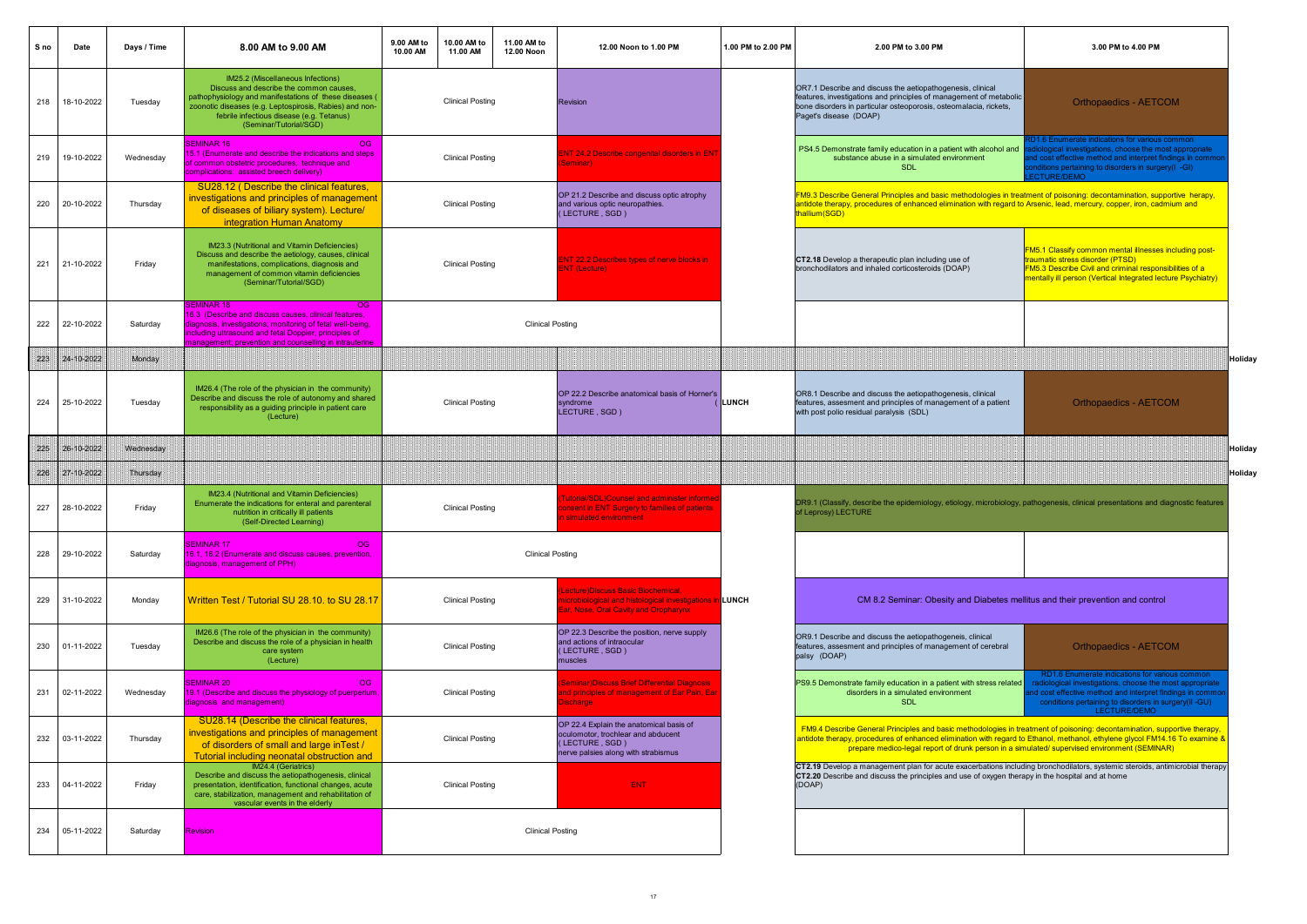| S no | Date           | Days / Time | 8.00 AM to 9.00 AM                                                                                                                                                                                                          | 9.00 AM to<br>10.00 AM | 10.00 AM to<br>11.00 AM | 11.00 AM to<br>12.00 Noon | 12.00 Noon to 1.00 PM                                                                                                                                                                                     | 1.00 PM to 2.00 PM | 2.00 PM to 3.00 PM<br>3.00 PM to 4.00 PM                                                                                                                                                                                                                                                                                                                                                                                                                                                                                                                                                                                 |                                                                                                                                                                                                                                                     |  |
|------|----------------|-------------|-----------------------------------------------------------------------------------------------------------------------------------------------------------------------------------------------------------------------------|------------------------|-------------------------|---------------------------|-----------------------------------------------------------------------------------------------------------------------------------------------------------------------------------------------------------|--------------------|--------------------------------------------------------------------------------------------------------------------------------------------------------------------------------------------------------------------------------------------------------------------------------------------------------------------------------------------------------------------------------------------------------------------------------------------------------------------------------------------------------------------------------------------------------------------------------------------------------------------------|-----------------------------------------------------------------------------------------------------------------------------------------------------------------------------------------------------------------------------------------------------|--|
| 235  | 07-11-2022     | Monday      | <b>Revision</b>                                                                                                                                                                                                             |                        | <b>Clinical Posting</b> |                           | ENT.                                                                                                                                                                                                      | LUNCH              | CM 8.1 Seminar: Epidemiology of Measles, Mumps, Rubella, their prevention and control                                                                                                                                                                                                                                                                                                                                                                                                                                                                                                                                    |                                                                                                                                                                                                                                                     |  |
| 288  | 108-11-2022    | Tuesday     |                                                                                                                                                                                                                             |                        |                         |                           |                                                                                                                                                                                                           |                    | Holiday                                                                                                                                                                                                                                                                                                                                                                                                                                                                                                                                                                                                                  |                                                                                                                                                                                                                                                     |  |
| 237  | 09-11-2022     | Wednesday   | <b>SEMINAR 24</b><br>OG.<br>21.1 (Describe and discuss the IUCD)                                                                                                                                                            |                        | <b>Clinical Posting</b> |                           | ENT.                                                                                                                                                                                                      |                    | PS18.2 Enumerate the indications for modified electroconvulsive<br>therapy<br><b>SDL</b>                                                                                                                                                                                                                                                                                                                                                                                                                                                                                                                                 | RD1.6 Enumerate indications for various co<br>radiological investigations, choose the most appropriate<br>nd cost effective method and interpret findings in commo<br>conditions pertaining to disorders in surgery(III-HBP )<br><b>ECTURE/DEMO</b> |  |
| 238  | 10-11-2022     | Thursday    | <b>Revision</b>                                                                                                                                                                                                             |                        | <b>Clinical Posting</b> |                           | OP 22.6 Classify, enumerate the types,<br>nethods of diagnosis and indications<br>(LECTURE, SGD)<br>for referral in a patient with inconcomitant<br><b>quint.</b>                                         |                    | FM9.5 Describe General Principles and basic methodologies in treatment of poisoning: decontamination, supportive therapy,<br>antidote therapy, procedures of enhanced elimination with regard to Organophosphates, Carbamates, Organochlorines,<br><b>Pyrethroids, Paraquat, Aluminium and Zinc phosphide (SGD)</b>                                                                                                                                                                                                                                                                                                      |                                                                                                                                                                                                                                                     |  |
| 239  | 11-11-2022     | Friday      | Revision                                                                                                                                                                                                                    |                        | <b>Clinical Posting</b> |                           | ENT.                                                                                                                                                                                                      |                    | DR9.5 (Enumerate the indications and describe the pharmacology, administration and adverse reaction of pharmacotherapies<br>for various classes of leprosy based on national guidelines) LECTURE                                                                                                                                                                                                                                                                                                                                                                                                                         |                                                                                                                                                                                                                                                     |  |
| 240  | 12-11-2022     | Saturday    | <b>SEMINAR 21</b><br><b>OG</b><br>19.1 (Describe and discuss the complications of<br>buerperium)                                                                                                                            |                        |                         | <b>Clinical Posting</b>   |                                                                                                                                                                                                           |                    |                                                                                                                                                                                                                                                                                                                                                                                                                                                                                                                                                                                                                          |                                                                                                                                                                                                                                                     |  |
| 241  | 14-11-2022     | Monday      | SU29.2 (Describe the clinical features,<br>investigations and principles of management<br>of congenital anomalies of genitourinary<br>system). Lecture/ Integration Human                                                   |                        | <b>Clinical Posting</b> |                           | ENT.                                                                                                                                                                                                      | LUNCH              | CM 8.1 Seminar: Epidemiology of Chicken Pox and Meningococcal Meningitis, their prevention and control.                                                                                                                                                                                                                                                                                                                                                                                                                                                                                                                  |                                                                                                                                                                                                                                                     |  |
| 242  | 15-11-2022     | Tuesday     | Module 3.2 Introduction of case 1 Hour Lecture                                                                                                                                                                              |                        | <b>Clinical Posting</b> |                           | Revision                                                                                                                                                                                                  |                    | OR10.1 Describe and discuss the aetiopathogenesis, clinical features, investigations and principles of maagement of benign<br>and malignant bone tumours and pathological fractures (Lecture)                                                                                                                                                                                                                                                                                                                                                                                                                            |                                                                                                                                                                                                                                                     |  |
| 243  | 16-11-2022     | Wednesday   | <b>EMINAR 23</b><br>OG<br>21.1 (Describe and discuss the OC Pills)                                                                                                                                                          |                        | <b>Clinical Posting</b> |                           | ENT.                                                                                                                                                                                                      |                    | PH1.22 Describe drugs of abuse (dependence, addiction,<br>stimulants, depressants, psychedelics, drugs used for criminal<br>offences) - Horizontal integration with Forensic Medicine<br>Integration                                                                                                                                                                                                                                                                                                                                                                                                                     | RD1.6 Enumerate indications for various common<br>adiological investigations, choose the most appropriate<br>d cost effective method and interpret findings in commo<br>onditions pertaining to disorders in surgery(IV-Head injury<br>LECTURE/DEMO |  |
| 244  | 17-11-2022     | Thursday    | SU28.15 (Describe the clinical features,<br>investigations and principles of management<br>of diseases of Appendix including<br>appendicitis and its complications.) Lecture                                                |                        | <b>Clinical Posting</b> |                           | OP 23.1 Discuss and describe the<br>management of closed globe injury<br>(LECTURE, SGD)                                                                                                                   |                    | FM9.6 Describe General Principles and basic methodologies in treatment of poisoning: decontamination, supportive therapy,<br>antidote therapy, procedures of enhanced elimination with regard to Ammonia, carbon monoxide, hydrogen cyanide &<br>derivatives, methyl isocyanate, tear (riot control) gases<br><b>SGD)</b>                                                                                                                                                                                                                                                                                                |                                                                                                                                                                                                                                                     |  |
| 245  | 18-11-2022     | Friday      | IM24. 5 (Geriatrics)<br>Describe and discuss the aetiopathogenesis clinical<br>presentation identification, functional changes, acute<br>care, stabilization, management and rehabilitation of<br>depression in the elderly |                        | <b>Clinical Posting</b> |                           | ENT.                                                                                                                                                                                                      |                    | CT2.25 Discuss and describe the impact of OAD on the society and workplace<br>(DOAP)                                                                                                                                                                                                                                                                                                                                                                                                                                                                                                                                     |                                                                                                                                                                                                                                                     |  |
| 246  | 19-11-2022     | Saturday    | TUTORIAL 5<br>Complications<br>of third stage of labor (OG 16.1, 16.2)                                                                                                                                                      |                        |                         | <b>Clinical Posting</b>   |                                                                                                                                                                                                           |                    |                                                                                                                                                                                                                                                                                                                                                                                                                                                                                                                                                                                                                          |                                                                                                                                                                                                                                                     |  |
| 247  | 21-11-2022     | Monday      | SU29.4 (Describe the clinical features,<br>investigations and principles of management<br>of hydronephrosis). Lecture                                                                                                       |                        | <b>Clinical Posting</b> |                           | ENT.                                                                                                                                                                                                      | LUNCH              | CM 8.1 Seminar: Epidemiology of Whooping Cough and Diptheria, their Prevention & Control                                                                                                                                                                                                                                                                                                                                                                                                                                                                                                                                 |                                                                                                                                                                                                                                                     |  |
| 248  | 22-11-2022     | Tuesday     | Module 3.2 ISelf-directed learning - 1 hours SDL                                                                                                                                                                            |                        | <b>Clinical Posting</b> |                           | OP 22.7 Define, enumerate and describe the<br>etiology, associated systemic<br>(LECTURE, SGD)<br>conditions, clinical features complications<br>ndications for referral and<br>nanagement of episcleritis |                    | OR11.1 Describe and discuss the aetiopathogenesis, clinical features, investigations and principles of management of<br>peripheral neve injuries in diseases like foot drop, wrist drop, claw hand, palsies of Radial, Ulnar, Median, Lateral Popliteal and<br>Sciatic Nerve (DOAP)                                                                                                                                                                                                                                                                                                                                      |                                                                                                                                                                                                                                                     |  |
|      | 249 23-11-2022 | Wednesday   | <b>SEMINAR 25</b><br><b>OG</b><br>21.1 (Describe and discuss the maleand female<br>sterilization)                                                                                                                           |                        | <b>Clinical Posting</b> |                           | ENT.                                                                                                                                                                                                      |                    | CM15.1 Define and describe the concept of mental Health -<br>Vertical integration with Community Medicine<br>Integration                                                                                                                                                                                                                                                                                                                                                                                                                                                                                                 | RD1.6 Enumerate indications for various common<br>adiological investigations, choose the most appropriate<br>nd cost effective method and interpret findings in commo<br>conditions pertaining to disorders in surgery(V-Orhto)<br>LECTURE/DEMO     |  |
| 250  | 24-11-2022     | Thursday    | SU28.17 (Describe the clinical features,<br>investigations and principles of management<br>of common anorectal diseases). Lecture                                                                                           |                        | <b>Clinical Posting</b> |                           | OP 24.1 Describe amd discuss the<br>nanagement of open globe injury<br>LECTURE, SGD)                                                                                                                      |                    | FM10.1 Describe General Principles and basic methodologies in treatment of poisoning: decontamination, supportive therapy,<br>antidote therapy, procedures of enhanced elimination with regard to: i. Antipyretics – Paracetamol, Salicylates<br>i. A nti-Infectives (Common antibiotics – an overview) iii. N europsychotoxicology Barbiturates, benzodiazepins<br>phenytoin, lithium, haloperidol, neuroleptics, tricyclics iv .N arcotic Analgesics, Anaesthetics, and Muscle Relaxants<br>Cardiovascular Toxicology Cardiotoxic plants – oleander, odollam, aconite, digitalis vi. Gastro- Intestinal and Endocrinal |                                                                                                                                                                                                                                                     |  |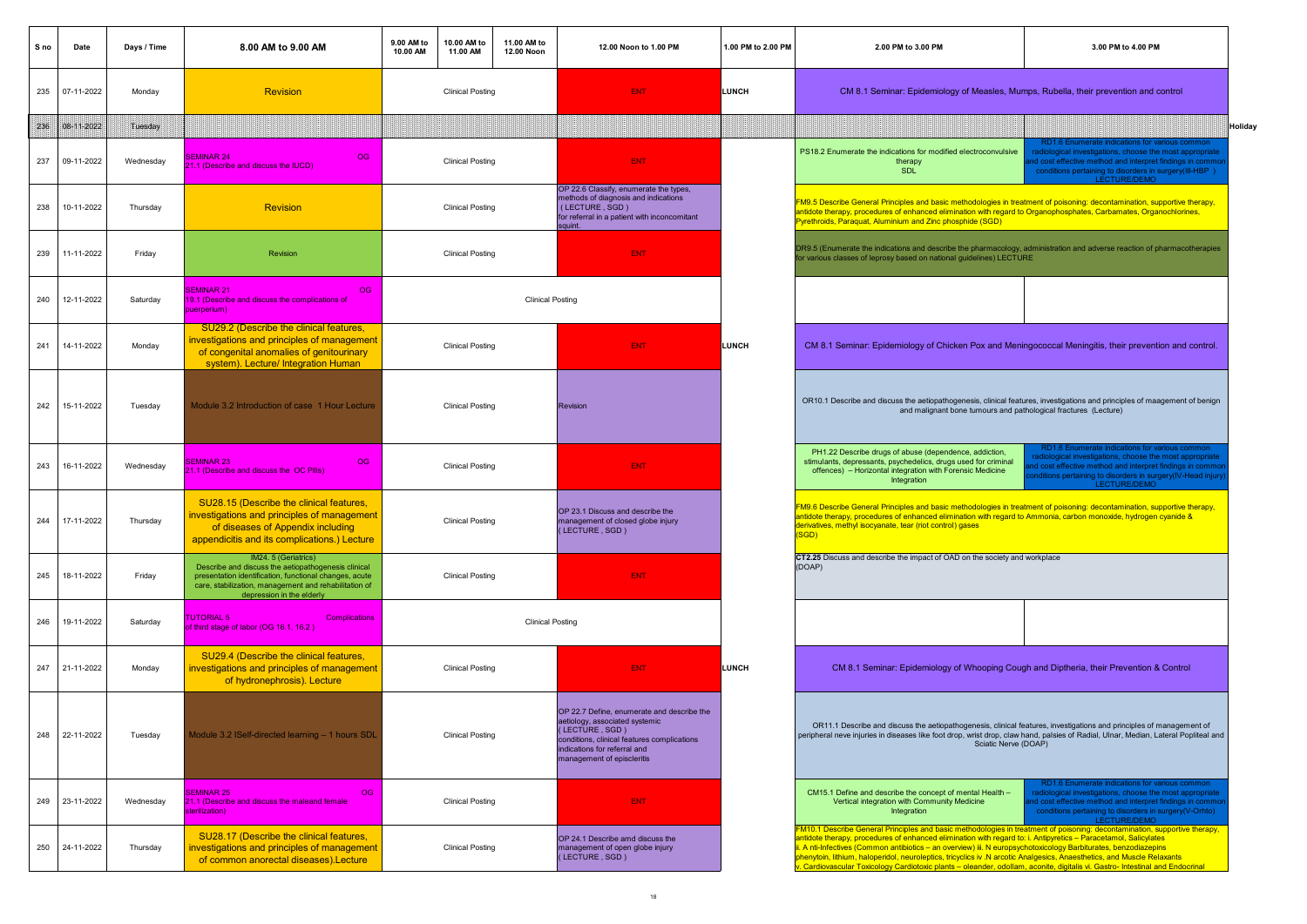| S no | Date       | Days / Time | 8.00 AM to 9.00 AM                                                                                                                                                                                                                                           | 9.00 AM to<br>10.00 AM | 10.00 AM to<br>11.00 AM | 11.00 AM to<br>12.00 Noon | 12.00 Noon to 1.00 PM                                                                                                                                                          | 1.00 PM to 2.00 PM | 2.00 PM to 3.00 PM                                                                                                                                                                                                                                                                                                                                  | 3.00 PM to 4.00 PM                                                                                                                                                                                                                           |
|------|------------|-------------|--------------------------------------------------------------------------------------------------------------------------------------------------------------------------------------------------------------------------------------------------------------|------------------------|-------------------------|---------------------------|--------------------------------------------------------------------------------------------------------------------------------------------------------------------------------|--------------------|-----------------------------------------------------------------------------------------------------------------------------------------------------------------------------------------------------------------------------------------------------------------------------------------------------------------------------------------------------|----------------------------------------------------------------------------------------------------------------------------------------------------------------------------------------------------------------------------------------------|
| 251  | 25-11-2022 | Friday      | IM25.1 (Miscellaneous Infections)<br>Describe and discuss the response and the influence of<br>host immune status, risk factors and comorbidities on<br>zoonotic diseases (e.g. Leptospirosis, Rabies) and non-<br>febrile infectious disease (e.g. Tetanus) |                        | <b>Clinical Posting</b> |                           | <b>ENT</b>                                                                                                                                                                     |                    | DR9.7 (Enumerate and describe the complications of leprosy and its management, including understanding disability and<br>tigma) LECTURE                                                                                                                                                                                                             |                                                                                                                                                                                                                                              |
| 252  | 26-11-2022 | Saturday    | <b>OBG</b><br>Primacy of confidentiality in health care                                                                                                                                                                                                      |                        |                         | <b>Clinical Posting</b>   |                                                                                                                                                                                |                    |                                                                                                                                                                                                                                                                                                                                                     |                                                                                                                                                                                                                                              |
| 253  | 28-11-2022 | Monday      | SU29.6 (Describe the clinical features,<br><b>investigations and principles of management</b> Clinical Posting<br>of renal tumours). Lecture                                                                                                                 |                        |                         |                           | ENT.                                                                                                                                                                           | <b>LUNCH</b>       | CM 8.3: Seminar: National Health Policy                                                                                                                                                                                                                                                                                                             |                                                                                                                                                                                                                                              |
| 254  | 29-11-2022 | Tuesday     | Module 3.2 ISelf-directed learning – 1 hours SDL                                                                                                                                                                                                             |                        | <b>Clinical Posting</b> |                           | OP 24.2 Enumerate, describe and discuss the<br>causes of avoidable blindness<br>(LECTURE, SGD)<br>and the National Programs for Control of<br>Blindness (including vision 2020 |                    | OR12.1 Describe and discuss the clinical features, investigations and principles of management of Congenital and acquired<br>malformations and deformities of: a. limbs and spine- scoliosis and spinal bifida, b. Congenital dislocation of Hip, Torticolis, c.<br>congenital talipes equino varus (SDL)                                           |                                                                                                                                                                                                                                              |
| 255  | 30-11-2022 | Wednesday   | <b>Revision</b>                                                                                                                                                                                                                                              |                        | <b>Clinical Posting</b> |                           | ENT.                                                                                                                                                                           |                    | CM15.2 Describe warning signals of mental health disorder -<br>Vertical integration with Community Medicine<br>Integration                                                                                                                                                                                                                          | RD1.7 Enumerate indications for various common<br>adiological investigations, choose the most appropriate<br>d cost effective method and interpret findings in common<br>conditions pertaining to disorder in Pediatrics (I)<br>LECTURE/DEMO |
| 256  | 01-12-2022 | Thursday    | SU29.1 (Describe the causes, investigations<br>and principles of management of Hematuria)<br>Lecture.                                                                                                                                                        |                        | <b>Clinical Posting</b> |                           | OP 24.3 Describe the evaluation and<br>enumerate the steps involved in the<br>stabilisation, initial management and indication<br>for referral in a<br>LECTURE, SGD)           |                    | FM12.1 Describe features and management of abuse/poisoning with following camicals: Tobacco, cannabis, amphetamines<br>cocaine, hallucinogens, designer drugs & solvent (SGD)                                                                                                                                                                       |                                                                                                                                                                                                                                              |
| 257  | 02-12-2022 | Friday      | IM25.3 (Miscellaneous Infections)<br>Describe and discuss the pathophysiology and<br>manifestations of these diseases (zoonotic diseases (e.g.<br>Leptospirosis, Rabies) and non-febrile infectious disease<br>(e.g. Tetanus)                                |                        | <b>Clinical Posting</b> |                           | <b>ENT</b>                                                                                                                                                                     |                    | DR10.3 (Enumerate the indications and describe the pharmacology, administration and adverse reaction of pharmacotherapies<br>for syphilis) LECTURE                                                                                                                                                                                                  |                                                                                                                                                                                                                                              |
| 258  | 03-12-2022 | Saturday    | <b>SEMINAR 19</b><br>OG 17.1-17.3 (Describe and discuss the physiology of<br>lactation and its abnormalities)                                                                                                                                                |                        |                         | <b>Clinical Posting</b>   |                                                                                                                                                                                |                    |                                                                                                                                                                                                                                                                                                                                                     |                                                                                                                                                                                                                                              |
| 259  | 05-12-2022 | Monday      | SU29.7 (Describe the principles of<br>management of acute and chronic retention Clinical Posting<br>of urine). Lecture                                                                                                                                       |                        |                         |                           | <b>ENT</b>                                                                                                                                                                     | LUNCH              | CM 8.3 Epidemiology of Vector Borne Diseases- Malaria (Lecture)                                                                                                                                                                                                                                                                                     |                                                                                                                                                                                                                                              |
| 260  | 06-12-2022 | Tuesday     | Module 3.2 Anchoring lecture - 1 hourLecture                                                                                                                                                                                                                 |                        | <b>Clinical Posting</b> |                           | Revision                                                                                                                                                                       |                    | OR13.1 Participate in a team for procedures in patients and demonstrating the ability to perform on mannequins/ stimulated<br>patients in the following: i) Above elbow plaster, ii) Below Knee plaster, iii) Above Knee plaster, iv) Thomas Splint, v) splinting for<br>long bone fractures, vi) Strapping for shoulder and clavicle trauma (DOAP) |                                                                                                                                                                                                                                              |
| 261  | 07-12-2022 | Wednesday   | <b>OBG</b><br>What does confidentiality entail?                                                                                                                                                                                                              |                        | <b>Clinical Posting</b> |                           | ENT.                                                                                                                                                                           |                    | CM15.3 Describe National Mental Health program - Vertical<br>integration with Community Medicine<br>Integration                                                                                                                                                                                                                                     | RD1.10 Describe the role of Emergency Radiology,<br>miscellaneous & applied aspects, interaction with clinica<br>departments(II-Medical emergencies) LECTURE/DEMO                                                                            |
| 262  | 08-12-2022 | Thursday    | <b>SU29.3 Describe the Clinical features,</b><br>Investigations and principles of management<br>of urinary tract infections. Lecture/ Integration<br>Microbiology                                                                                            |                        | <b>Clinical Posting</b> |                           | OP 24.5 Describe drugs used in Ocular<br>disorders<br>(LECTURE, SGD)                                                                                                           |                    | FM11.1 Describe features and management of Snake bite, scorpion sting, bee and wasp sting and spider bite<br>FM13.1 Describe toxic pollution of environment, its medico-legal aspects & toxic hazards of occupation and industry<br>FM13.2 Describe medico-legal aspects of poisoning in Workman's Compensation Act (SDL)                           |                                                                                                                                                                                                                                              |
| 263  | 09-12-2022 | Friday      | IM26.5 (The role of the physician in the community)<br>Describe and discuss the role of beneficence of a guiding<br>principle in patient care<br>(Seminar/Tutorial/SGD)                                                                                      |                        | <b>Clinical Posting</b> |                           | ENT.                                                                                                                                                                           |                    | DR10.6 (Describe the etiology, diagnostic and clinical features of nonsyphilitic sexually transmitted diseases (chancroid,<br>onovanosis andLGV)) LECTURE                                                                                                                                                                                           |                                                                                                                                                                                                                                              |
| 264  | 10-12-2022 | Saturday    | ELF DIRECTED LEARNING (SDL) 5<br>27.4 (Describe and discuss the etiology, pathology,<br>clinical features, differential diagnosis, investigations,<br>management and long term implications of Pelvic<br>nflammatory Disease)                                |                        |                         | Clinical Posting          |                                                                                                                                                                                |                    |                                                                                                                                                                                                                                                                                                                                                     |                                                                                                                                                                                                                                              |
| 265  | 12-12-2022 | Monday      | Written Test / Tutorial SU 29.1. to SU 29.7. Clinical Posting                                                                                                                                                                                                |                        |                         |                           | ENT.                                                                                                                                                                           | <b>LUNCH</b>       | CM 8.3 Epidemiology of Vector Borne Diseases- Dengue and Chikungunya (Lecture)                                                                                                                                                                                                                                                                      |                                                                                                                                                                                                                                              |
| 266  | 13-12-2022 | Tuesday     | Module 3.2 Discussion and closure of case – 1<br>hour Discussion                                                                                                                                                                                             |                        | <b>Clinical Posting</b> |                           | OP 25.1 Describe and ennumerate various<br>diseases of vitreous.<br>(LECTURE, SGD)                                                                                             |                    | OR13.2 Participate as a member in team for resuscitation of Polytrauma victim by doing all of the folowing: (a) I.V access<br>central- peripheral, (b) Bladder catheterisation, (c) Endotracheal intubation, (d) Splintage (DOAP)                                                                                                                   |                                                                                                                                                                                                                                              |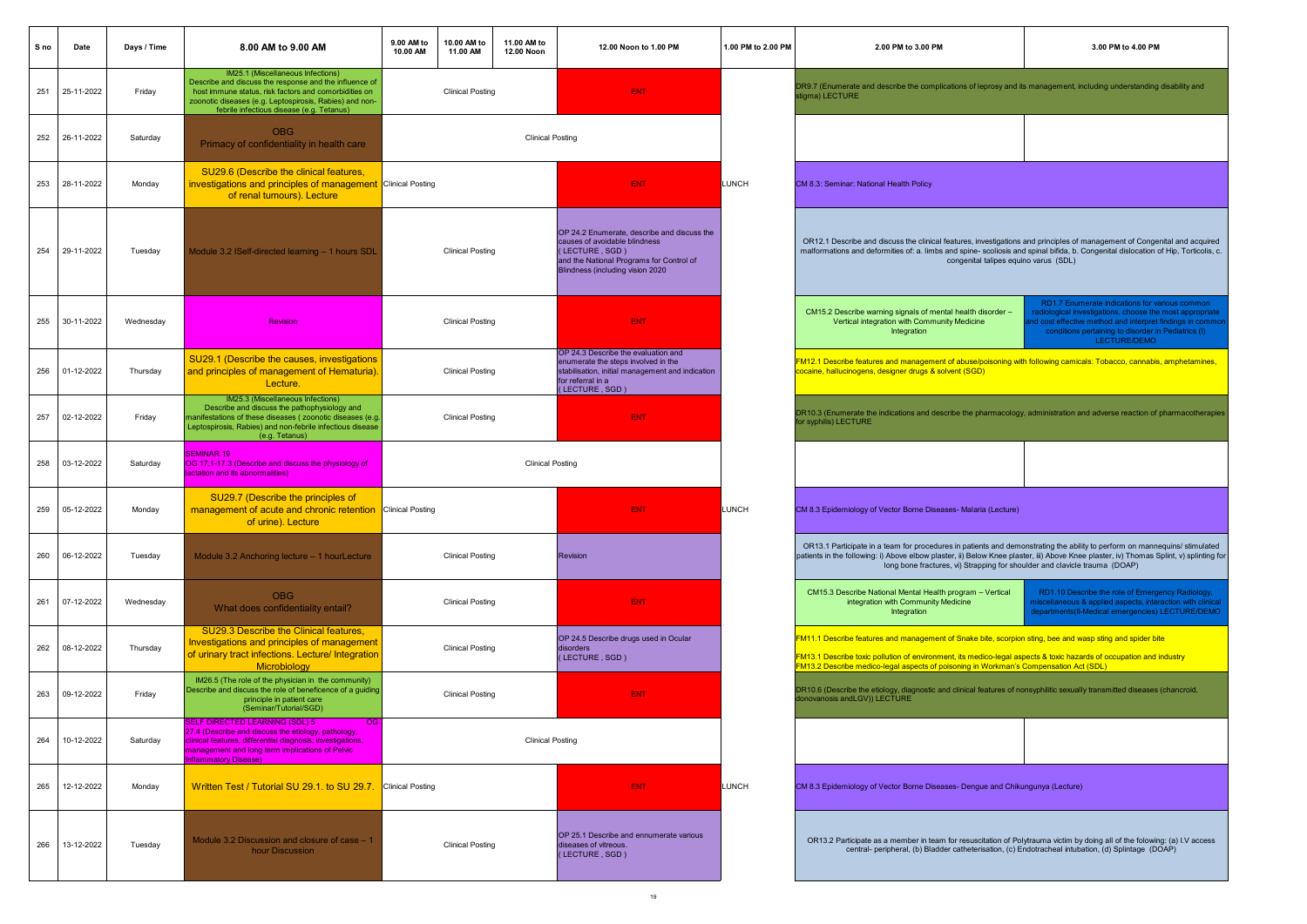| S no | Date           | Days / Time | 8.00 AM to 9.00 AM                                                                                                                                                                                                                               | 9.00 AM to<br>10.00 AM  | 10.00 AM to<br>11.00 AM | 11.00 AM to<br>12.00 Noon | 12.00 Noon to 1.00 PM                                                                                                                                                | 1.00 PM to 2.00 PM | 2.00 PM to 3.00 PM                                                                                                                                                                                                                                                                                                                                                                                    | 3.00 PM to 4.00 PM                                                                                                                                                                                                                      |  |  |
|------|----------------|-------------|--------------------------------------------------------------------------------------------------------------------------------------------------------------------------------------------------------------------------------------------------|-------------------------|-------------------------|---------------------------|----------------------------------------------------------------------------------------------------------------------------------------------------------------------|--------------------|-------------------------------------------------------------------------------------------------------------------------------------------------------------------------------------------------------------------------------------------------------------------------------------------------------------------------------------------------------------------------------------------------------|-----------------------------------------------------------------------------------------------------------------------------------------------------------------------------------------------------------------------------------------|--|--|
| 267  | 14-12-2022     | Wednesday   | <b>OBG</b><br>When can confidentiality be breached and<br>with whom and how?                                                                                                                                                                     |                         | <b>Clinical Posting</b> |                           | ENT.                                                                                                                                                                 |                    | FM3.17 Describe and discuss the sexual perversions fetichism,<br>transvestism, voyeurism, sadism, necrophagia, masochism,<br>exhibitionism, frotteurism, Necrophilia - Vertical integration with<br><b>Forensic Medicine</b><br>Integration                                                                                                                                                           | RD1.8 Enumerate indications for various common<br>radiological investigations, choose the most appropriate<br>nd cost effective method and interpret findings in common<br>conditions pertaining to common malignancies<br>LECTURE/DEMO |  |  |
| 268  | 15-12-2022     | Thursday    | SU29.5 (Describe the clinical<br>features, investigations and principles of<br>management of renal calculi). Lecture                                                                                                                             |                         | <b>Clinical Posting</b> |                           | OP 25.2 Describe and discuss the<br>aetiopathogenesis, clinical presentation,<br>(LECTURE, SGD)<br>identification, functional changes, acute care,<br>stabilization, |                    | FM14.2 Demonstrate the correct technique of clinical examination in a suspected case of poisoning & prepare medico-legal<br>report in a simulated/ supervised environment FM14.3 Assist and demonstrate the proper technique in collecting, preserving<br>and dispatch of the exhibits in a suspected case of poisoning, along with clinical examination(SGD)                                         |                                                                                                                                                                                                                                         |  |  |
| 269  | 16-12-2022     | Friday      | IM26.7 (The role of the physician in the community)<br>Describe and discuss the role of justice as a guiding<br>principle in patient care<br>(Seminar/Tutorial/SGD)                                                                              |                         | <b>Clinical Posting</b> |                           | ENT.                                                                                                                                                                 |                    | DR10.9 (Describe the syndromic approach to ulcerative sexually transmitted disease) SELF-DIRCTED LEARNING                                                                                                                                                                                                                                                                                             |                                                                                                                                                                                                                                         |  |  |
| 270  | 17-12-2022     | Saturday    | <b>OBG</b><br>Confidentiality and diseases that may<br>engender the patients and society                                                                                                                                                         |                         |                         | <b>Clinical Posting</b>   |                                                                                                                                                                      |                    |                                                                                                                                                                                                                                                                                                                                                                                                       |                                                                                                                                                                                                                                         |  |  |
| 271  | 19-12-2022     | Monday      | <b>Revision</b>                                                                                                                                                                                                                                  | <b>Clinical Posting</b> |                         |                           | ENT.                                                                                                                                                                 | <b>LUNCH</b>       | CM 8.3 Epidemiology of Vector Borne Diseases- Filaria and Japanese Encephalitis (Lecture)                                                                                                                                                                                                                                                                                                             |                                                                                                                                                                                                                                         |  |  |
| 272  | 20-12-2022     | Tuesday     | Medicine                                                                                                                                                                                                                                         |                         | <b>Clinical Posting</b> |                           | OP 25.2 describe the various modulities of<br>ocular anaesthesia<br>(LECTURE, SGD)                                                                                   |                    | OR14.1 Demostrate the ability to counsel patients regarding prognosis in patients with various orthopaedic illness like (a)<br>fracture with disabilities, (b) fractures that require prolonged bed stay, (c) bone tumours, (d) congenital disabilities (DOAP)                                                                                                                                        |                                                                                                                                                                                                                                         |  |  |
| 273  | 21-12-2022     | Wednesday   | OBG<br><b>CDiscussion of cases</b>                                                                                                                                                                                                               |                         | <b>Clinical Posting</b> |                           | <b>ENT</b>                                                                                                                                                           |                    | RD1.9 Describe the role of Interventional Radiology in common<br>clinical conditions LECTURE/DEMO                                                                                                                                                                                                                                                                                                     | RD1.12 Describe the effects of radiation in pregnancy and<br>the methods of prevention/ minimization of radiation<br>exposure LECTURE/DEMO                                                                                              |  |  |
| 274  | 22-12-2022     | Thursday    | <b>Revision</b>                                                                                                                                                                                                                                  |                         | <b>Clinical Posting</b> |                           | OP 26.2 Describe and discuss<br>etiopathogenesis, clinical features and<br>managemen of preterm and low birth weight<br>neonates (LECTURE, SGD)                      |                    | FM1.9 Describe the importance of documentation in medical practice in regard to medicolegal examinations, Medical<br>Certificates and medicolegal reports especially<br>maintenance of patient case records, discharge summary, prescribed registers to be maintained in Health Centres.<br>maintenance of medico-legal register like accident register<br>documents of issuance of wound certificate |                                                                                                                                                                                                                                         |  |  |
| 275  | 23-12-2022     | Friday      | Revision                                                                                                                                                                                                                                         |                         | <b>Clinical Posting</b> |                           | ENT.                                                                                                                                                                 |                    | DR10.10 (Describe the etiology, diagnostic and clinical features and management of gonococcal and non-gonococcal<br>rethritis) LECTURE                                                                                                                                                                                                                                                                |                                                                                                                                                                                                                                         |  |  |
| 276  | 24-12-2022     | Saturday    | <b>SEMINAR 22</b><br>OG<br>20.1 (Enumerate the indications and describe and<br>discuss the legal aspects, indications, methods for first<br>and second trimester MTP; complications and<br>nanagement of complications of Medical Termination of |                         |                         | <b>Clinical Posting</b>   |                                                                                                                                                                      |                    |                                                                                                                                                                                                                                                                                                                                                                                                       |                                                                                                                                                                                                                                         |  |  |
| 277  | 26-12-2022     | Monday      | <b>Revision</b>                                                                                                                                                                                                                                  | <b>Clinical Posting</b> |                         |                           | ENT:                                                                                                                                                                 | <b>LUNCH</b>       | CM 8.3 Epidemiology of COVID-19 (Lecture)                                                                                                                                                                                                                                                                                                                                                             |                                                                                                                                                                                                                                         |  |  |
| 278  | 27-12-2022     | Tuesday     | Medicine                                                                                                                                                                                                                                         |                         | <b>Clinical Posting</b> |                           | <b>Revision</b>                                                                                                                                                      |                    | OR14.2 Demonstrate the ability to counsel patients to obtain<br>consent for various orthopaedic procedures like amputation,<br>permanent fixations etc. (DOAP)                                                                                                                                                                                                                                        | OR14.3 Demonstrate the ability to convince the patient for<br>refferal to a higher centre in various orthopaedic illness<br>based on the detection of warning signals and need for<br>sophisticated management (DOAP)                   |  |  |
| 279  | 28-12-2022     | Wednesday   | <b>Revision</b>                                                                                                                                                                                                                                  |                         | <b>Clinical Posting</b> |                           | ENT.                                                                                                                                                                 |                    | D1.10 Describe the role of Emergency Radiology, miscellaneous<br>& applied aspects, interaction with clinical departments(I<br>-POLYTRAUMA & surgical emergencies) LECTURE/DEMO                                                                                                                                                                                                                       | RD1.13 Describe the components of the PC & PNDT Act<br>and its medicolegal implications LECTURE/DEMO                                                                                                                                    |  |  |
|      | 280 29-12-2022 | Thursday    | Revision                                                                                                                                                                                                                                         |                         | <b>Clinical Posting</b> |                           | <b>Revision</b>                                                                                                                                                      |                    | FM14.5 Conduct & prepare post-mortem examination report of varied etiologies (at least 15) in a simulated/ supervised<br><u>Nironment(DOAP)</u>                                                                                                                                                                                                                                                       |                                                                                                                                                                                                                                         |  |  |
| 281  | 30-12-2022     | Friday      | Revision                                                                                                                                                                                                                                         |                         | <b>Clinical Posting</b> |                           | ENT:                                                                                                                                                                 |                    | FM5.6 Describe the Indian Mental Health Act, 1987 with special<br>reference to admission, care and discharge of a mentally ill person therapy, antidote therapy, procedures of enhanced<br>(Vertical Integrated lecture Psychiatry)                                                                                                                                                                   | M9.2 Describe General Principles and basic methodologies<br>n treatment of poisoning: decontamination, supportive<br>elimination with regard to Phosphorus, lodine, Barium<br>SGD)                                                      |  |  |
| 282  | 31-12-2022     | Saturday    | Revision                                                                                                                                                                                                                                         |                         |                         | <b>Clinical Posting</b>   |                                                                                                                                                                      |                    |                                                                                                                                                                                                                                                                                                                                                                                                       |                                                                                                                                                                                                                                         |  |  |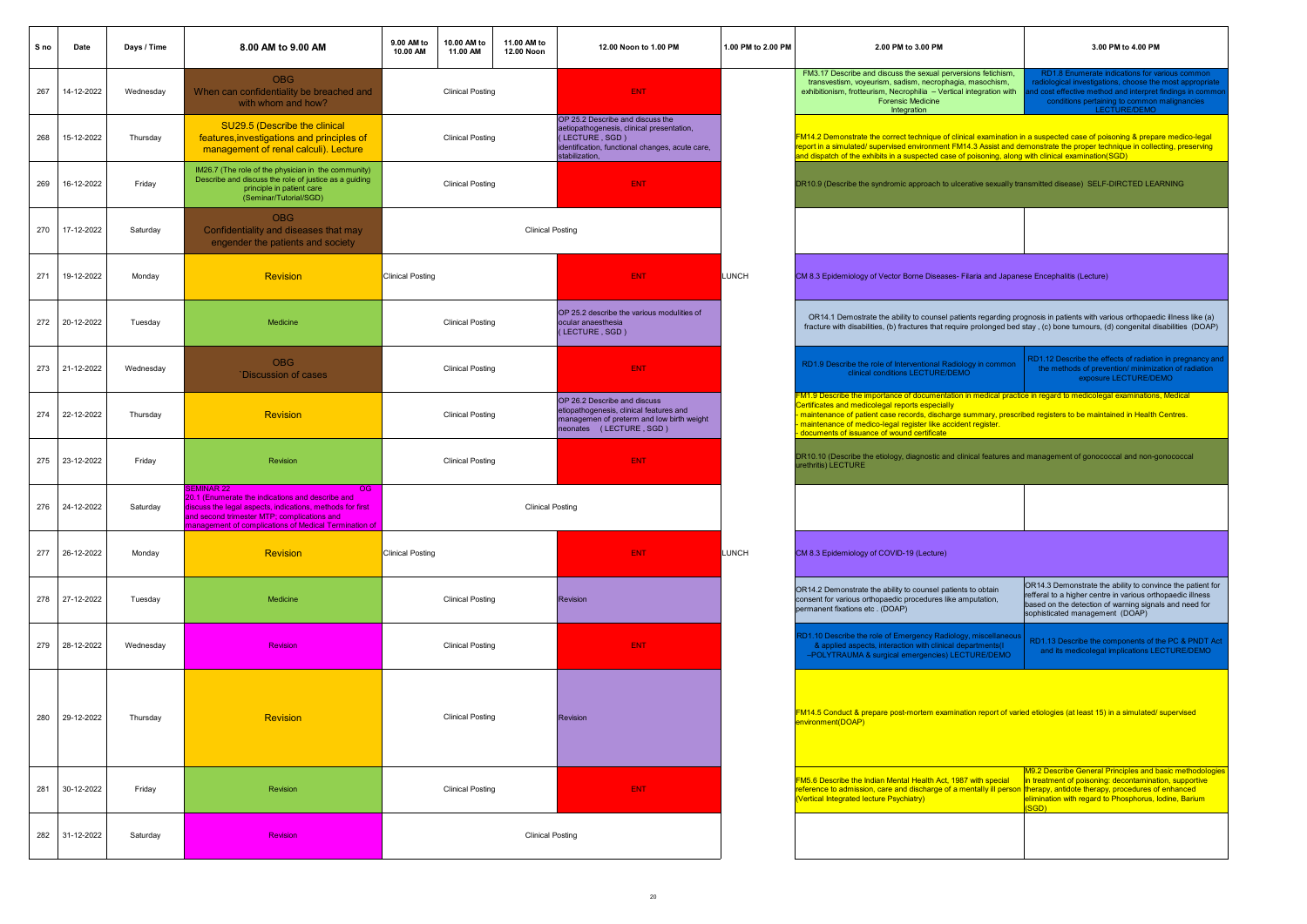| S no | Date           | Days / Time | 8.00 AM to 9.00 AM | 9.00 AM to<br>10.00 AM | 10.00 AM to<br>11.00 AM | 11.00 AM to<br>12.00 Noon | 12.00 Noon to 1.00 PM  | 1.00 PM to 2.00 PM | 2.00 PM to 3.00 PM | 3.00 PM to 4.00 PM |
|------|----------------|-------------|--------------------|------------------------|-------------------------|---------------------------|------------------------|--------------------|--------------------|--------------------|
| 283  | 02-01-2023     | Monday      |                    |                        |                         |                           | PRE-PROFESSIONAL EXAMS |                    |                    |                    |
|      | 284 03-01-2023 | Tuesday     |                    |                        |                         |                           | PRE-PROFESSIONAL EXAMS |                    |                    |                    |
| 285  | 04-01-2023     | Wednesday   |                    |                        |                         |                           | PRE-PROFESSIONAL EXAMS |                    |                    |                    |
| 286  | 05-01-2023     | Thursday    |                    |                        |                         |                           | PRE-PROFESSIONAL EXAMS |                    |                    |                    |
| 287  | 06-01-2023     | Friday      |                    |                        |                         |                           | PRE-PROFESSIONAL EXAMS |                    |                    |                    |
| 288  | 07-01-2023     | Saturday    |                    |                        |                         |                           | PRE-PROFESSIONAL EXAMS |                    |                    |                    |
| 289  | 09-01-2023     | Monday      |                    |                        |                         |                           | PRE-PROFESSIONAL EXAMS |                    |                    |                    |
| 290  | 10-01-2023     | Tuesday     |                    |                        |                         |                           | PRE-PROFESSIONAL EXAMS |                    |                    |                    |
| 291  | 11-01-2023     | Wednesday   |                    |                        |                         |                           | PRE-PROFESSIONAL EXAMS |                    |                    |                    |
| 292  | 12-01-2023     | Thursday    |                    |                        |                         |                           | PRE-PROFESSIONAL EXAMS |                    |                    |                    |
| 293  | 13-01-2023     | Friday      |                    |                        |                         |                           | PRE-PROFESSIONAL EXAMS |                    |                    |                    |
| 294  | 14-01-2023     | Saturday    |                    |                        |                         |                           | PRE-PROFESSIONAL EXAMS |                    |                    |                    |
| 295  | 16-01-2023     | Monday      |                    |                        |                         |                           | PRE-PROFESSIONAL EXAMS |                    |                    |                    |
| 296  | 17-01-2023     | Tuesday     |                    |                        |                         |                           | PRE-PROFESSIONAL EXAMS |                    |                    |                    |
| 297  | 18-01-2023     | Wednesday   |                    |                        |                         |                           | PRE-PROFESSIONAL EXAMS |                    |                    |                    |
| 298  | 19-01-2023     | Thursday    |                    |                        |                         |                           | PRE-PROFESSIONAL EXAMS |                    |                    |                    |
| 299  | 20-01-2023     | Friday      |                    |                        |                         |                           | PRE-PROFESSIONAL EXAMS |                    |                    |                    |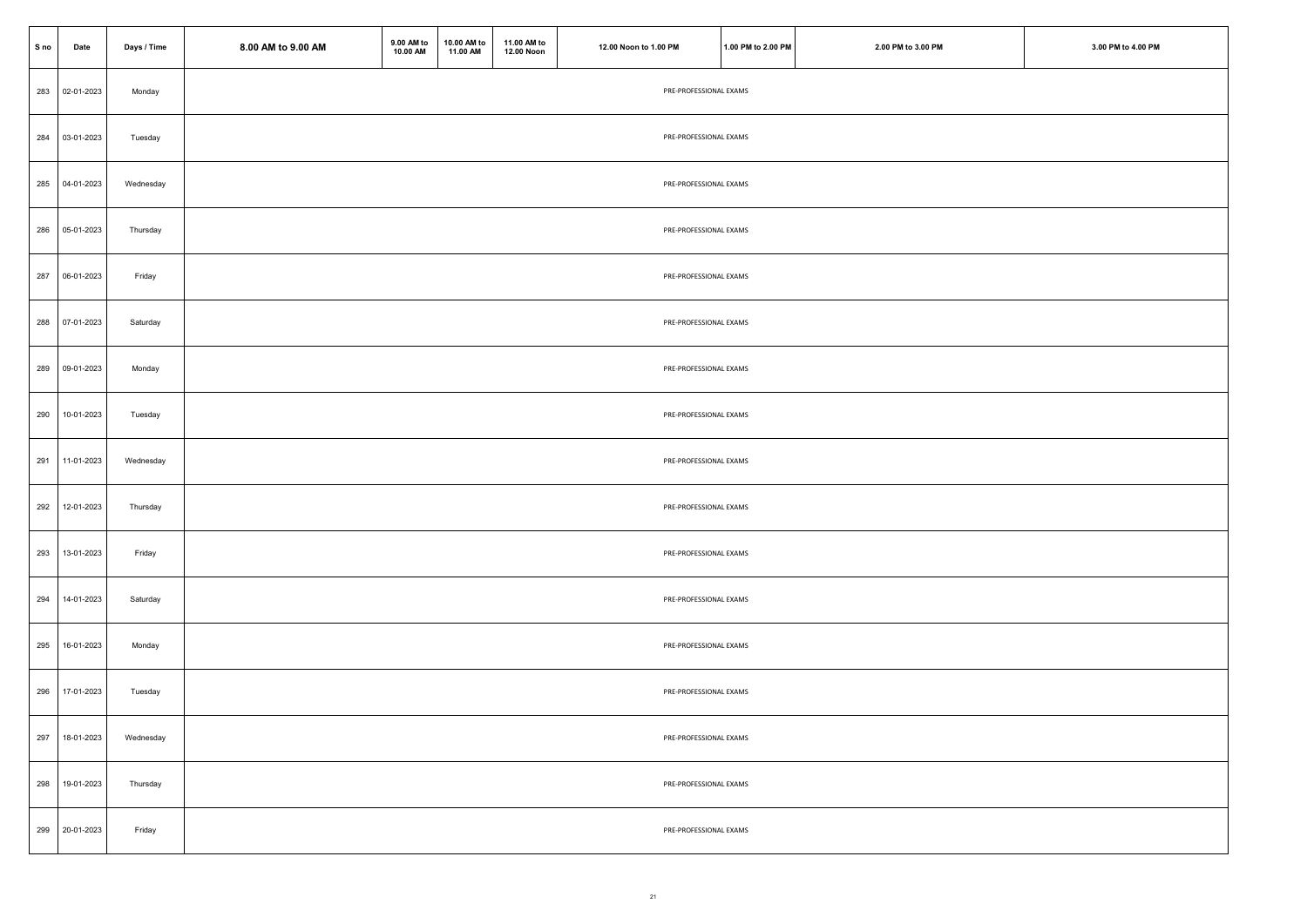| S no        | Date           | Days / Time | 8.00 AM to 9.00 AM | 9.00 AM to<br>10.00 AM | 10.00 AM to<br>11.00 AM | 11.00 AM to<br>12.00 Noon | 12.00 Noon to 1.00 PM  | 1.00 PM to 2.00 PM | 2.00 PM to 3.00 PM | 3.00 PM to 4.00 PM |         |
|-------------|----------------|-------------|--------------------|------------------------|-------------------------|---------------------------|------------------------|--------------------|--------------------|--------------------|---------|
| 300         | 21-01-2023     | Saturday    |                    |                        |                         |                           | PRE-PROFESSIONAL EXAMS |                    |                    |                    |         |
| 301         | 23-01-2023     | Monday      |                    |                        |                         |                           | PRE-PROFESSIONAL EXAMS |                    |                    |                    |         |
| 302         | 24-01-2023     | Tuesday     |                    |                        |                         |                           | PRE-PROFESSIONAL EXAMS |                    |                    |                    |         |
| 303         | 25-01-2023     | Wednesday   |                    |                        |                         |                           | PRE-PROFESSIONAL EXAMS |                    |                    |                    |         |
| <u>noor</u> | 26-01-2023     | Thursday    |                    |                        |                         |                           |                        |                    |                    |                    | Holiday |
| 305         | 27-01-2023     | Friday      |                    |                        |                         |                           | PRE-PROFESSIONAL EXAMS |                    |                    |                    |         |
| 306         | 28-01-2023     | Saturday    |                    |                        |                         |                           | PRE-PROFESSIONAL EXAMS |                    |                    |                    |         |
| 307         | 30-01-2023     | Monday      |                    |                        |                         |                           | PRE-PROFESSIONAL EXAMS |                    |                    |                    |         |
| 308         | 31-01-2023     | Tuesday     |                    |                        |                         |                           | PRE-PROFESSIONAL EXAMS |                    |                    |                    |         |
| 309         | 01-02-2023     | Wednesday   |                    |                        |                         |                           | PROFESSIONAL EXAMS     |                    |                    |                    |         |
| 310         | 02-02-2023     | Thursday    |                    |                        |                         |                           | PROFESSIONAL EXAMS     |                    |                    |                    |         |
| 311         | 03-02-2023     | Friday      |                    |                        |                         |                           | PROFESSIONAL EXAMS     |                    |                    |                    |         |
| 312         | 04-02-2023     | Saturday    |                    |                        |                         |                           | PROFESSIONAL EXAMS     |                    |                    |                    |         |
|             | 313 06-02-2023 | Monday      |                    |                        |                         |                           | PROFESSIONAL EXAMS     |                    |                    |                    |         |
|             | 314 07-02-2023 | Tuesday     |                    |                        |                         |                           | PROFESSIONAL EXAMS     |                    |                    |                    |         |
|             | 315 08-02-2023 | Wednesday   |                    |                        |                         |                           | PROFESSIONAL EXAMS     |                    |                    |                    |         |
|             | 316 09-02-2023 | Thursday    |                    |                        |                         |                           | PROFESSIONAL EXAMS     |                    |                    |                    |         |
| 317         | 10-02-2023     | Friday      |                    |                        |                         |                           | PROFESSIONAL EXAMS     |                    |                    |                    |         |
|             |                |             |                    |                        |                         |                           |                        |                    |                    |                    |         |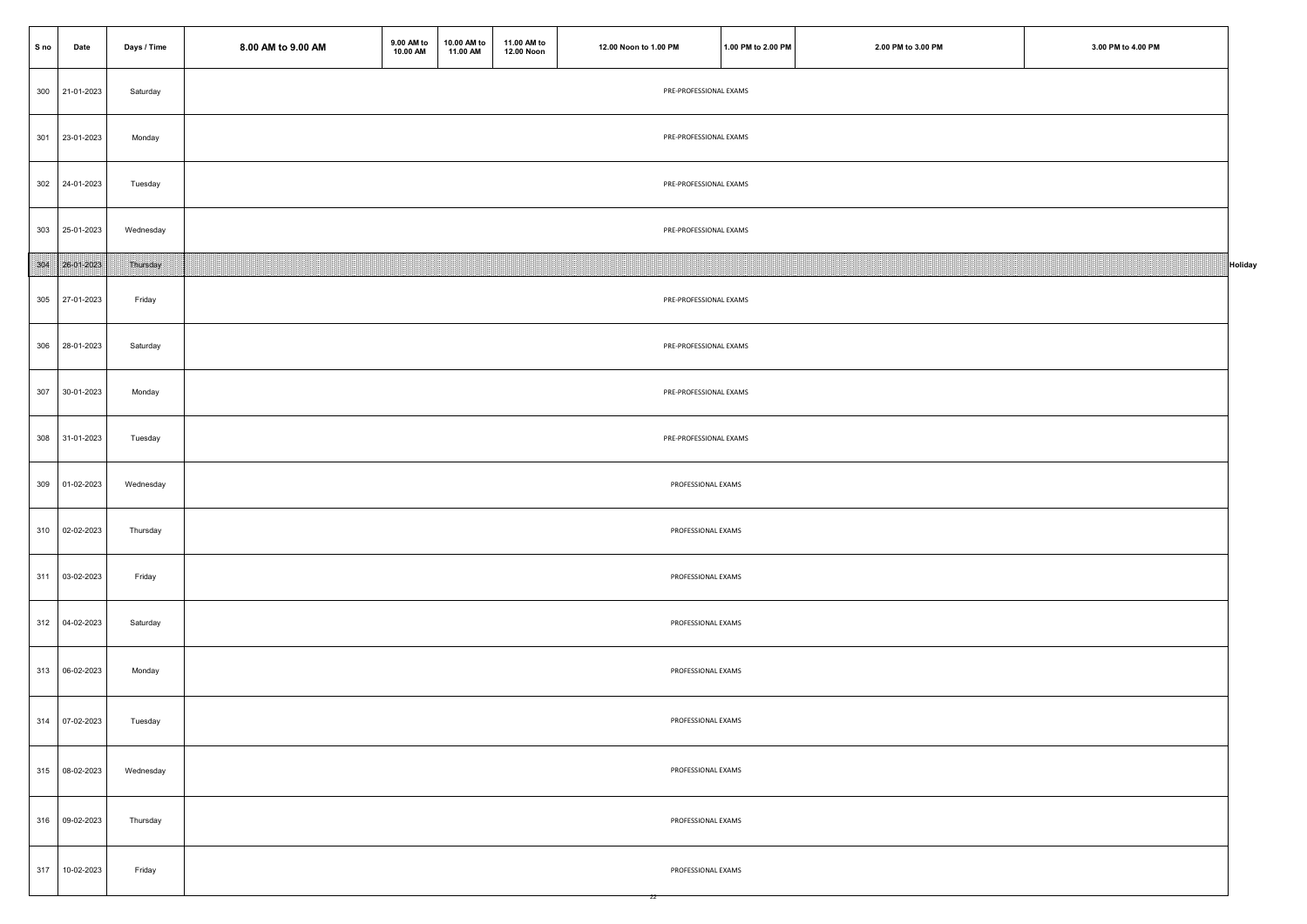| S no | Date           | Days / Time | 8.00 AM to 9.00 AM | 9.00 AM to<br>10.00 AM | 10.00 AM to<br>11.00 AM | 11.00 AM to<br>12.00 Noon | 12.00 Noon to 1.00 PM | 1.00 PM to 2.00 PM | 2.00 PM to 3.00 PM | 3.00 PM to 4.00 PM |
|------|----------------|-------------|--------------------|------------------------|-------------------------|---------------------------|-----------------------|--------------------|--------------------|--------------------|
| 318  | 11-02-2023     | Saturday    |                    |                        |                         |                           | PROFESSIONAL EXAMS    |                    |                    |                    |
| 319  | 13-02-2023     | Monday      |                    |                        |                         |                           | PROFESSIONAL EXAMS    |                    |                    |                    |
| 320  | 14-02-2023     | Tuesday     |                    |                        |                         |                           | PROFESSIONAL EXAMS    |                    |                    |                    |
| 321  | 15-02-2023     | Wednesday   |                    |                        |                         |                           | PROFESSIONAL EXAMS    |                    |                    |                    |
| 322  | 16-02-2023     | Thursday    |                    |                        |                         |                           | PROFESSIONAL EXAMS    |                    |                    |                    |
| 323  | 17-02-2023     | Friday      |                    |                        |                         |                           | PROFESSIONAL EXAMS    |                    |                    |                    |
| 324  | 18-02-2023     | Saturday    |                    |                        |                         |                           | PROFESSIONAL EXAMS    |                    |                    |                    |
| 325  | 20-02-2023     | Monday      |                    |                        |                         |                           | PROFESSIONAL EXAMS    |                    |                    |                    |
|      | 326 21-02-2023 | Tuesday     |                    |                        |                         |                           | PROFESSIONAL EXAMS    |                    |                    |                    |
| 327  | 22-02-2023     | Wednesday   |                    |                        |                         |                           | PROFESSIONAL EXAMS    |                    |                    |                    |
| 328  | 23-02-2023     | Thursday    |                    |                        |                         |                           | PROFESSIONAL EXAMS    |                    |                    |                    |
|      | 329 24-02-2023 | Friday      |                    |                        |                         |                           | PROFESSIONAL EXAMS    |                    |                    |                    |
| 330  | 25-02-2023     | Saturday    |                    |                        |                         |                           | PROFESSIONAL EXAMS    |                    |                    |                    |
|      | 331 27-02-2023 | Monday      |                    |                        |                         |                           | PROFESSIONAL EXAMS    |                    |                    |                    |
| 332  | 28-02-2023     | Tuesday     |                    |                        |                         |                           | PROFESSIONAL EXAMS    |                    |                    |                    |